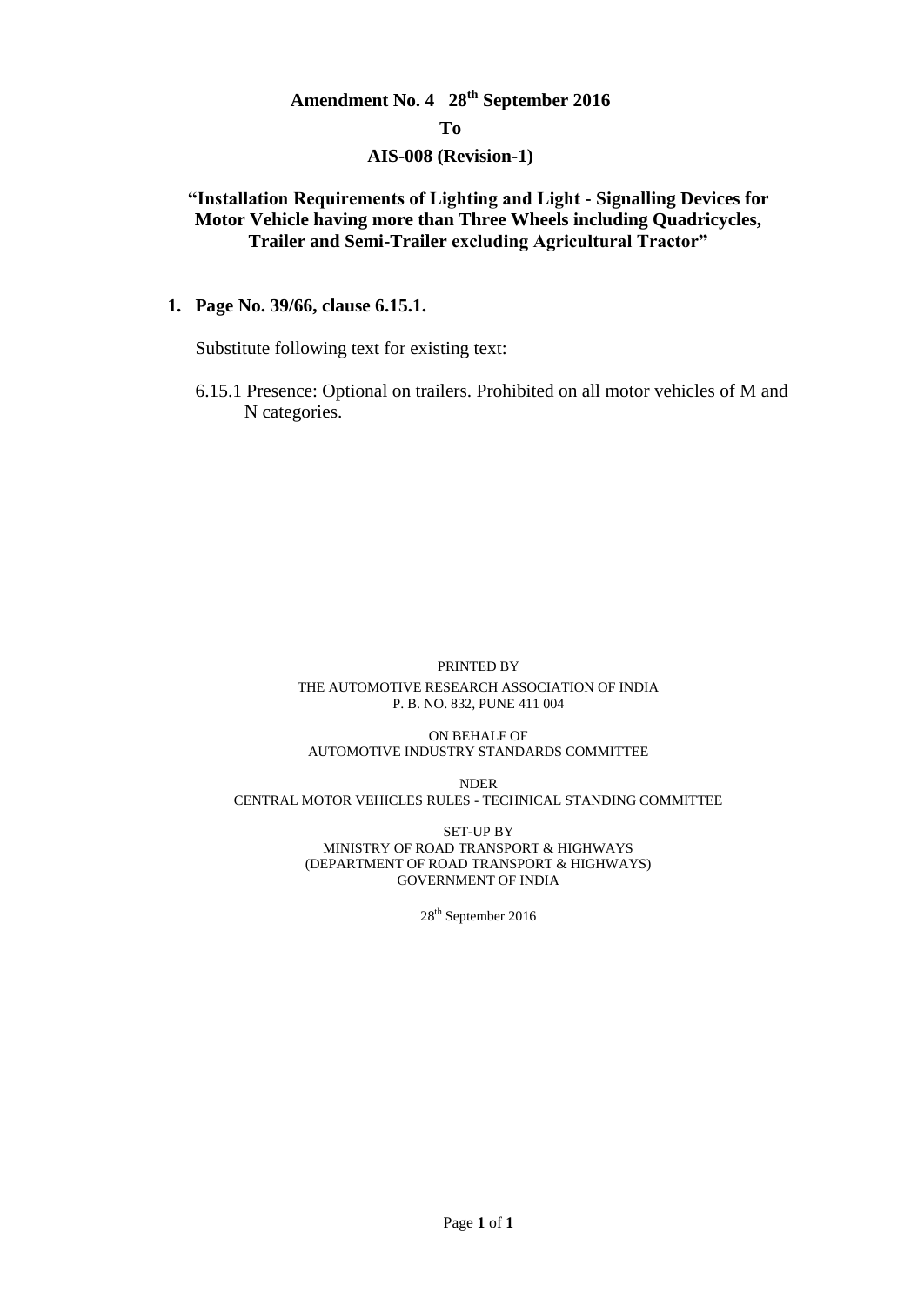#### **AMENDMENT No. 3 15 December 2015**

**To** 

#### **AIS-008 (Revision-1):**

**Installation Requirements of Lighting and Light - Signalling Devices for Motor Vehicle having more than Three Wheels including Quadricycles, Trailer and Semi-Trailer excluding Agricultural Tractor and Special Purpose Vehicle** 

#### **1. Page No. I, V & 1/66, Title of the standard.**

Delete following words and figures from title of standard

"--- and Special Purpose Vehicle"

#### **2. Page 1/16, clause 1.0**

Add following note after clause 1.0

"**Note**: This standard does not apply to Special Purpose Vehicle except Motor Caravans."

#### **3. Page 38/66, clause 6.13.5.2**

Add following words and figures at the end

" This requirement does not apply to vehicles where it is not possible, for practical reasons including limitation of the shape, structure, design or operational requirements, to meet Geometric visibility for the downward angle.

 Provided subject vehicle comply with rear conspicuity marking requirement showing width of vehicle as per AIS-090."

#### PRINTED BY THE AUTOMOTIVE RESEARCH ASSOCIATION OF INDIA P. B. NO. 832, PUNE 411 004 ON BEHALF OF

AUTOMOTIVE INDUSTRY STANDARDS COMMITTEE UNDER

CENTRAL MOTOR VEHICLES RULES - TECHNICAL STANDING COMMITTEE SET-UP BY

#### MINISTRY OF ROAD TRANSPORT & HIGHWAYS (DEPARTMENT OF ROAD TRANSPORT & HIGHWAYS) GOVERNMENT OF INDIA

15 December 2015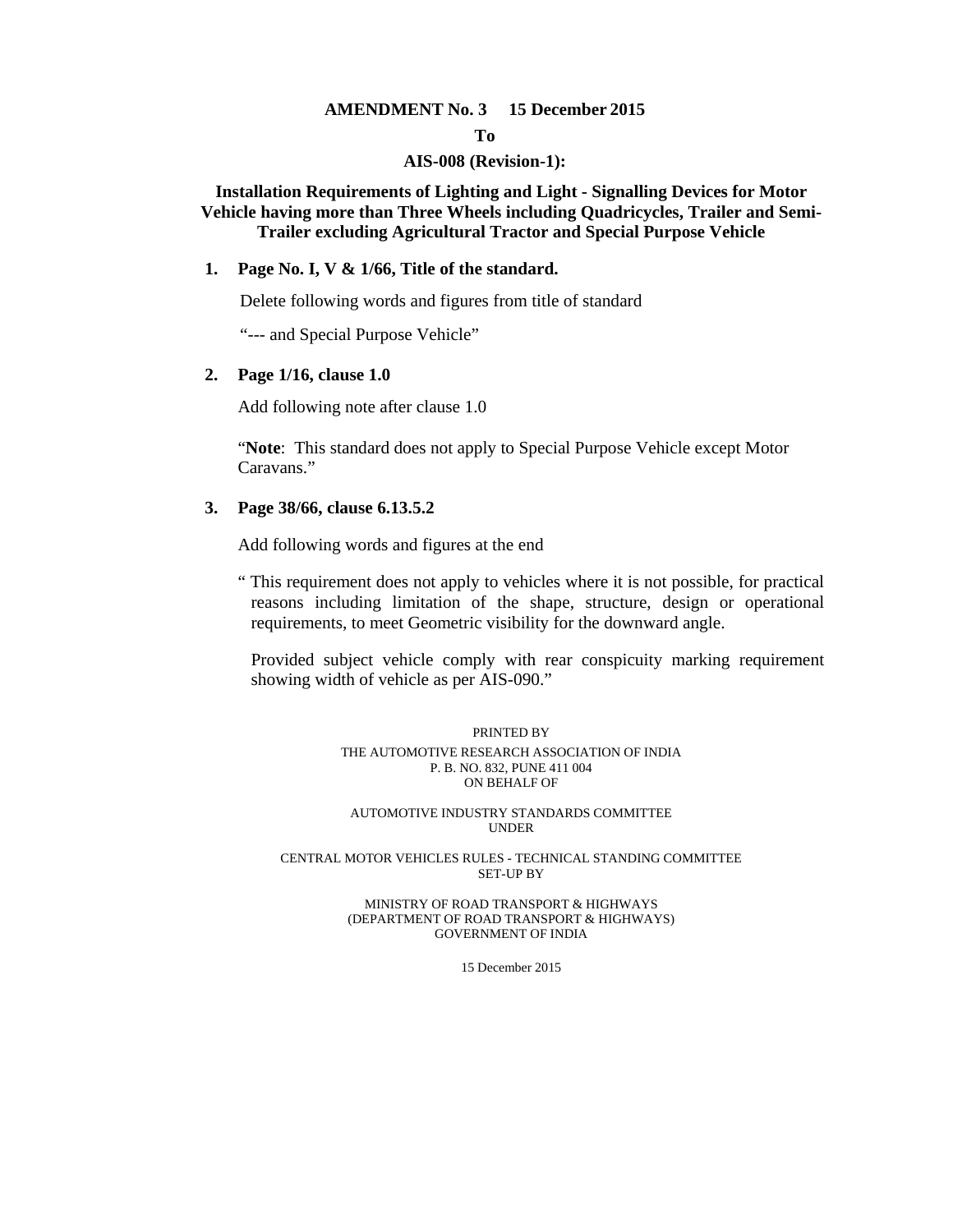#### **AMENDMENT NO. 2 14 July 2015**

#### **TO**

## **AIS-008 (Revision 1) :2010**

# **Installation Requirements of Lighting and Light - Signalling Devices for Motor Vehicle having more than Three Wheels, Trailer and Semi-Trailer excluding Agricultural Tractor and Special Purpose Vehicle**

#### **1. Page No. I, V & 1/66, Title of the standard.**

Substitute following text for existing text:

"Installation Requirements of Lighting and Light - Signalling Devices for Motor Vehicle having more than Three Wheels including Quadricycles, Trailer and Semi-Trailer excluding Agricultural Tractor and Special Purpose Vehicle"

#### **2. Page No. 15/66, clause 6.1.1.**

Substitute following text for existing text:

**"6.1.1 Presence:** Mandatory on all motor vehicles of category L7**,** M and N. Prohibited on trailers."

#### **3. Page No. 17/66, clause 6.2.4.1**

Substitute following text for existing text:

**"6.2.4.1 Width:** That edge of the apparent surface in the direction of the reference axis which is farthest from the vehicle's median longitudinal plane shall be not more than 400 mm from the extreme outer edge of the vehicle. The inner edges of the apparent surfaces in the direction of the reference axes shall be not less than 600 mm apart. This does not apply, however, for L7, M1 and N1 Category vehicles; for all other categories of motor vehicles. This distance may be reduced to 400 mm where the overall width of the vehicle is less than 1,300 mm."

#### **4. Page No. 19/66, clause 6.2.6.2.**

Substitute following text for existing text:

**"6.2.6.2.** Headlamp levelling device - (not applicable for quadricycles)**"**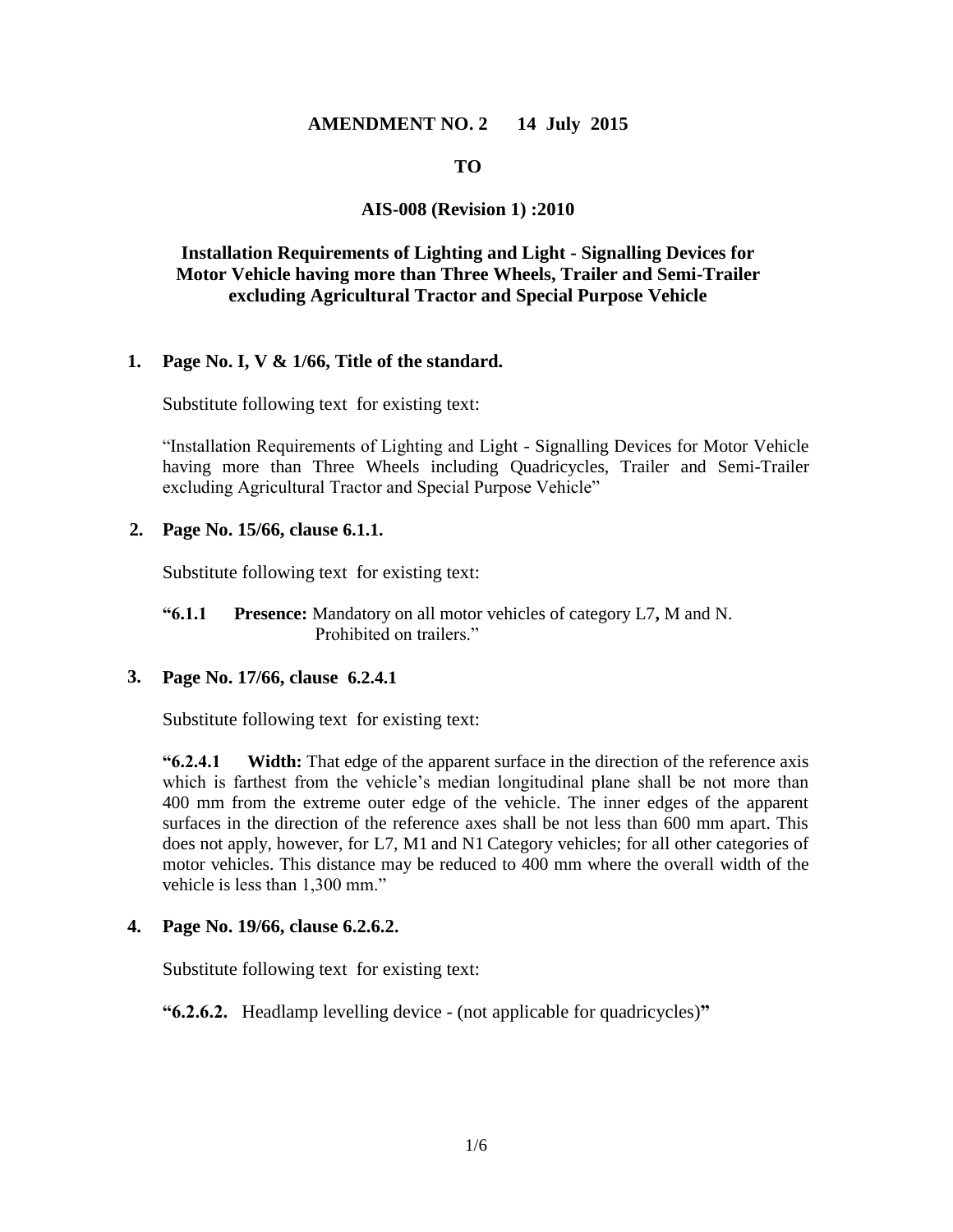#### **5. Page No. 21/66, clause 6.3.4.1.**

Substitute following text for existing text:

**"6.3.4.1 Width:** That point on the apparent surface in the direction of the reference axis which is farthest from the vehicle's median longitudinal plane shall not be more than 400 mm from the extreme outer edge of the vehicle.

**Height:** Minimum: Not less than 250 mm above the ground. Maximum: For L7, M1 and N1 category vehicles not more than 800 mm above the ground. For all other categories of vehicles no maximum height.

However, no point on the apparent surface in the direction of the reference axis shall be higher than the highest point on the apparent surface in the direction of the reference axis of the dipped-beam headlamp."

#### **6. Page 22/66, clause 6.4.2.1.**

Substitute the following text for existing text:

**"6.4.2.1**. One device mandatory and a second device optional on motor vehicles of category L7-M, M1 and on all other vehicles with a length not exceeding 6,000 mm."

#### **7. Page 22/66, clause 6.4.2.2**

Substitute the following text for existing text:

**"6.4.2.2** Two devices mandatory and two devices optional on all vehicles with a length exceeding 6,000 mm, except vehicles of category M1 and L7-M."

## **8. Page No. 24/66, clause 6.5.3, Arrangements (Ref.Fig.6), First line**

Substitute **"----** L7, M and N:" for **"----**M and N:"

## **clause 6.5.3, twenty-fifth line**

Substitute **"**for all L7and M1vehicles;" for **"**for all M1vehicles;"

#### **9. Page No. 25/66, clause 6.5.4.2.1.**

Substitute following text for existing text:

**"6.5.4.2.1**. The height of the light-emitting surface of the side direction-indicator lamps of categories 5 or 6 shall not be:

less than: 350 mm for L7, M1 and N1 category of vehicles, and 500 mm for all other categories of vehicles, both measured from the lowest point; and more than: 1,500 mm, measured from the highest point."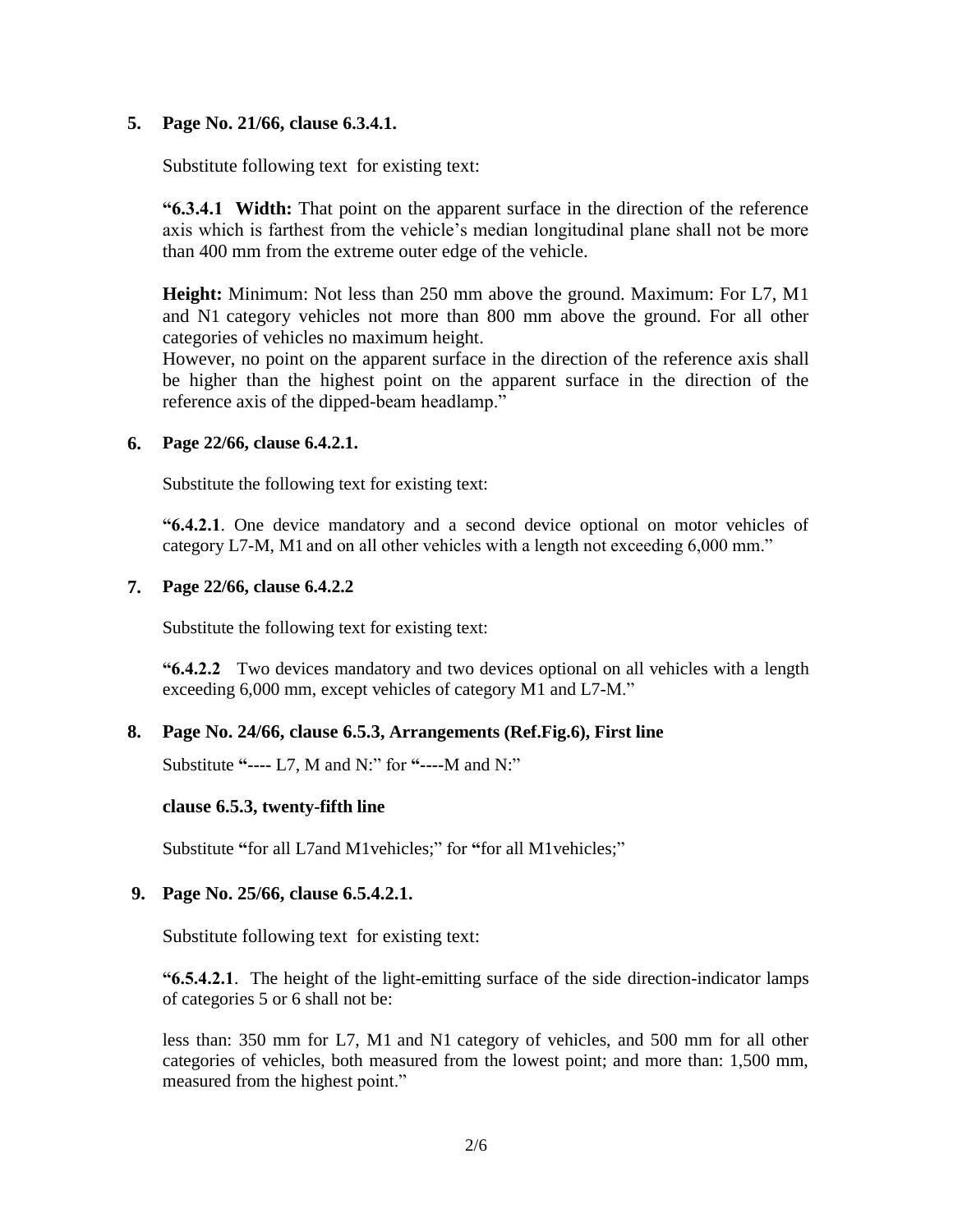#### **10. Page No. 26/66, clause 6.5.5.2.**

Substitute following text for existing text:

"**6.5.5.2**. or, at the discretion of the manufacturer, for L7, M1and N1 category vehicles  $\frac{2!}{1!}$ "

#### **11. Page No. 26/66, footnote.**

Substitute following text for existing text:

-------------------------------------------------------------------------------------------------------

**Note:** 1/ The value of 5° given for dead angle of visibility to the rear of the side direction-indicator is an upper limit.  $d \le 1.80$  m (for L7, M1 and N1 category vehicles  $d \le 2.50$  m).

 2**/** The value of 5° given for the dead angle of visibility to the rear of the side direction-indicator is an upper limit  $d \le 2.50$  m.

## **12. Page 29/66, clause 6.7.1.1**

Substitute the following text for existing text:

**"6.7.1.1** Devices of S1 or S2 Categories (as defined in AIS-012): Mandatory on All L7, M and N categories of vehicles."

#### **13. Page 29/66, clause 6.7.1.2.**

Substitute the following text for existing text:

**"6.7.1.2** Devices of S3 category: mandatory on M1 and N1 category of vehicles with full metal body; except for chassis-cabs and those N1 category vehicles with open cargo space;

Not applicable for quadricycles.

optional on other categories of vehicles;

## **14. Page 29/66, clause 6.7.4.1, first paragraph.**

Substitute the following text for existing text:

**"6.7.4.1 Width:** For L7, M1 and N1 category vehicles: For S1 or S2 categories devices that point on the apparent surface in the direction of the reference axis which is farthest from the vehicle's median longitudinal plane shall not be more than 400 mm from the extreme outer edge of the vehicle;"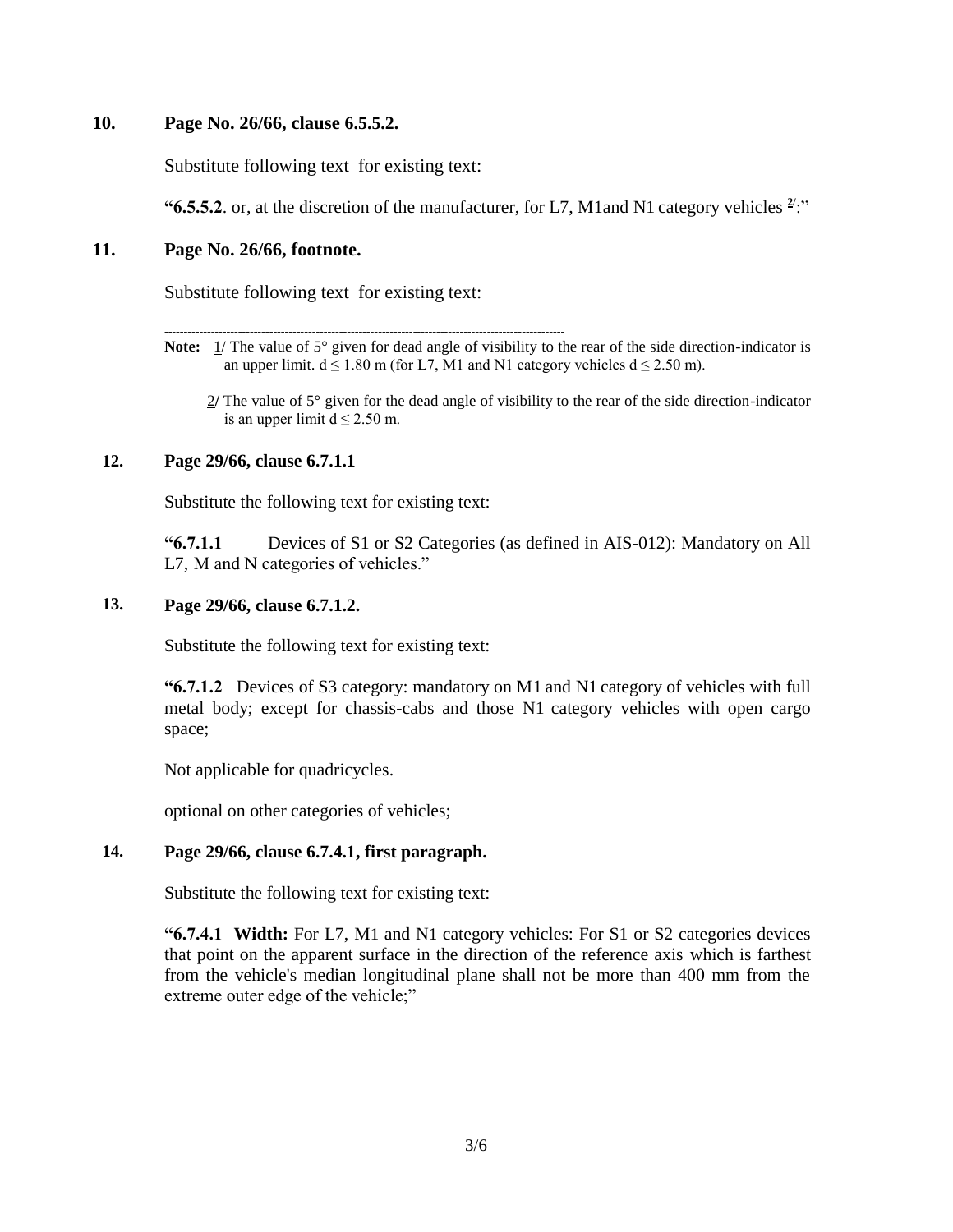#### **15. Page 32/66, clause 6.9.4.1**

Substitute the following text for existing text:

**"6.9.4.1 Width:** That point on the apparent surface in the direction of the reference axis which is farthest from the vehicle's median longitudinal plane shall not be more than 400 mm from the extreme outer edge of the vehicle. In the case of a trailer, the point on the apparent surface in the direction of the reference axis which is farthest from the median longitudinal plane shall not be more than 150 mm from the extreme outer edge of the vehicle."

The distance between the inner edges of the two apparent surfaces in the direction of the reference axes shall:

For L7, M1 and N1 Category vehicles: have no special requirement;

For all other category of vehicles: be not less than 600 mm.

This distance may be reduced to 400 mm where the overall width of the vehicle is less than 1,300 mm.

#### **16. Page 34/66, clause 6.10.4.1**

Substitute the following text for existing text:

#### **"6.10.4.1 Width**

That point on the apparent surface in the direction of the reference axis which is farthest from the vehicle's median longitudinal plane shall not be more than 400 mm from the extreme outer edge of the vehicle. This condition shall not apply to the optional rear lamps.

The distance between the inner edges of the apparent surfaces in the direction of the reference axes shall for L7, M1 and N1 category vehicles: have no special requirement.

For all other categories of vehicles not be less than 600 mm. This distance may be reduced to 400 mm if the overall width of the vehicle is less than 1,300 mm."

## **17**. **Page 36/66, clause 6.12.4.2**

Substitute the following text for existing text:

#### **"6.12.4.2 Height**

For L7, M1 and N1 category vehicles: no special requirement;

For all other categories of vehicles: above the ground, not less than 350 mm nor more than 1,500 mm (2,100 mm if the shape of the bodywork makes it impossible to keep within 1,500 mm)."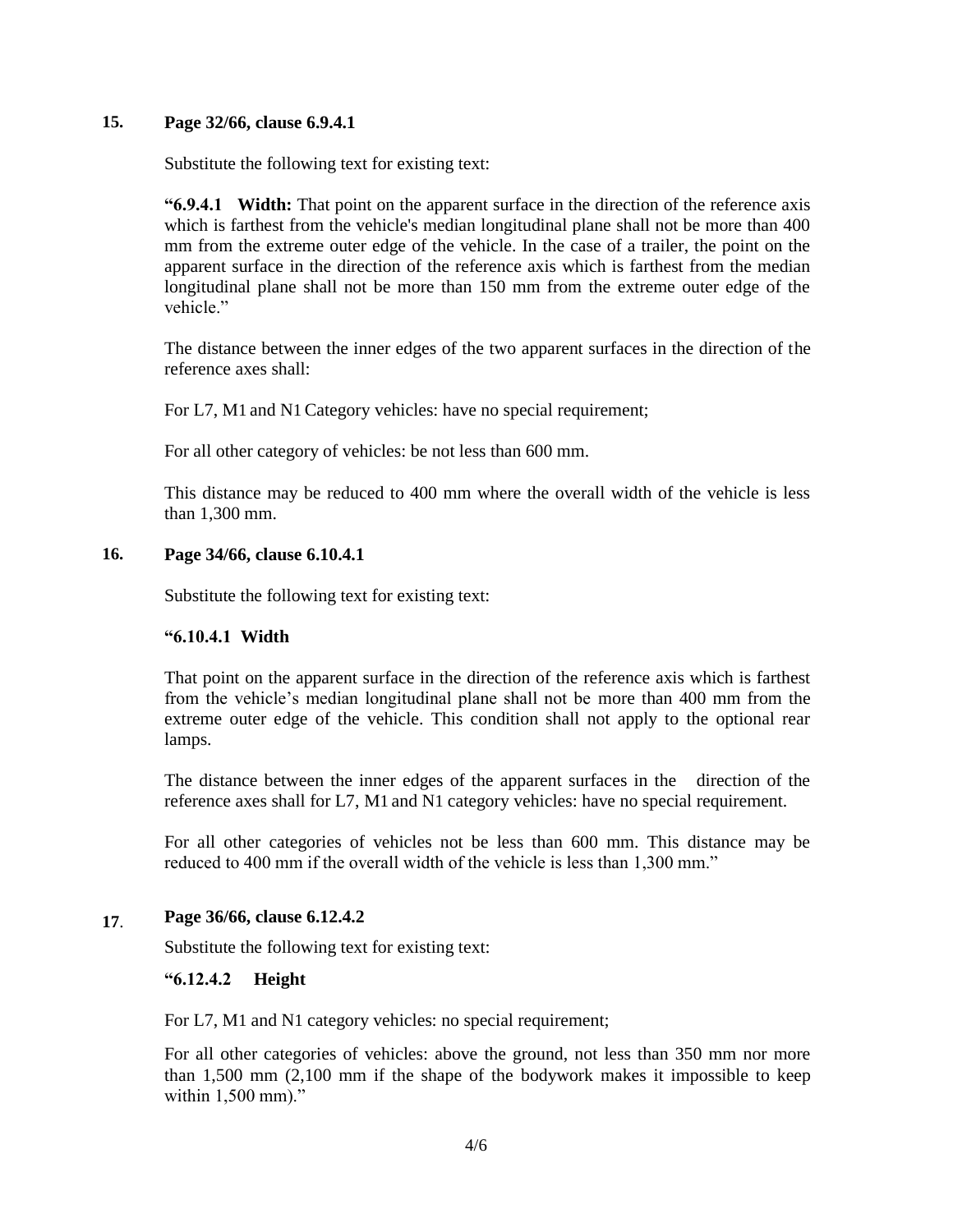#### **18. Page 38/66, clause 6.14.1**

Substitute the following text for existing text:

**"6.14.1 Presence :** Mandatory on all motor vehicles of L7, M and N category provided that they may be grouped together with the other rear light signaling devices. Optional on trailers."

#### **19. Page 38/66, clause 6.14.4.1**

Substitute the following text for existing text:

**"6.14.4.1 Width:** The point on the illuminating surface which is farthest from the vehicle's median longitudinal plane shall not be more than 400 mm from the extreme outer edge of the vehicle.

The distance between the inner edges of the two apparent surfaces in the direction of the reference axes shall:

For L7, M1 and N1 category vehicles: have no special requirement;

For all other categories of vehicles: not be less than 600 mm apart."

This distance may be reduced to 400 mm where the overall width of the vehicle is less than 1,300 mm.

# **20. Page 39/66, clause 6.15.1**

Substitute the following text for existing text:

**"6.15.1 Presence:** Mandatory on trailers. Prohibited on all motor vehicles of L7**,** M and N categories."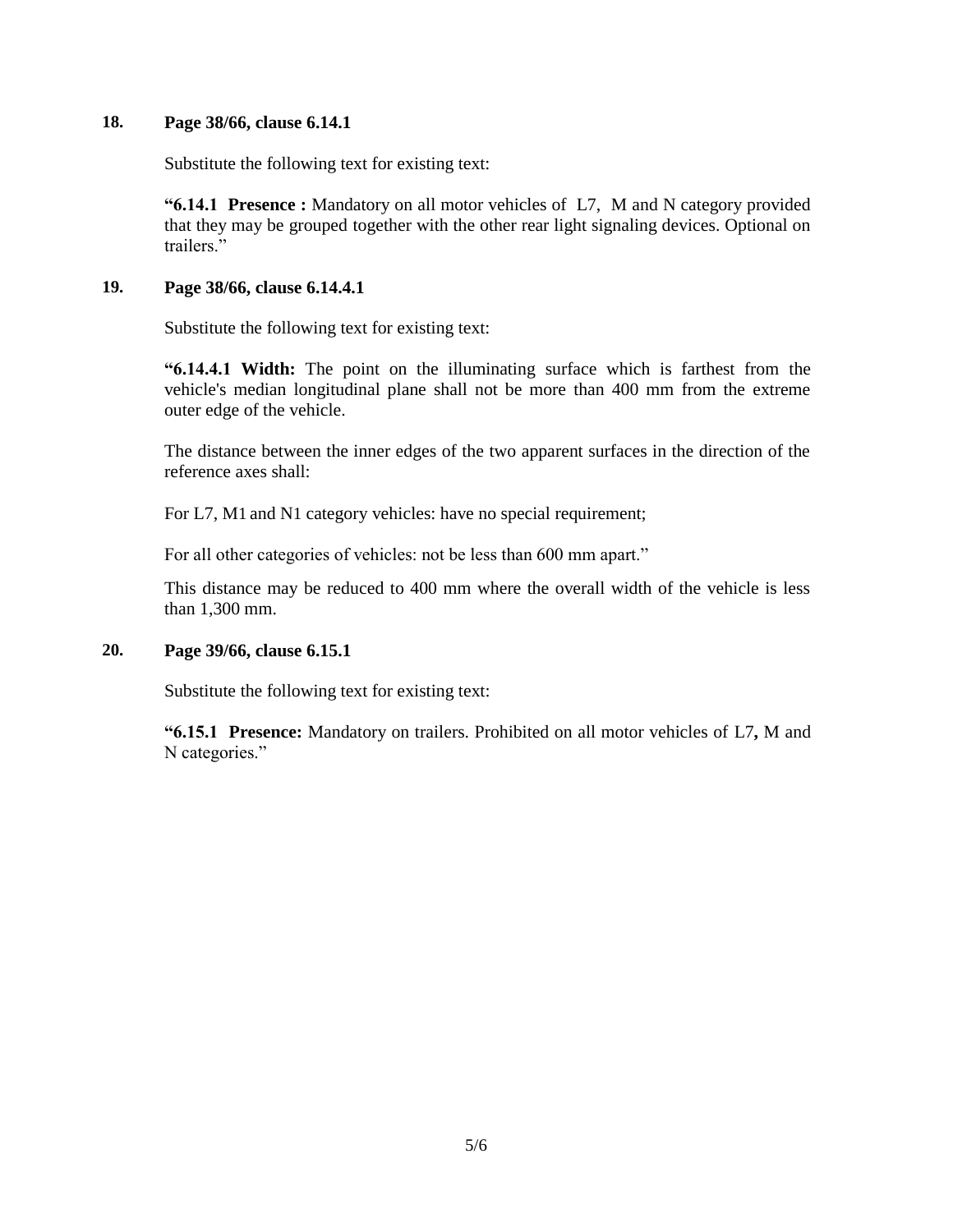# **21. Page 54/66, Annex: B, clause 2.1**

Substitute the following text for existing text:

#### **"2.1** Vehicles in Category M1 and L7-M :" **22. Page 55/66, Annex: B, clause 2.3**

Substitute the following text for existing text:

**"2.3** Vehicles in Category N and L7-N with load surfaces:"

#### PRINTED BY THE AUTOMOTIVE RESEARCH ASSOCIATION OF INDIA P. B. NO. 832, PUNE 411 004

#### ON BEHALF OF AUTOMOTIVE INDUSTRY STANDARDS COMMITTEE

UNDER CENTRAL MOTOR VEHICLES RULES - TECHNICAL STANDING COMMITTEE

> SET-UP BY MINISTRY OF ROAD TRANSPORT & HIGHWAYS (DEPARTMENT OF ROAD TRANSPORT & HIGHWAYS) GOVERNMENT OF INDIA

> > 14 July 2015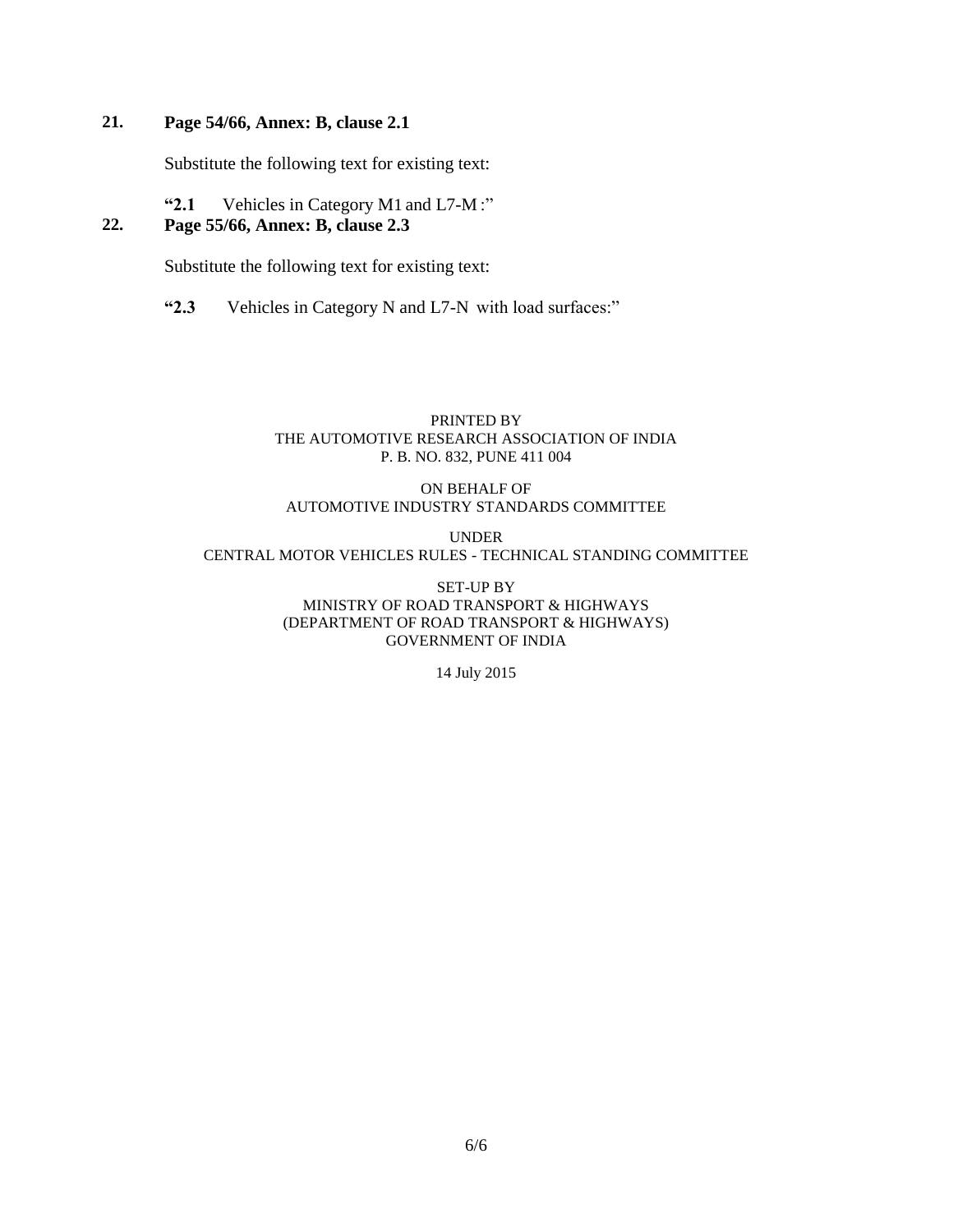#### **Amendment No. 1 August 2013 To AIS-008 (Rrevision-1):2010**

#### **Installation Requirements of Lighting and Light-Signaling Devices for Motor Vehicle having more than Three Wheels, Trailer and Semi-Trailer excluding Agricultural Tractor and Special Purpose Vehicle**

- 1. Substitute words "AIS-008:2001" for words "AIS-008:2004" wherever it appears in the standard.
- 2. Page 49/66,

"

Add following new clause 11.0 after clause 10.4.2

#### **"11.0 AMENDMENTS TO ECE REGULATIONS AFTER THE LEVEL DESCRIBED IN PARA. 4 OF INTRODUCTION**

#### 11.1 **Supplements**

In cas e of changes in E CE regulati on, wh ich are is sued as s upplements (Supplements do not affe ct the earlier ty pe ap provals) at th e req uest o f applicant, approval of compliance to this standard shall be issued taking into account th e ch anges aris ing out of su ch supplement(s) to ECE reg ulation with approval from Chairman AISC.

This shall be incorporated in the test report.

**Note:** Such changes will be considered for in clusion in this standard at the time of its next amendment /revision.

#### 11.2 **Series of amendments**

Changes in ECE regulation, which are issued as series of amendments (series of amendments ma y aff ect the earlier type appr ovals) w ill not be considered for issuing approval to this standard.

However, C hairman, A ISC may , on a ca se to case basi s, per mit to ac cept latest series of amendments.

This shall be incorporated in the test report.

**Note:** Such changes will be considered for in clusion in this standard at the time of its next revision**."** 

PRINTED BY THE AUTOMOTIVE RESEARCH ASSOCIATION OF INDIA P. B. NO. 832, PUNE 411 004 ON BEHALF OF AUTOMOTIVE INDUSTRY STANDARDS COMMITTEE UNDER CENTRAL MOTOR VEHICLES RULES - TECHNICAL STANDING COMMITTEE SET-UP BY MINISTRY OF ROAD TRANSPORT & HIGHWAYS (DEPARTMENT OF ROAD TRANSPORT & HIGHWAYS) GOVERNMENT OF INDIA

August 2013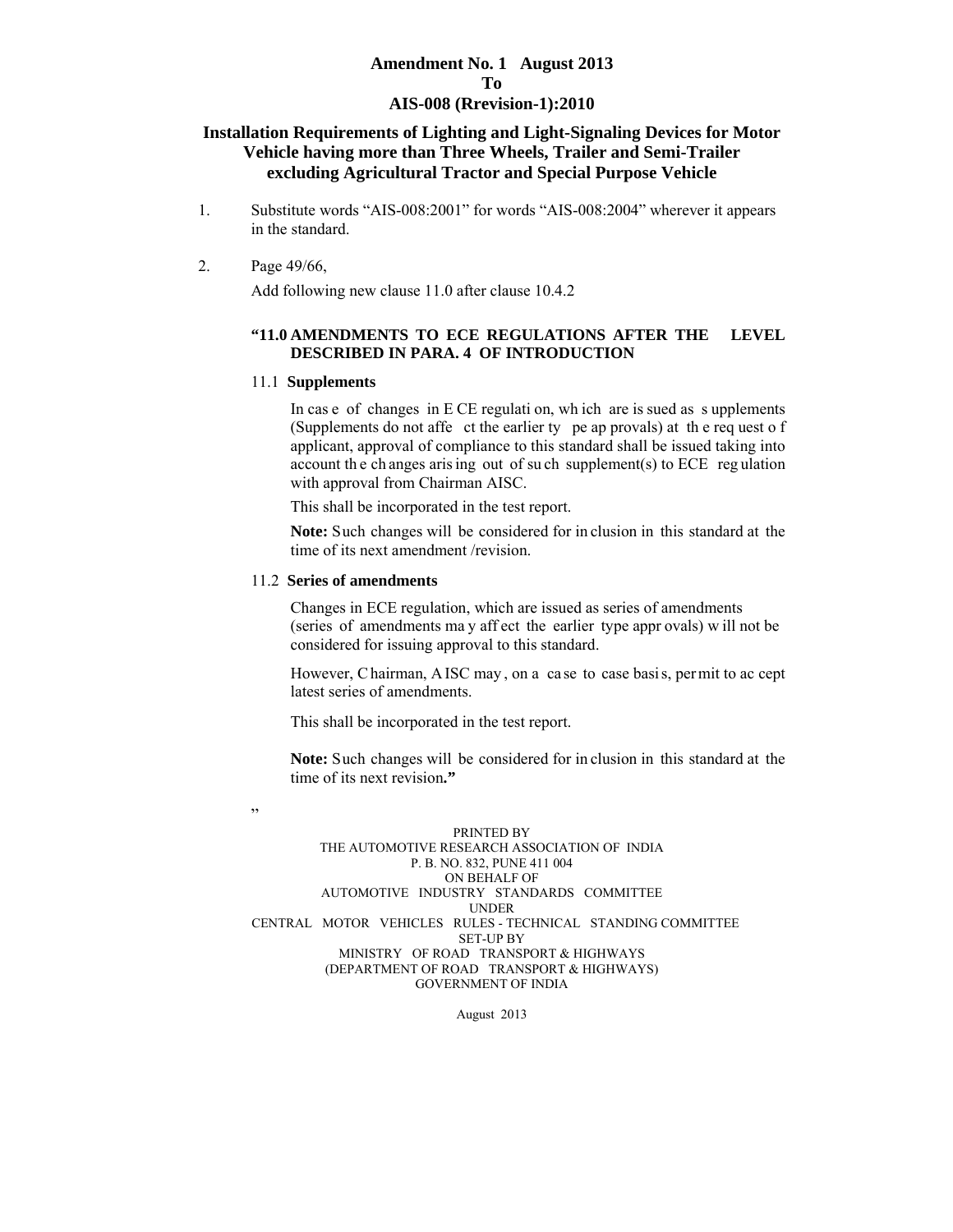**AIS-008 (Revision-1)** 

# AUTOMOTIVE INDUSTRY STANDARD

**Installation Requirements of Lighting and Light-Signalling Devices for Motor Vehicle having more than Three Wheels, Trailer and Semi-Trailer excluding Agricultural Tractor and Special Purpose Vehicle** 

> PRINTED BY THE AUTOMOTIVE RESEARCH ASSOCIATION OF INDIA P.B. NO. 832, PUNE 411 004

ON BEHALF OF AUTOMOTIVE INDUSTRY STANDARDS COMMITTEE

UNDER

CENTRAL MOTOR VEHICLE RULES – TECHNICAL STANDING COMMITTEE

SET-UP BY MINISTRY OF ROAD TRANSPORT & HIGHWAYS (DEPARTMENT OF ROAD TRANSPORT & HIGHWAYS) GOVERNMENT OF INDIA

June 2010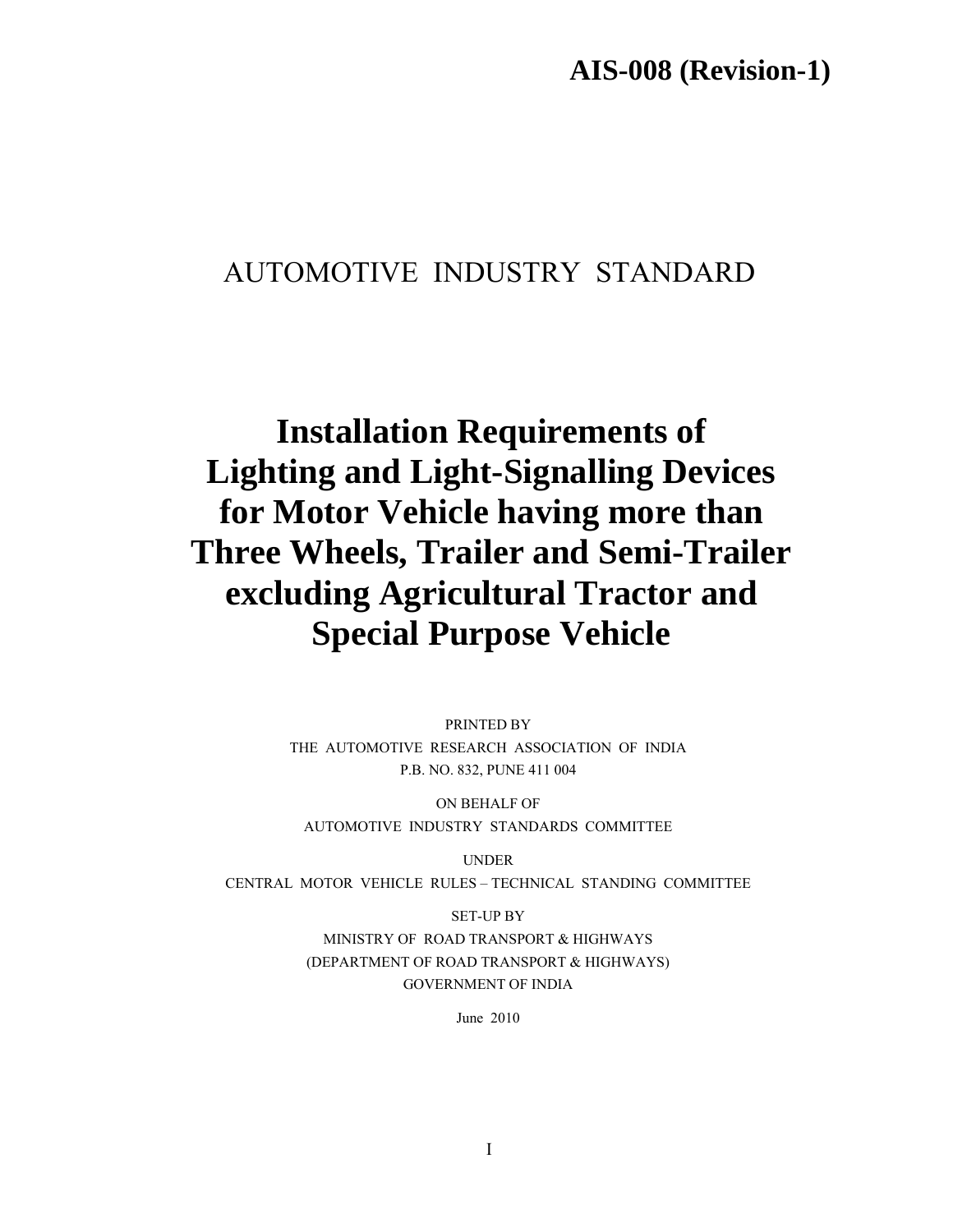| Sr.<br>No. | Corrigenda.             | Amendment | <b>Revision</b> | <b>Date</b> | <b>Remark</b> | Misc. |
|------------|-------------------------|-----------|-----------------|-------------|---------------|-------|
|            |                         |           |                 |             |               |       |
|            |                         |           |                 |             |               |       |
|            |                         |           |                 |             |               |       |
|            |                         |           |                 |             |               |       |
|            |                         |           |                 |             |               |       |
|            |                         |           |                 |             |               |       |
|            |                         |           |                 |             |               |       |
|            |                         |           |                 |             |               |       |
|            |                         |           |                 |             |               |       |
|            |                         |           |                 |             |               |       |
|            |                         |           |                 |             |               |       |
|            |                         |           |                 |             |               |       |
|            |                         |           |                 |             |               |       |
|            |                         |           |                 |             |               |       |
|            | <b>General remarks:</b> |           |                 |             |               |       |

# **Status chart of the standard to be used by the purchaser for updating the record**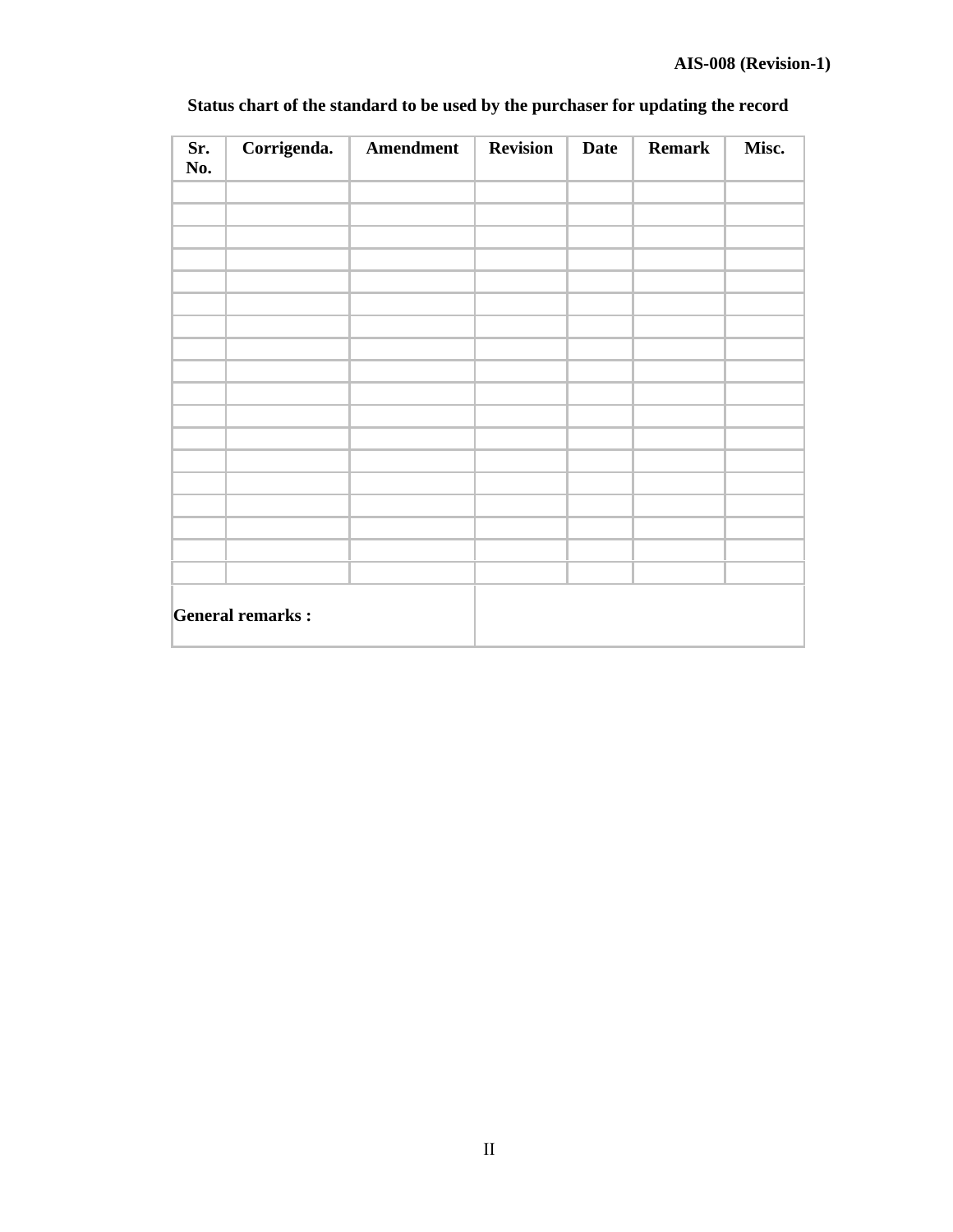#### **INTRODUCTION**

The Government of India felt the need for a permanent agency to expedite the publication of standards and development of test facilities in parallel when the work on the preparation of the standards is going on, as the development of improved safety critical parts can be undertaken only after the publication of the standard and commissioning of test facilities. To this end, the Ministry of Surface Transport (MOST) has constituted a permanent Automotive Industry Standard Committee (AISC) vide order No.RT-11028/11/97-MVL dated September 15, 1997. The standards prepared by AISC will be approved by the permanent CMVR Technical Standing Committee (CTSC). After approval, the Automotive Research Association of India, (ARAI), Pune, being the Secretariat of the AIS Committee, has published this standard. For better dissemination of this information ARAI may publish this document on their Web site.

Installation of lighting and light-signaling devices for motor vehicle having more than three wheels, trailer and semi-trailer is a safety requirement. This standard prescribes the requirements of such installation and is in force vide notification S.O. 1365(E) dated  $13<sup>th</sup>$  December 2004.

With a continuous change in European Regulation to cater for new technologies, and enhanced safety requirements due to increased road speed, it was felt necessary to upgrade the standard to the level of European level up to October 2006.

While aligning the revision of this standard to ECE R 48 (Revision 4- Amendment 1- 03 series of amendments), upgradation in various requirements are incorporated. Summary of which is given below:

- definitions of different types of light sources such as replaceable, non-replaceable, light source module, filament light source, gas discharge light source.
- automatic leveling device and headlamp cleaning devices for the dipped-beam headlamps with a light source having an objective luminous flux which exceeds 2,000 lumens.
- maximum height of the installation of front fog lamp on M1 and N1 category vehicles is made stringent (not more than 800 mm above ground)
- mandatory installation of reversing lamps for trailers of category T2, T3 and T4.
- clarity on arrangements of installation of various categories of direction indicators and inclusion of category 6 of side-direction indicator.
- for M1 and N1 category vehicles, width requirement for installation of stop lamps (S1 or S2) from the extreme outer edge of the vehicle. Mandatory installation of S3 category stop lamp on N1 category vehicles.
- optional fitment of new types of lamps viz. Daytime Running Lamp used to make the vehicle more easily visible when driving during daytime.
- Cornering lamp used to provide enhanced illumination in bends which provides illumination of that part of the road which is located near the forward corner of the vehicle at the side towards which the vehicle is going to turn. Provision of these new types of lamps increases further safety to the user of both vehicle and Road.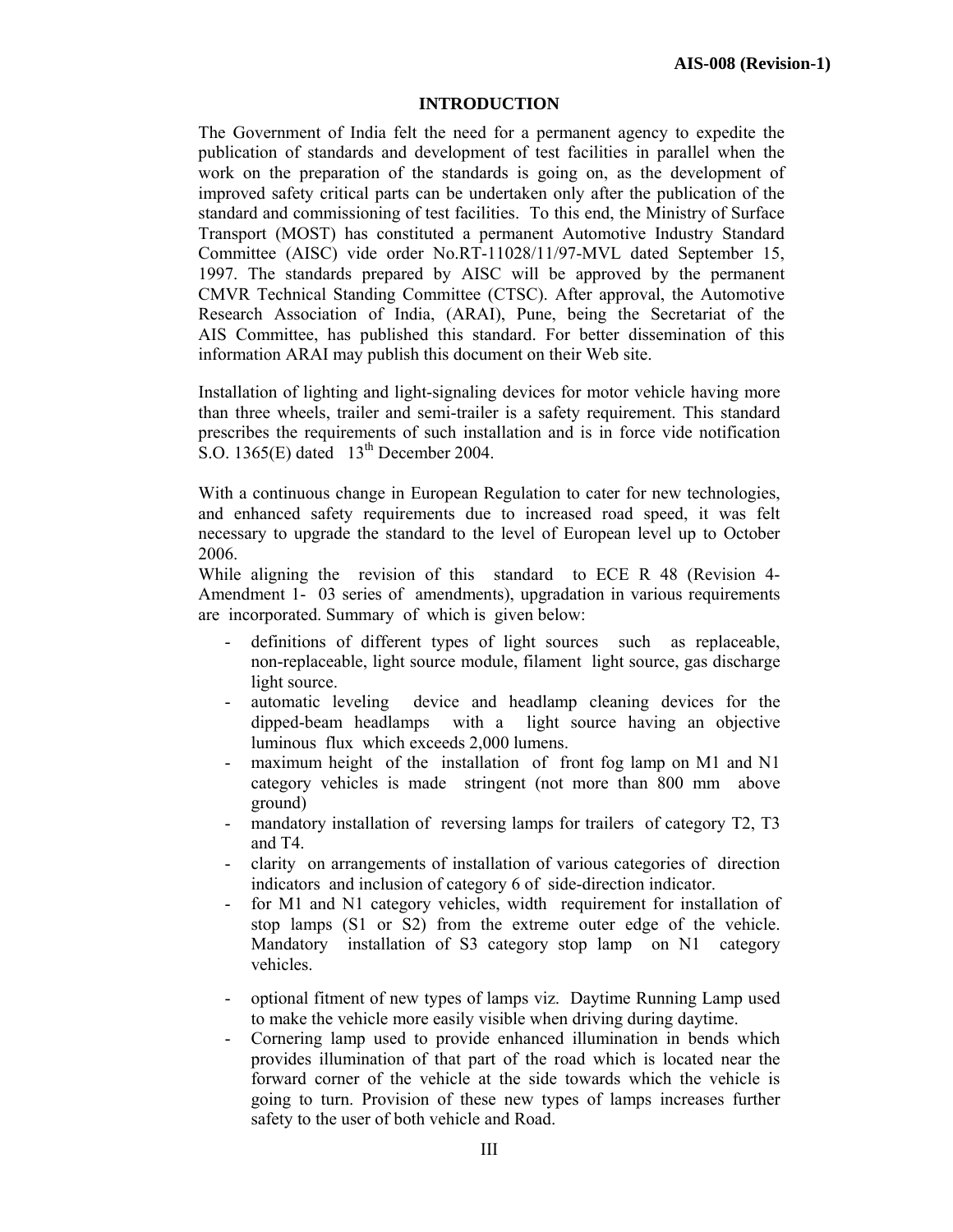Considerable assistance has been taken from the following ECE Regulations in preparing this standard:

ECE R 48 ( Revision 4- Amendment 1- 03 series of amendments) : Uniform provisions concerning the approval of vehicles with regard to the installation of lighting and light-signaling devices.

The AISC panel and the Automotive Industry Standard Committee (AISC) responsible for preparation of this standard is given in Annex F and Annex G respectively.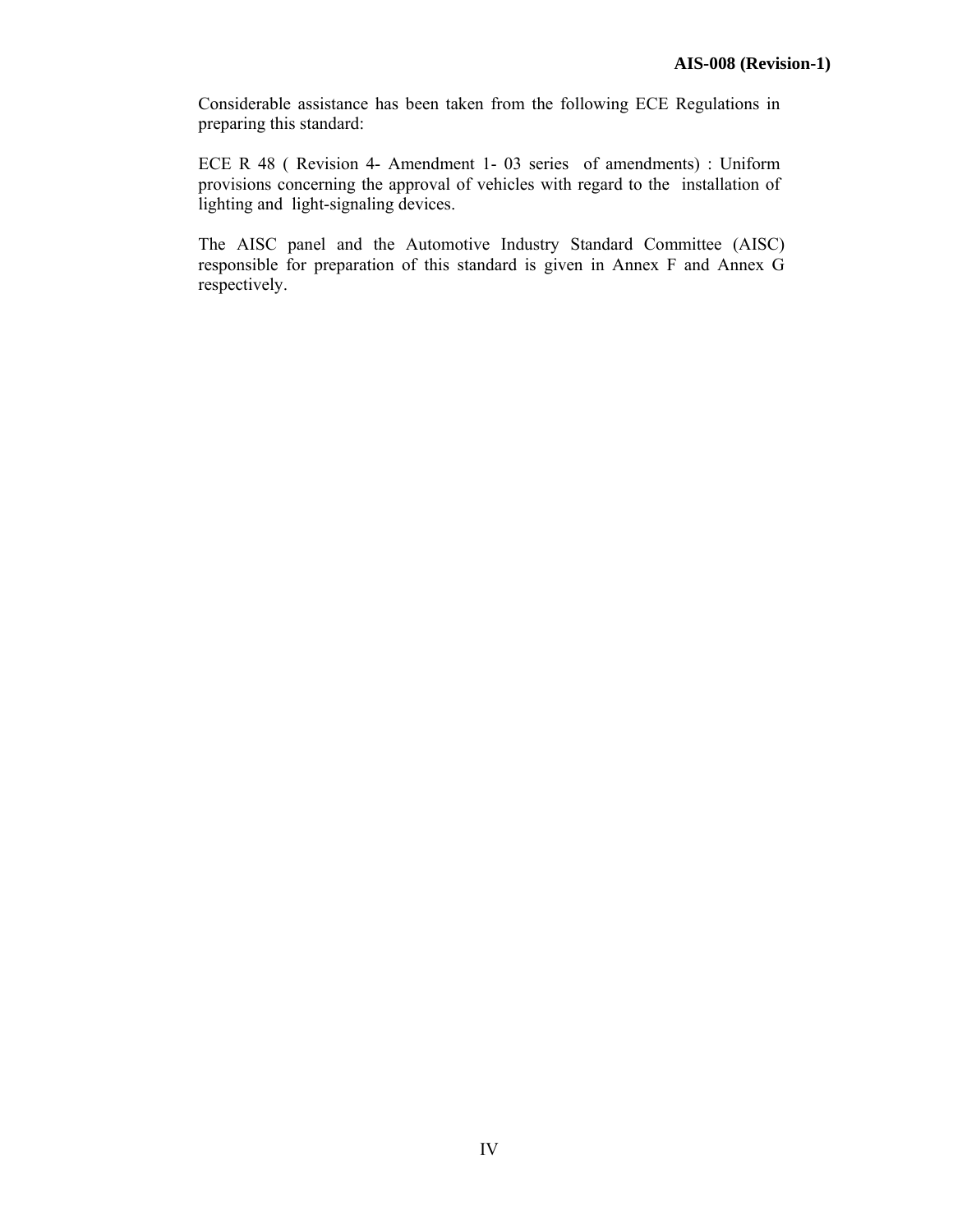| Paragraph<br>Nos. | <b>Contents</b>                                                                                                                                 | Page<br>No. |  |
|-------------------|-------------------------------------------------------------------------------------------------------------------------------------------------|-------------|--|
| 1 <sub>1</sub>    | Scope                                                                                                                                           |             |  |
| $\overline{2}$ .  | Definitions                                                                                                                                     | 1/66        |  |
| 3.                | Reserved paragraph                                                                                                                              | 9/66        |  |
| $\overline{4}$ .  | Reserved paragraph                                                                                                                              | 9/66        |  |
| 5.                | <b>General Requirements</b>                                                                                                                     |             |  |
| 6.                | <b>Individual Specifications</b>                                                                                                                |             |  |
| 7.                | Technical Specifications to be Submitted                                                                                                        |             |  |
| 8.                | Criteria for Extension of Approval                                                                                                              |             |  |
| 9.                | Conformity of Production Requirements                                                                                                           |             |  |
| 10.               | <b>Transitional Provisions</b>                                                                                                                  | 49/66       |  |
| <b>ANNEXES</b>    |                                                                                                                                                 |             |  |
| Annex A           | Indication of the Stated Initial Adjustment Referred to in<br>paragraph 6.2.6.1.1 of this standard                                              |             |  |
| Annex B           | Loading to be taken into consideration in<br>States of<br>determining Variations in the Vertical Orientation of<br>the<br>Dipped-beam Headlamps |             |  |
| Annex C           | Measurement of the variation of Dipped-beam inclination<br>as a Function of Load (Ref. paragraph 6.2.6.3.2)                                     |             |  |
| Annex D           | The Controls for the Headlamp - Leveling Devices                                                                                                | 61/66       |  |
| Annex E           | Examples of Light Source Options                                                                                                                |             |  |
| Annex F           | Composition of AISC panel<br>on Lighting Installation for<br>Four Wheelers                                                                      |             |  |
| Annex G           | Automotive Industry Standards Committee composition                                                                                             | 66/66       |  |

# **Installation Requirements of Lighting and Light - Signalling Devices for Motor Vehicle having more than Three Wheels, Trailer and Semi-Trailer excluding Agricultural Tractor and Special Purpose Vehicle**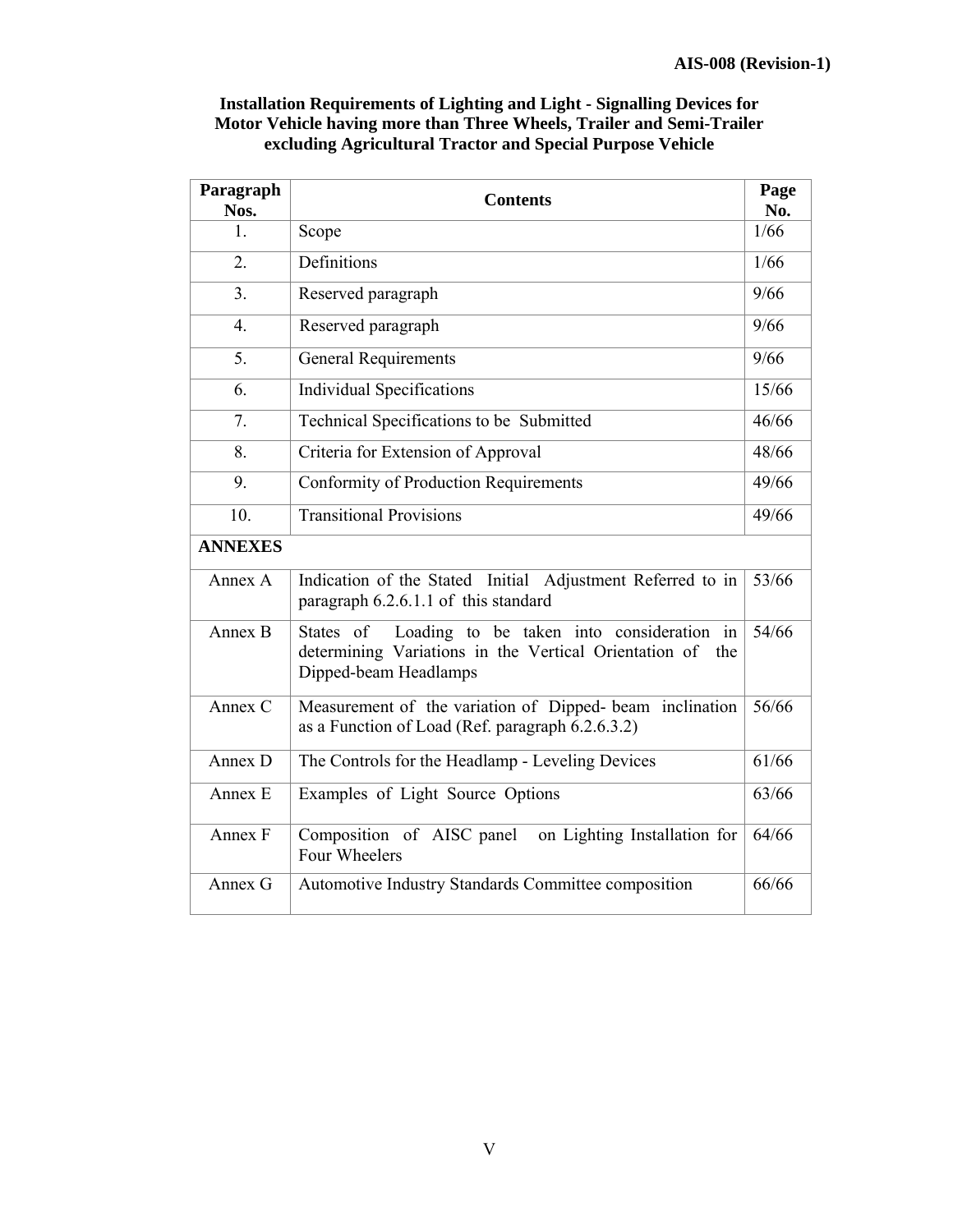# **Installation Requirements of Lighting and Light-Signalling Devices for Motor Vehicle having more than Three Wheels, Trailer and Semi -Trailer excluding Agricultural Tractor and Special Purpose Vehicle**

#### **1.0 SCOPE**

 This standard applies to the approval of power-driven vehicles intended for use on the road, with or without bodywork, with not less than four wheels and a maximum design speed exceeding 25 km/h, and of their trailers, with the exception of vehicles, which run on rails, agricultural or forestry tractors and machinery, and public works vehicles.

#### 1.1 **References**

The following standards are necessary adjuncts to this standard:

- 1.1.1 IS: 9211-2003 "Terms and Definitions of Weights of Road Vehicles other than 2 and 3 wheelers".
- 1.1.2. AIS-053 "Automotive Vehicles Types Terminology".
- 1.1.3 AIS-012/2001 "Performance Requirements of Lighting and Light Signalling Devices for Motor Vehicle having more than Three Wheels, Trailer and Semi-Trailer
- 1.1.4 IS: 9435: 2004 "Terms and Definitions Relating to Dimensions of Road Vehicles".

## **2.0 DEFINITIONS**

For the purpose of this standard the following definitions shall apply:

- 2.1. "**Approval of a vehicle**" means the approval of a vehicle type with regard to the number and mode of installation of the lighting and light-signalling devices;
- 2.2. **"Vehicle type"** with regard to the installation of lighting and light signalling devices means vehicles, which do not differ in the essential respects given below:
	- Dimensions and external shape of the vehicle,
	- Number and positioning of the devices,
	- Head lamp levelling system, if provided,
	- Suspension system.

The following shall likewise, not deemed to be vehicles of different type.

 Vehicles which differ within the meaning of items mentioned above but not in such a way as to entail a change in the kind, number, positioning and geometric visibility of the lamp and inclination of the dipped-beam prescribed for the vehicle type in question. Vehicles on which optional lamps are fitted or absent.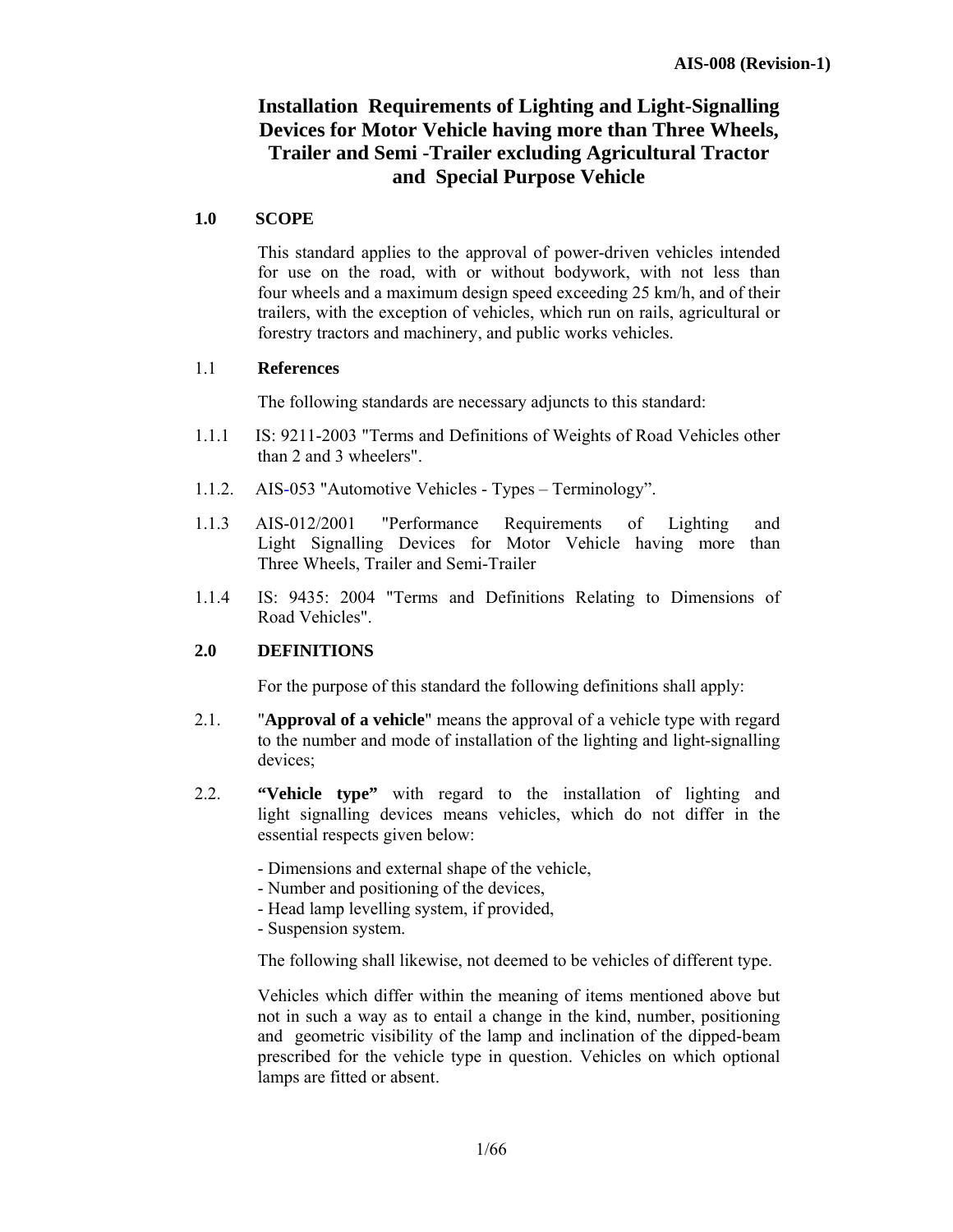- 2.3. "**Transverse plane"** means a vertical plane perpendicular to the median longitudinal plane of the vehicle.
- 2.4. **"Unladen vehicle"** means the vehicle in kerb weight condition as specified in IS: 9211-2003.
- 2.5 . **"Laden vehicle"** means the vehicle loaded to its maximum permissible weight (GVW) as stated by the manufacturer who shall also specify the distribution of this weight between the axles.
- 2.6. **"Device"** means an element or an assembly of elements used to perform one or more functions.
- 2.7. **"Lamp"** means a device designed to illuminate the road or to emit a light signal to other road users. Rear registration plate lamps and retro reflectors are likewise to be regarded as lamps.
- 2.7.1. **Light source**  $\frac{1}{2}$
- 2.7.1.1 "**Light source"** means one or more elements for visible radiation, which may be assembled with one or more transparent envelopes and with a base for mechanical and electrical connection.

 A light source may also be constituted by the extreme outlet of a light-guide, as part of a distributed lighting or light-signaling system not having a built-in outer lens;

- 2.7.1.1.1 "**Replaceable light source"** means a light source which is designed to be inserted in and removed from the holder of its device without tool;
- 2.7.1.1.2 "**Non-replaceable light source"** means a light source which can only be replaced by replacement of the device to which this light source is fixed; in case of a light source module: a light source which can only be replaced by replacement of the light source module to which this light source is fixed;
- 2.7.1.1.3 "**Light source module"** means an optical part of a device which is specific to that device, is containing one or more non-replaceable light sources, and is only removable from its device with the use of tool(s). A light source module is so designed that regardless the use of tool(s), it is not mechanically interchangeable with any replaceable approved light source;
- 2.7.1.1.4 "**Filament light source"** (filament lamp) means a light source where the element for visible radiation is one or more heated filaments producing thermal radiation;
- 2.7.1.1.5 **"Gas-discharge light source"** means a light source where the element for visible radiation is a discharge arc producing electro-luminescence /fluorescence;

………………………………………………………………………………………………

<sup>1/</sup> For clarification see Annex E.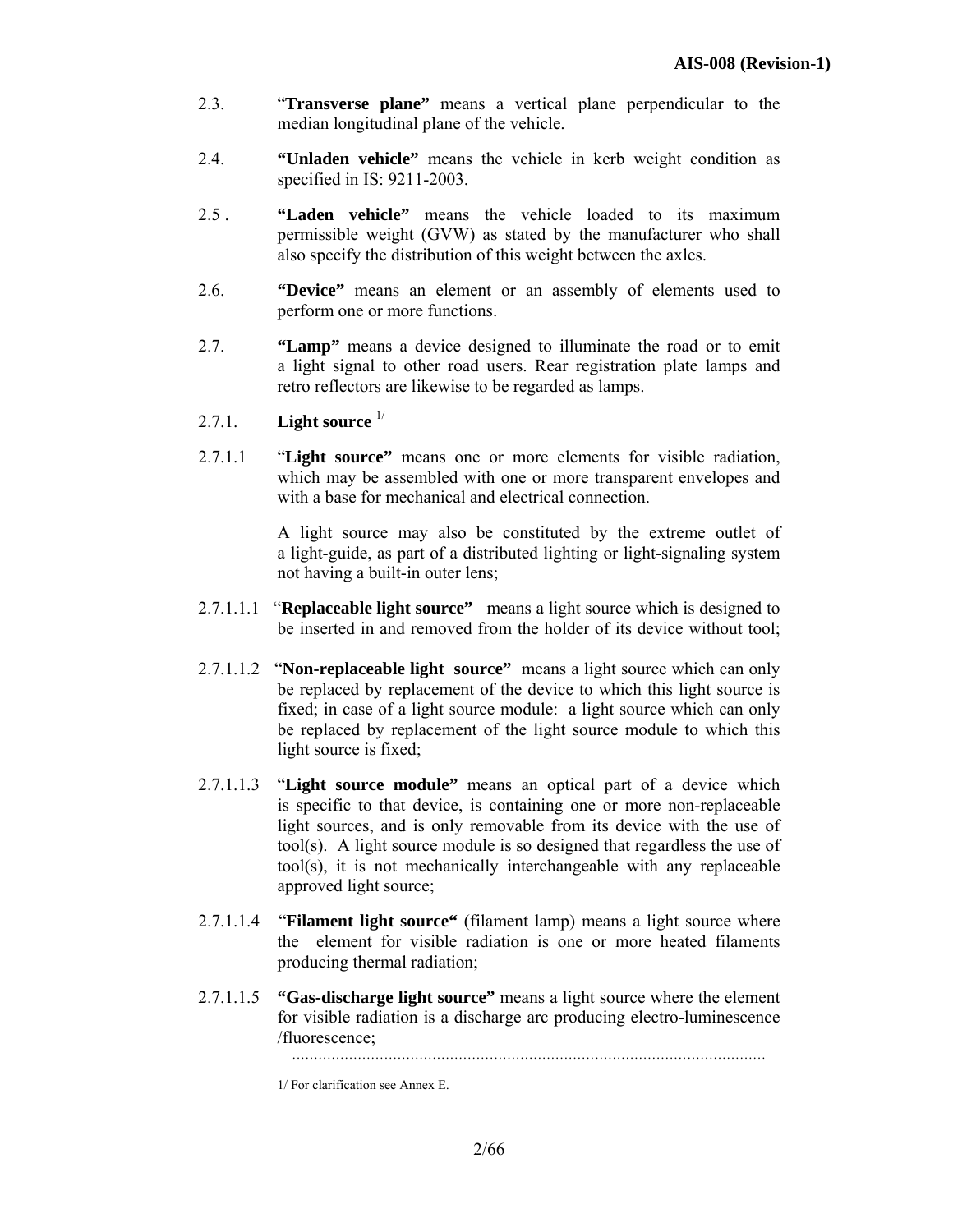- 2.7.1.1.6 **"Light-emitting diode (LED)"** means a light source where the element for visible radiation is one or more solid state junctions producing injection-luminescence/fluorescence;
- 2.7.1.2 "**Electronic light source control gear"** means one or more components between supply and light source to control voltage and/or electrical current of the light source;
- 2.7.1.2.1 "**Ballast"** means an electronic light source control gear between supply and light source to stabilize the electrical current of a gas-discharge light source;
- 2.7.1.2.2 **"Ignitor"** means an electronic light source control gear to start the arc of a gas-discharge light source.
- 2.7.2 **"Equivalent lamps"** means lamps having the same function. These may have different characteristics from those installed on the vehicle when it is approved on the condition that the lamps satisfy the requirements of this standard.
- 2.7.3 **"Independent lamp"** means a device having separate illuminating surface  $\frac{1}{2}$  separate light source and separate lamp body.
- 2.7.4 **"Grouped lamp"** means a device having separate illuminating surface  $\frac{1}{2}$  and separate light sources but a common lamp body.
- 2.7.5 **"Combined lamp"** means a device having separate illuminating surface  $\frac{1}{x}$  but a common light source and a common lamp body.
- 2.7.6 "**Reciprocally incorporated lamp"** means a device having separate light sources or a single light source operating under different conditions (e.g. optical, mechanical, or electrical differences), totally or partially common illuminating surfaces  $\frac{1}{x}$  and a common lamp body.
- 2.7.7 "**Single function lamp"** means a device or a part of a device which performs a single lighting or light signalling function.
- 2.7.8 "**Concealable lamp"** means a lamp capable of being partly or completely hidden when not in use. This result may be achieved by means of a movable cover by displacement of the lamp or by any other suitable means. The term "retractable" is used more particularly to describe a concealable lamp the displacement of which enables it to be inserted within the body work.
- 2.7.9 **"Main-beam headlamp"** means the lamp used to illuminate the road over a long distance ahead of the vehicle.

 **<sup>-------------------------------------------------------------------------------</sup>** 

 $1/$  In the case of lighting devices for the rear registration plate (mark) and the direction indicators (category 5 and 6), light emitting surface can replace an illuminating surface.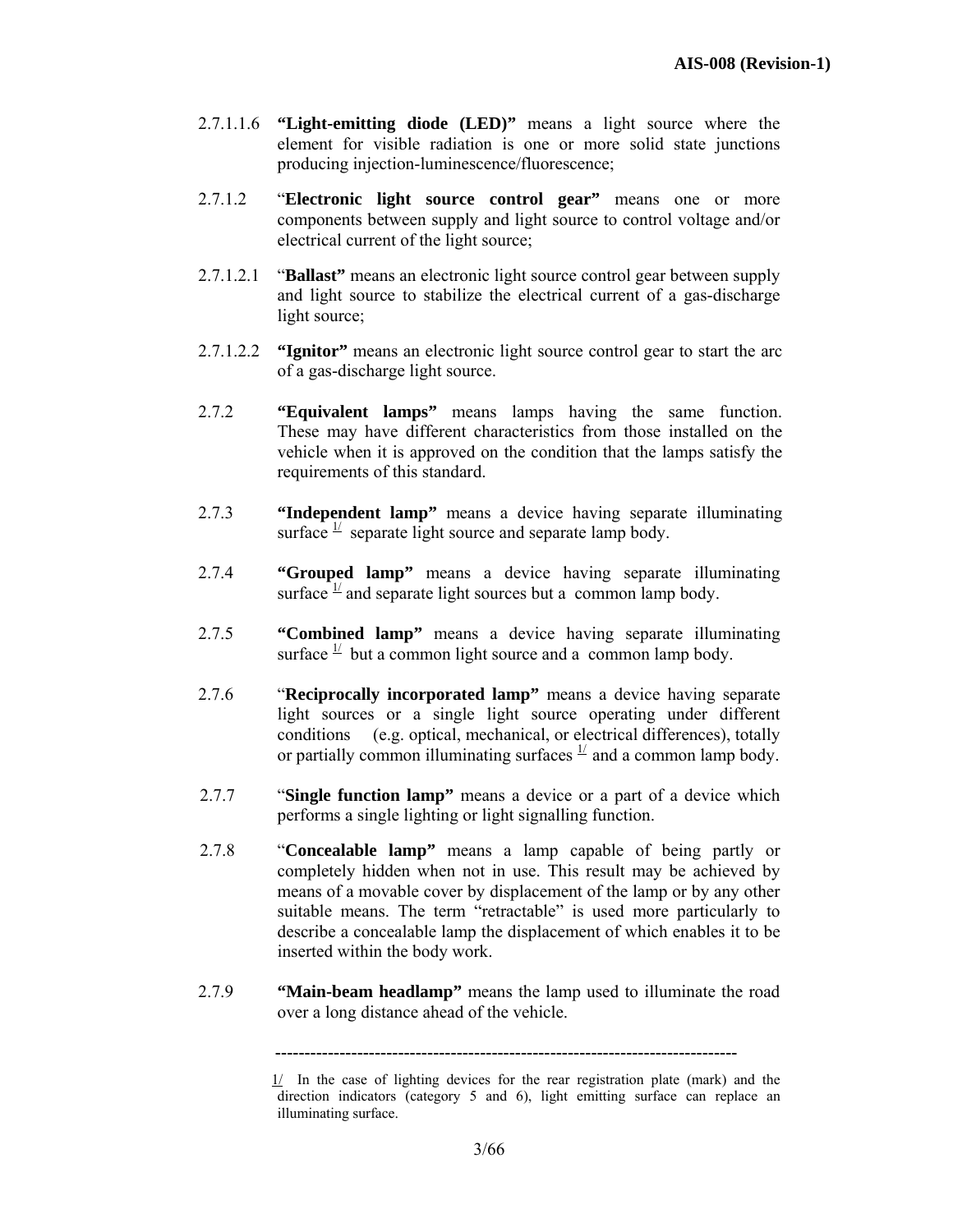- 2.7.10 **"Dipped-beam headlamp"** means the lamp used to illuminate the road ahead of the vehicle without causing undue dazzle or discomfort to oncoming drivers and other road users.
- 2.7.11 "**Direction-indicator lamp"** means the lamp used to indicate to other road users that the driver intends to change direction to the right or to the left. A direction-indicator lamp or lamps may also be used according to the provisions of AIS-076;
- 2.7.12 **"Stop lamp"** means the lamp used to indicate to other road users to the rear of the vehicle that the longitudinal movement of the vehicle is intentionally retarded.
- 2.7.13 **"Rear registration plate (mark) illuminating lamp"** means the device used to illuminate the space intended to accommodate the rear registration plate. This may consist of different optical components.
- 2.7.14 **"Front position lamp"** means the lamp used to indicate the presence and the width of the vehicle when viewed from the front.
- 2.7.15 **"Rear position lamp"** means the lamp used to indicate the presence and the width of the vehicle when viewed from the rear.
- 2.7.16 "**Retro-reflector**" means a device used to indicate the presence of a vehicle by the reflection of light emanating from a light source not connected to the vehicle, the observer being situated near the source.
- 2.7.16.1. retro-reflecting number plates;
- 2.7.16.2. the retro-reflecting signals mentioned in the ADR (European Agreement concerning the international carriage of dangerous goods by road);
- 2.7.16.3. other retro-reflective markings plates and signals which shall be used to comply with national requirements for use as regards certain categories of vehicles or certain methods of operation;
- 2.7.16.4 retro-reflecting materials approved as Class D or E according to Regulation No. 104 and used for other purposes in compliance with national requirements, e.g. advertising.
- 2.7.17. Reserved
- 2.7.18 **"Hazard warning signal"** means the simultaneous operation of all the direction indicator lamps of a vehicle to draw attention to the fact that the vehicle temporarily constitutes a special danger to other road users.
- 2.7.19 **"Front fog lamp"** means the lamp used in case of fog, snowfall, rainstorms or dust clouds to improve the illumination of the road.
- 2.7.20 **"Rear fog lamp"** means the lamp used to make the vehicle more easily visible from the rear in dense fog, snowfall, rainstorms or dust clouds.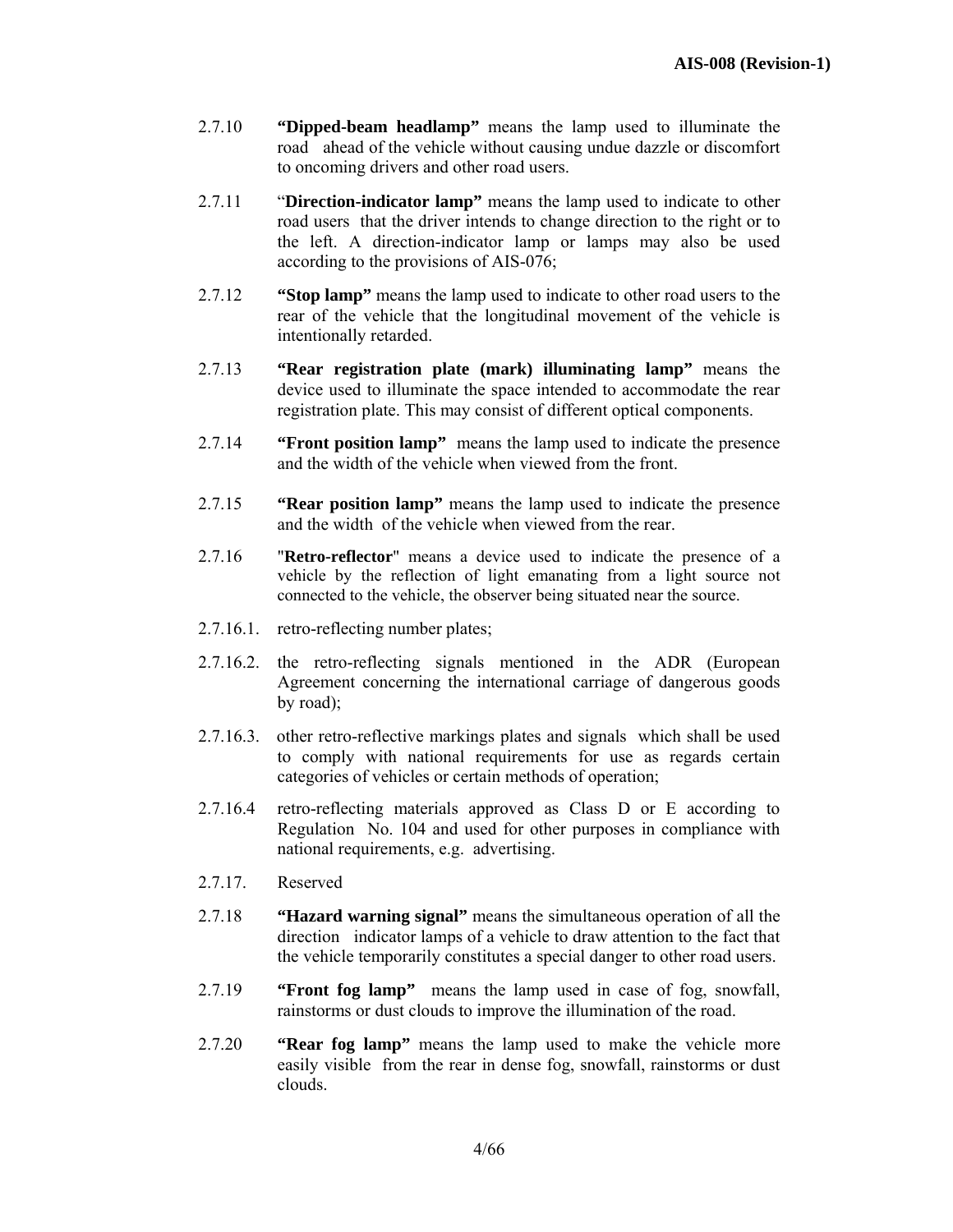- 2.7.21 **"Reversing lamp"** means the lamp used to illuminate the road to the rear of the vehicle and to warn other road users that the vehicle is reversing or about to reverse.
- 2.7.22 **"Parking lamp"** means the lamp used to draw attention to the presence of a stationary vehicle in a built up area. In such circumstances it replaces the front and rear position lamps.
- 2.7.23 **"End outline marker lamp"** means the lamp fixed to the extreme outer edge as close as possible to the top of the vehicle and intended to indicate clearly the overall width of the vehicle. This lamp is intended for certain vehicles and trailers to complement the front and rear position lamps of the vehicle by drawing particular attention to its bulk.
- 2.7.24 **"Side-marker lamp"** means a lamp used to indicate the presence of the vehicle when viewed from the side.
- 2.7.25 **"Day time running lamp"** means a lamp facing in a forward direction used to make the vehicle more easily visible when driving during daytime.
- 2.7.26. **"Cornering lamp"** means a lamp used to provide supplementary illumination of that part of the road which is located near the forward corner of the vehicle at the side towards which the vehicle is going to turn;
- 2.7.27. **"Objective luminous flux"** means a design value of the luminous flux of a replaceable light source. It shall be achieved, within the specified tolerances, when the replaceable light source is energized by the power supply at the specified test voltage, as indicated in the data sheet of the light source;
- 2.8 **"Light emitting surface of a "Lighting Device", "Light-Signalling Device" or a "Retro–Reflector"** means all or part of the exterior surface of the transparent material as specified by the device manufacturer on the drawing of device. (Ref.Fig.1 and Fig.2)
- 2.9 **Illuminating Surface (Ref. Fig. 1 and Fig. 2).**
- 2.9.1 **"Illuminating surface of a lighting device"** (paragraphs 2.7.9, 2.7.10, 2.7.19, 2.7.21, and 2.7.26 **)** means the orthogonal projection of the full aperture of the reflector, or in the case of head lamps with an ellipsoidal reflector of the "projection lens", on a transverse plane. If the lighting device has no reflector, the definition of paragraph 2.9.2 shall be applied. If the light emitting surface of the lamp extends over a part only of the full aperture of the reflector, then the projection of that part only is taken into account. In the case of a dipped-beam headlamp, the illuminating surface is limited by the apparent trace of the cut-off on the lens. If the reflector and lens are adjustable relative to one another, the mean adjustment should be used.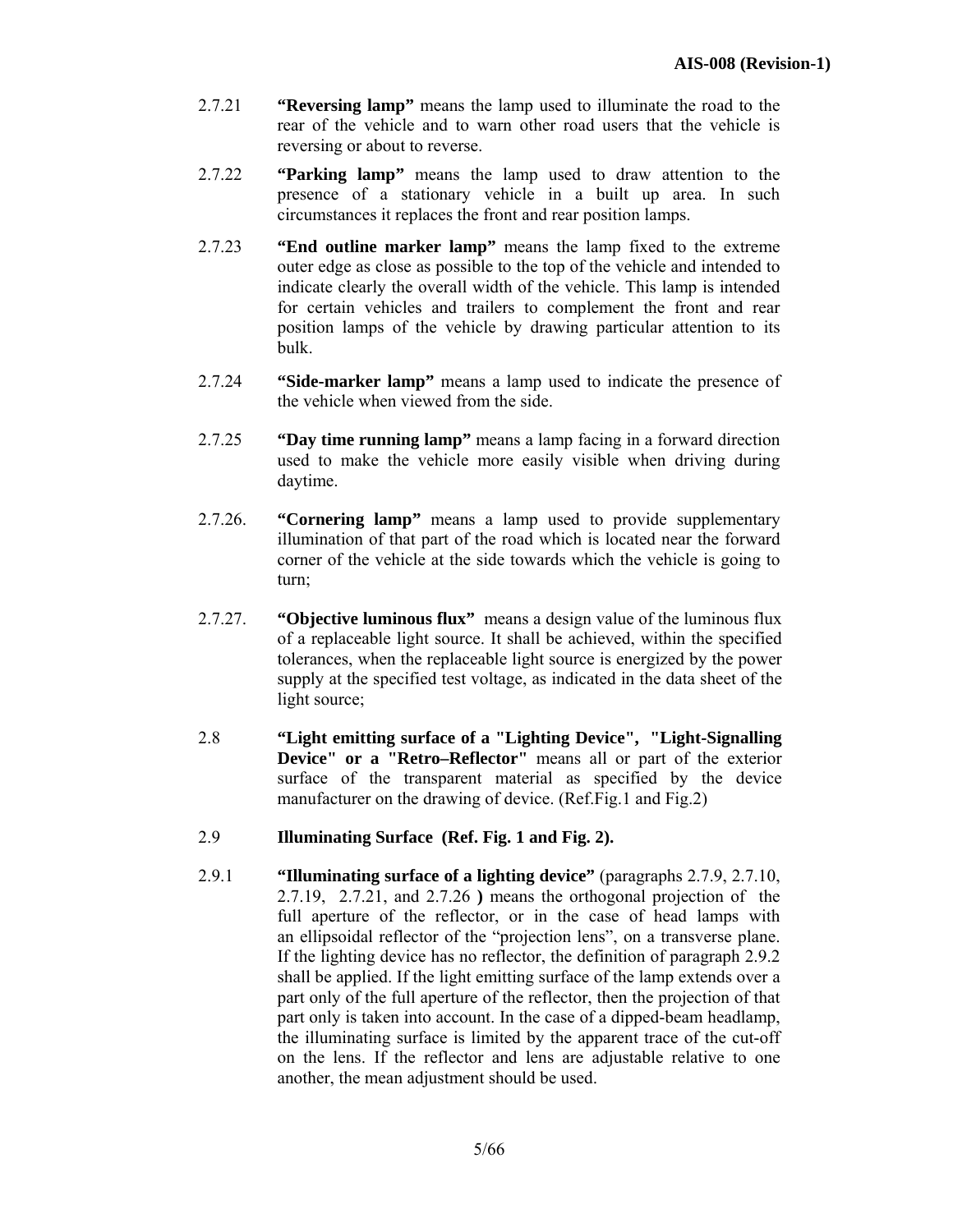2.9.2 **"Illuminating surface of a light-signalling device other than a retro reflector"** (paragraphs 2.7.11, to 2.7.15, 2.7.18, 2.7.20 and 2.7.22. to 2.7.25**)** means the orthogonal projection of the lamp in a plane perpendicular to its axis of reference and in contact with the exterior light emitting surface of the lamp, this projection being bounded by the edges of the screens situated in this plane, each allowing only 98 % of the total luminous intensity of the light to persist in the direction of the axis of reference.

> To determine the lower, upper and lateral limits of the illuminating surface only screens with horizontal or vertical edges shall be used to verify the distance to the extreme edges of the vehicle and the height above the ground.

 For other applications of the illuminating surface, e.g. distance between two lamps or functions, the shape of the periphery of this illuminating surface shall be used. The screens shall remain parallel, but other orientations are allowed to be used.

 In the case of a light-signalling device whose illuminating surface encloses either totally or partially the illuminating surface of another function or encloses a non-lighted surface, the illuminating surface may be considered to be the light emitting surface itself.

- 2.9.3 **"Illuminating surface of a retro-reflector"** (paragraph 2.7.16.) means, as declared by the applicant during the component approval procedure for the retro-reflectors, the orthogonal projection of a retro-reflector in a plane perpendicular to its axis of reference and delimited by planes contiguous to the declared outermost parts of the retro-reflectors' optical system and parallel to that axis. For the purposes of determining the lower, upper and lateral edges of the device, only horizontal and vertical planes shall be considered.
- 2.10 **"Apparent surface"** means the apparent surface for a defined direction of observation means, at the request of the manufacturer, the orthogonal projection of:

 Either the boundary of the illuminating surface projected on the exterior surface of the lens  $(a - b)$ , or the light-emitting surface  $(c-d)$ , in a plane perpendicular to the direction of observation and tangential to the most exterior point of the lens (Ref. Fig.1and Fig. 2).

- 2.11 **"Axis of reference / reference axis"** means the characteristic axis of the lamp determined by the lamp manufacturer for use as the direction of reference  $(H=0^{\circ}, V=0^{\circ})$  for angles of field for photometric measurements and for installing the lamp on the vehicle.
- 2.12 **"Centre of reference / reference Centre"** means the intersection of the axis of reference with the exterior light-emitting surface. This centre of reference is to be specified by the manufacturer of the lamp.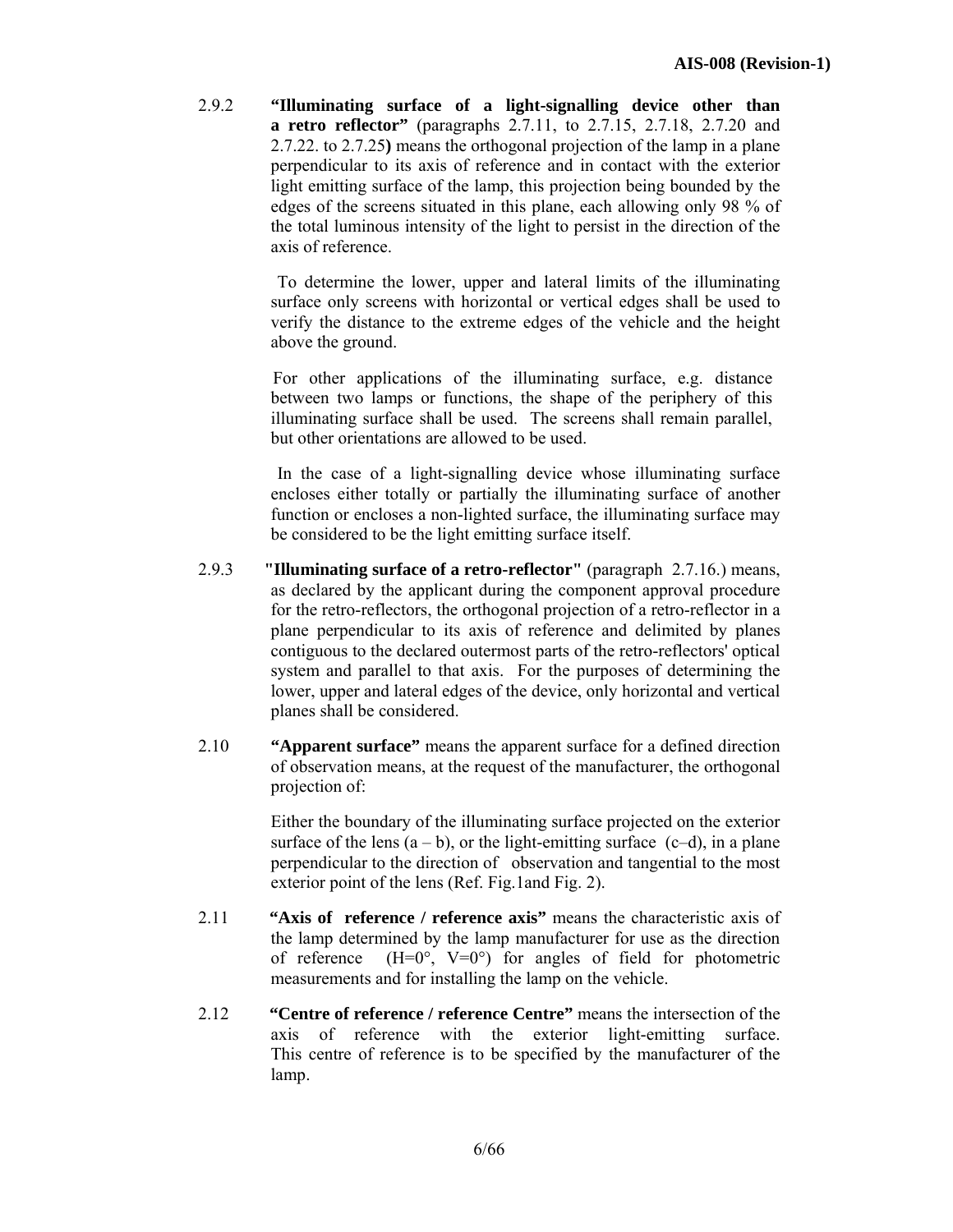2.13 **"Angles of geometric visibility"** means the angles which determine the field of the minimum solid angle in which the apparent surface of the lamp shall be visible. That field on the solid angles is determined by the segments of the sphere of which the centre coincides with the centre of reference of the lamp and the equator is parallel with the ground. These segments are determined in relation to the axis of reference. The horizontal angles β correspond to the longitude and the vertical angles  $α$ to the latitude. There shall be no obstacle on the inside of the angles of geometric visibility to the propagation of light from any part of the apparent surface of the lamp observed from infinity.

> If measurements are taken closer to the lamp, there shall be a parallel shift in the direction of observation to achieve the same accuracy. No account shall be taken of obstacles on the inside of the angles of geometric visibility, if they were already present when the lamp was type approved.

> If, when the lamp is installed, any part of the apparent surface of the lamp is hidden by any further parts of the vehicle, proof shall be furnished that the part of the lamp not hidden by obstacles still conforms to the photometric values prescribed for the approval of the device as an optical unit (See Fig.1). Nevertheless, when the vertical angle of geometric visibility below the horizontal may be reduced to 5° (lamp at less than 750 mm above the ground level) the photometric field of measurements of the installed optical unit may be reduced to 5° below the horizontal.

- 2.14 **"Extreme outer edge on either side of the vehicle"** means the plane parallel to the median longitudinal plane of the vehicle and touching its lateral outer edge, disregarding the projection :
- 2.14.1. of tyres near their point of contact with the ground and connections for tyre - pressure gauges.
- 2.14.2 of anti-skid devices which may be mounted on the wheels.
- 2.14.3 of rear view mirrors.
- 2.14.4 of side-direction-indicator lamps, end-outline marker lamps, front and rear position lamps, parking lamps, retro-reflectors and side-marker lamps.
- 2.14.5 of seals affixed to the vehicle and of devices for securing and protecting such seals.
- 2.15 **"Overall width"** means the distance between the two vertical planes of the extreme outer edges defined in paragraph 2.14.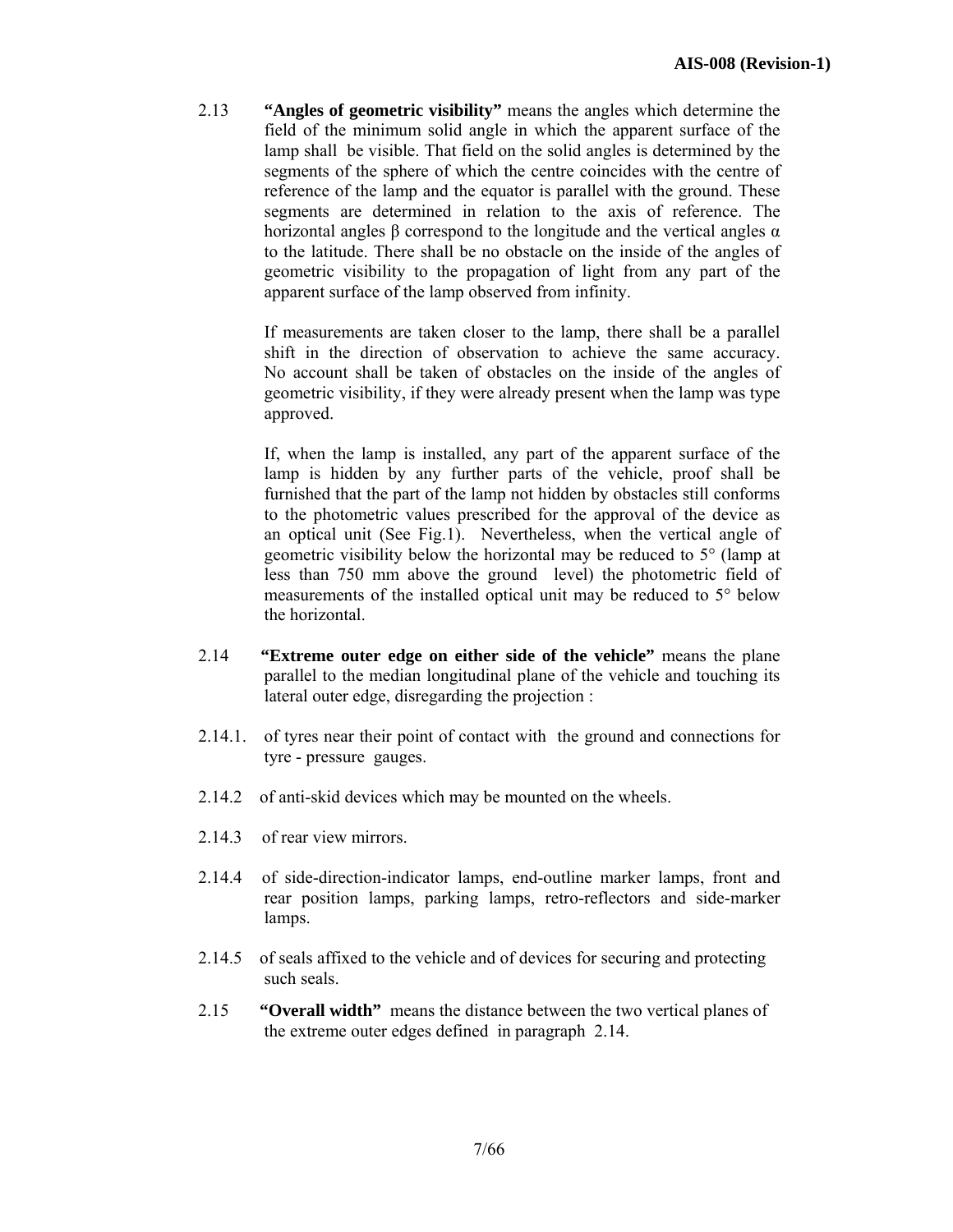#### 2.16 **Single and multiple lamps**

#### 2.16.1. A **'Single lamp'** means

a) a device or part of a device, having one lighting or light – Signalling function, one or more light source and one apparent surface in the direction of reference axis, which may be a continuous surface or composed of two or more distinct parts or,

b) any assembly of two independent lamps, whether identical or not, having the same function, both approved as type "D" lamp and installed so that the projections of their apparent surfaces in the direction of the reference axis occupies not less than 60% of the smallest quadrilateral circumscribing the projections of the said apparent surfaces in the direction of the reference axis.

- 2.16.2. **"Two lamps or an even number of lamps"** means a single light emitting surface in the shape of a band or strip is placed symmetrically in the relation to the median longitudinal plane of the vehicle and extending on both sides to within not less than 400 mm of the extreme outer edge of the vehicle and being not less than 800 mm long. The illumination of such a surface shall be provided by not less than two light sources placed as close as possible to its ends. The light emitting surface may be constituted by a number of juxtaposed elements on condition that the projections of the several individual light emitting surfaces on the same transverse plane occupy not less than 60% of the area of the smallest rectangle circumscribing the projections of those individual light emitting surfaces.
- 2.17 **"Distance between two lamps facing the same direction"** means the shortest distance between the two apparent surfaces in the direction of the reference axis. Where the distance between the lamps clearly meets the requirements of the standard, the exact edges of the apparent surfaces need not be determined.
- 2.18 **"Operating tell-tale** means a visual or auditory signal (or any equivalent signal) indicating that a device has been switched on and is operating correctly or not.
- 2.19 **"Circuit closed tell-tale"** means a visual (or any equivalent signal) indicating that a device has been switched on, but not indicating whether it is operating correctly or not.
- 2.20 **"Optional lamp"** means a lamp the presence of which is left to the discretion of the vehicle manufacturer.
- 2.21 **"Ground"** means the surface on which the vehicle stands, which should be substantially horizontal.
- 2.22 **"Movable components of the vehicle"** means those body panels or other vehicle parts the position of which can be changed by tilting rotating or sliding without the use of tools. They do not include tiltable driver cabs of trucks.
- 2.23. **"Normal position of use of a movable component"** means the position(s) of a movable component specified by a vehicle manufacturer for the normal condition of use and the park condition of the vehicle.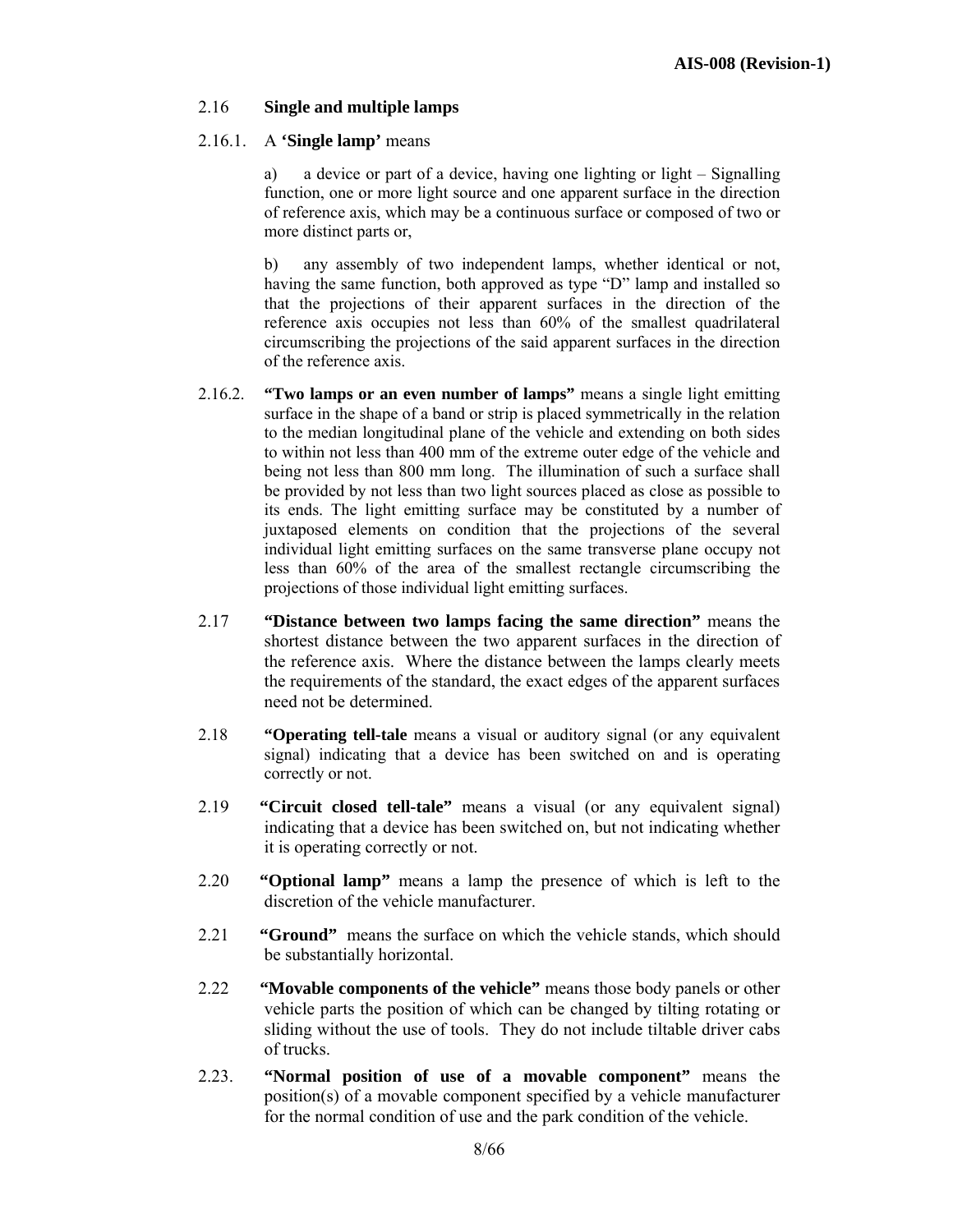- 2.24. **"Normal condition of use of vehicle"** means:
- 2.24.1 for a motor vehicle when the vehicle is ready to move with its propulsion engine running and its movable components in the normal position(s) as defined in 2.23
- 2.24.2 and for a trailer when the trailer is connected to drawing vehicle in the condition described in 2.24.1 and its movable components are in the normal position(s) as defined in 2.23

# 2.25 **"Park-condition of a vehicle"** means

- 2.25.1 for a motor vehicle is at a standstill and the propulsion engine is not running and its movable components are in its normal position(s) as defined in the 2.23.
- 2.25.2 and for a trailer when the trailer is connected to a drawing vehicle in the condition as described in 2.25.1 and its movable components are in the normal position(s) as defined in 2.23.
- 2.26 **"Bend lighting"** means a lighting function to provide enhanced illumination in bends.
- **3.0** Reserved paragraph
- **4.0** Reserved paragraph

#### **5.0 GENERAL REQUIREMENTS**

5.1 Only those lighting and light signalling devices referred to in 6.0 of this standard shall be permitted to be installed on motor vehicles.

> The lighting and light signalling devices shall be so fitted that under normal conditions of use as defined in 2.24 and not withstanding any vibration to which they may be subjected to, they retain the characteristics laid down in this standard and enable the vehicle to comply with the requirements of this standard. In particular, it shall not be possible for the adjustment of the lamps to be inadvertently disturbed.

- 5.2 The illuminating lamps described in paragraphs 2.7.9, 2.7.10 and 2.7.19 shall be so installed that correct adjustment of their orientation can easily be carried out.
- 5.3 For all light-signalling devices, including those mounted on the side panels, the reference axis of the lamp when fitted to the vehicle shall be parallel to the bearing plane of the vehicles on the road. In addition, it shall be perpendicular to the median longitudinal plane of the vehicle in the case of side retro-reflector and side marker lamps and parallel to that plane in the case of all other signalling devices. In each direction a tolerance of  $\pm 3^{\circ}$ shall be allowed. In addition, any specific instructions as regards fitting laid down by the manufacturer shall be complied with.
- 5.4 In the absence of specific requirements, the height and alignment of the lamps shall be checked with the unladen vehicle placed on a flat, horizontal surface under normal conditions of use of a vehicle as defined in 2.24.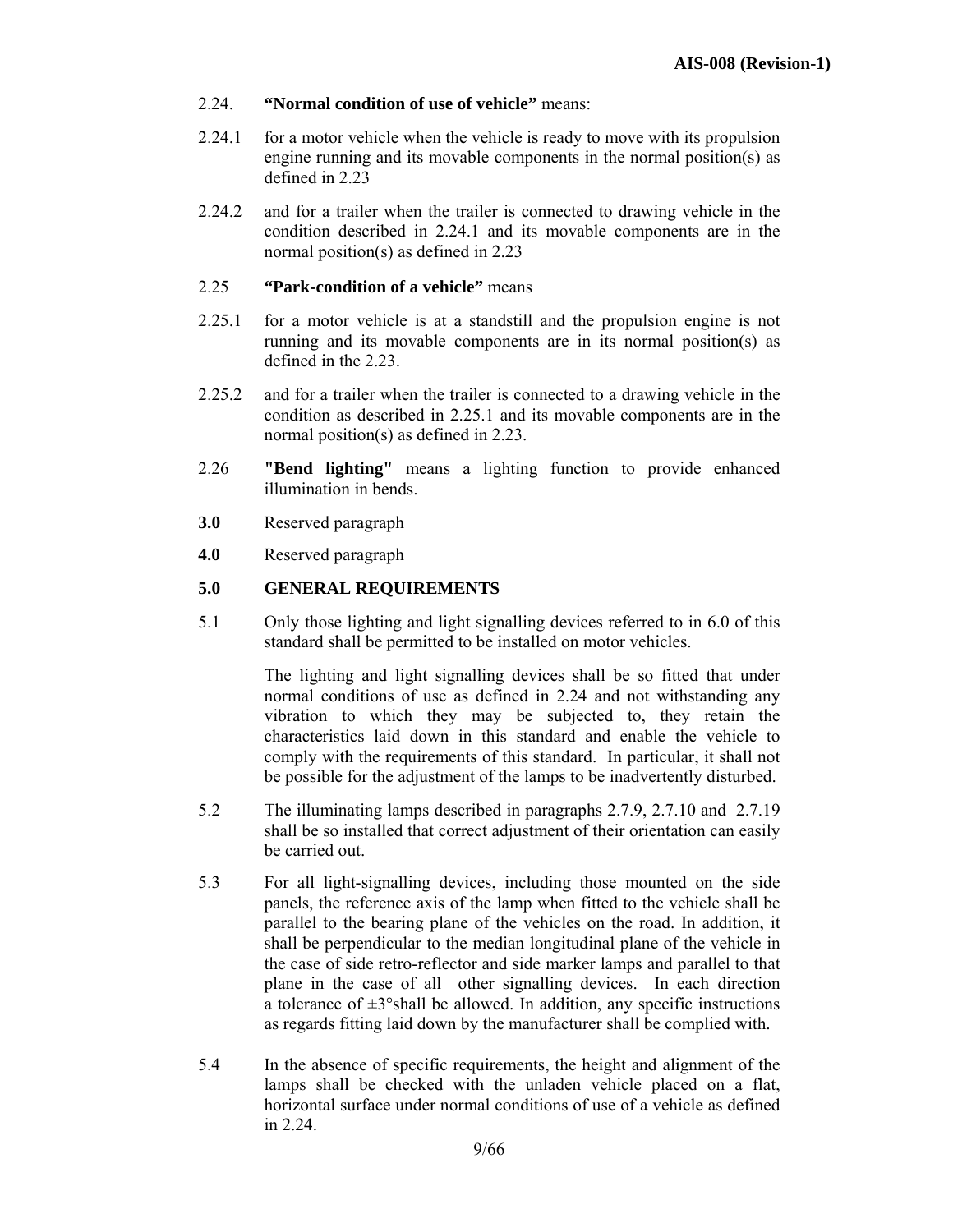- 5.5 In the absence of specific requirements, lamps constituting a pair shall:
- 5.5.1 be fitted to the vehicle symmetrically in relation to the median longitudinal plane. (this is to be based on the exterior geometrical form of the lamp and not on the edge of its illuminating surface refereed in 2.9).
- 5.5.2 be symmetrical to one another in relation to the median longitudinal plane. This requirement is not valid with regard to the interior structure of the lamp.
- 5.5.3 satisfy the same colorimetric characteristics (component type approval value).
- 5.5.4 have substantially identical photometric characteristics (component type approval value).
- 5.6On vehicles whose external shape is asymmetrical, the above requirements shall be satisfied as far as possible.

## 5.7. **Grouped, Combined or Reciprocally Incorporated Lamps**

- 5.7.1 Lamps may be grouped, combined or reciprocally incorporated with one another provided that all requirements regarding colour, position, alignment, geometric visibility, electrical connections and other requirements, if any, for each lamp are fulfilled.
- 5.7.1.1 However, where stop lamps and direction indicator lamps are grouped, any horizontal or vertical straight line passing through the projections of the apparent surfaces of these functions on a plane perpendicular to the reference axis, shall not intersect more than two borderlines separating adjacent areas of different colour.
- 5.7.2 Where the apparent surface of a single lamp is composed of two or more distinct parts, it shall satisfy the following requirements:
- 5.7.2.1 Either the total area of the projection of the distinct parts on a plane tangent to the exterior surface of the transparent material and perpendicular to the reference axis shall occupy not less than 60 per cent of the smallest quadrilateral circumscribing the said projection, or the distance between two adjacent / tangential distinct parts shall not exceed 15 mm when measured perpendicularly to the reference axis.
- 5.8 The maximum height with respect to the ground shall be measured from the highest point and the minimum height from the lowest point of the apparent surface in the direction of the reference axis.

In the case of dipped-beam head lamps, the minimum height shall be measured from the lowest point of the effective outlet of the optical system (eg. reflector, lens, projection lens) independent of its utilisation.

Where the maximum and minimum height clearly meets the requirements of this standard, the exact edges of any surface need not be determined.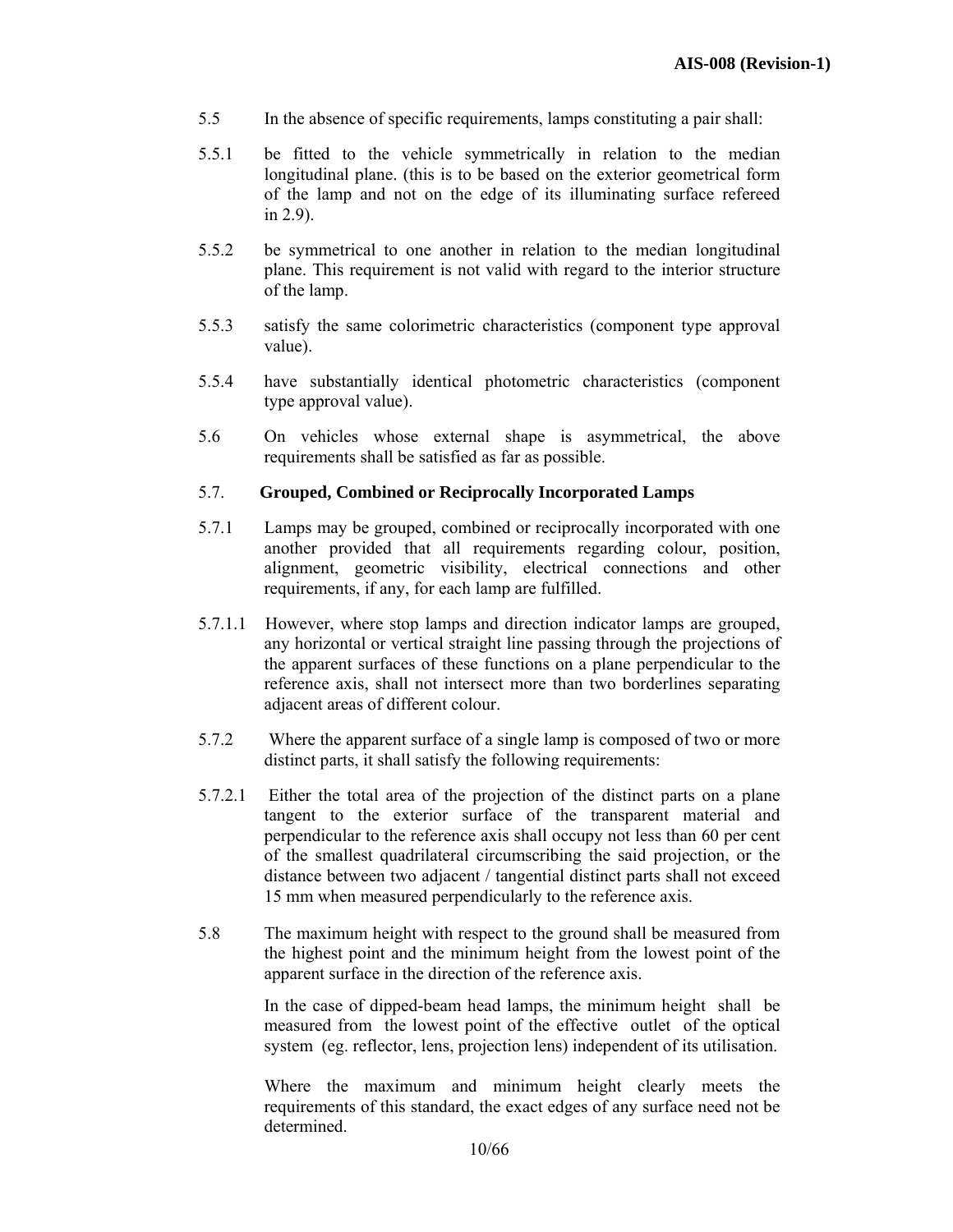5.8.1 The position, as regards width, shall be determined from the edge of the apparent surface in the direction of reference axis which is the farthest from the median longitudinal plane of the vehicle when referred to the overall width and from the inner edges of the apparent surface in the direction of reference axis when referred to the distance between the lamps.

> Where the position, as regards width, clearly meets the requirements of this standard the exact edges of any surface need not be determined.

- 5.9 In the absence of specific requirements, no lamps other than directionindicator lamps and the hazard-warning signal and amber side–marker lamps complying with paragraph 6.18.7. below, shall be flashing lamps.
- 5.10 No red light in the forward direction and no white light in the rearward direction, shall be emitted from a lamp (which could give rise to confusion), other than from a reversing lamp and a rear registration plate lamp. While considering this requirement, no account shall be taken of lighting devices fitted in the interior of the vehicle. In case of doubt, this requirement shall be verified as follows:
- 5.10.1 For the visibility of red light towards the front of a vehicle, with the exception of a red rearmost side-marker lamp, there shall be no direct visibility of the light emitting surface of a red lamp if viewed by an observer moving within zone 1 in a transverse plane situated 25 m in front of the vehicle (Ref. Fig.3).
- 5.10.2 For the visibility of white light towards the rear: There shall be no direct visibility of the light emitting surface of a white lamp if viewed by an observer moving within zone 2 in a transverse plane situated 25 m behind the vehicle (Ref. Fig.4).
- 5.10.3 In their respective planes, Zones 1 and 2 explored by eye of the observer are bounded:
- 5.10.3.1 As regards height, by two horizontal planes which are 1 m and 2.2 m respectively above the ground.
- 5.10.3.2 As regards width, by two vertical planes which, formaning to the front and to the rear respectively an angle of 15° outwards from the vehicle's median longitudinal plane, pass through the point or points of contact of vertical planes parallel to the vehicle's median longitudinal plane delimiting the vehicle's overall width, If there are several points of contact, the farthest forward shall correspond to the forward plane and the one rearmost to the rearward plane.
- 5.11 The electrical connections shall be such that the front and rear position lamps end-outline marker lamps, side-marker lamps and the rear registration plate lamp wherever fitted can only be switched ON and OFF simultaneously. This condition does not apply when using front and rear position lamps as well as side-marker lamps combined or reciprocally incorporated with the said lamps as parking lamps and when side- marker lamps are permitted to flash.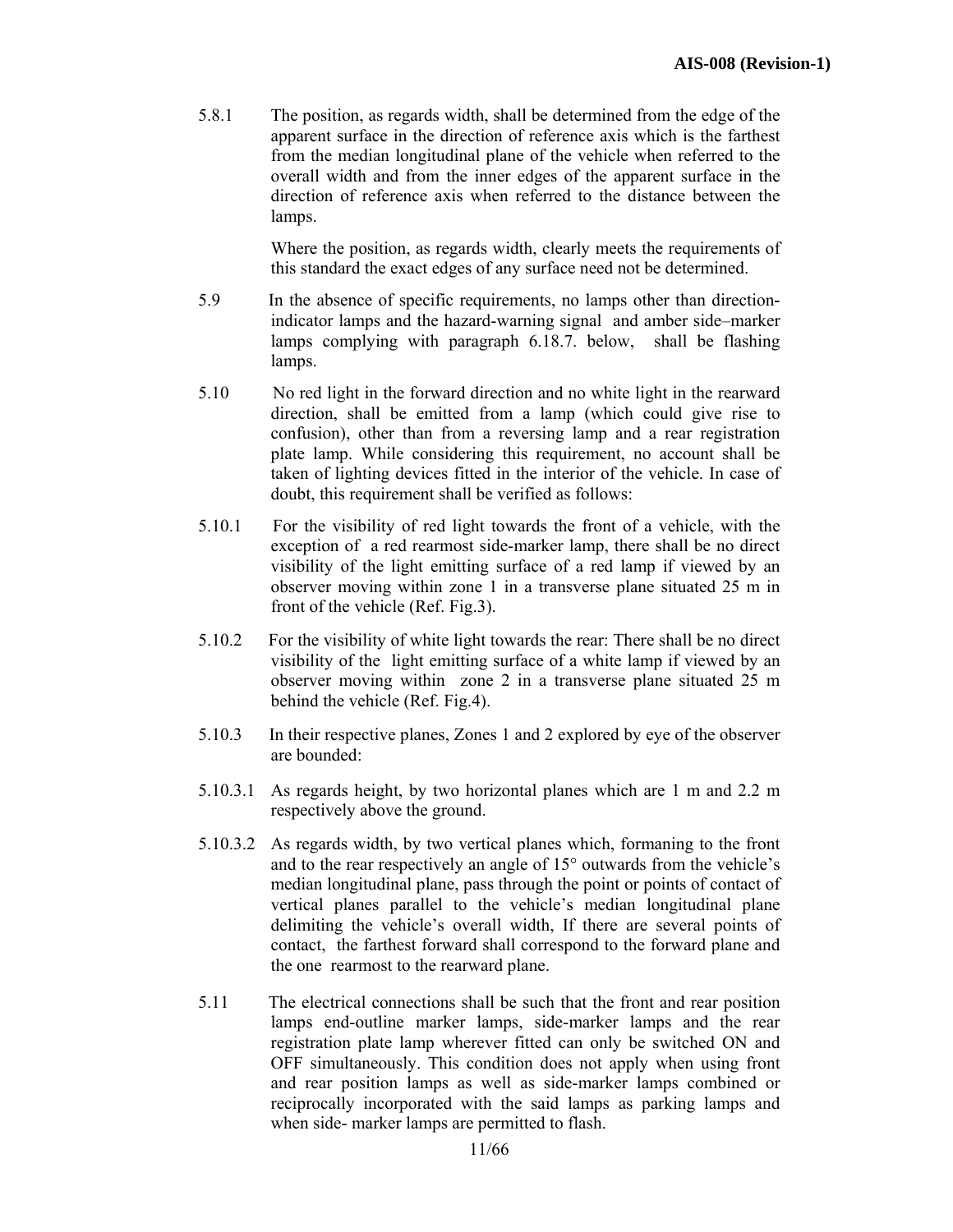- 5.12 The electrical connections shall be such that main-beam and dipped-beam headlamps and the front fog lamps can not be switched ON unless the lamps referred to in paragraph 5.11 above are also switched ON. This requirement shall not apply, however, to main-beam or dipped-beam headlamps when their luminous warning consist of the intermittent lighting up at short intervals of the main-beam headlamp/dipped-beam headlamps or the alternate lighting up at short intervals of the main-beam and dipped-beam headlamps.
- 5.13 The function of circuit closed tell-tale may be fulfilled by operational tell-tale.

# 5.14 **Concealable Lamps**

- 5.14.1 The concealment of lamps shall be prohibited with the exception of the main-beam headlamp, the dipped-beam headlamp and the front fog lamp which may be concealed when not in use.
- 5.14.2 In the event of any failure affecting the operations of the concealment device(s), the lamp shall remain in the position of use, if already in use or shall be capable of being moved into the position of use without the aid of tools.
- 5.14.3 It shall be possible to move the lamps into the position of use and switch them ON by means of a single control without excluding the possibility of moving them into the position of use without switching them ON. However in the case of grouped main-beam and dipped-beam headlamps, the control referred to above is required only to activate the dipped-beam headlamps.
- 5.14.4 It shall not deliberately be possible from the driver's seat to stop the movement of switched ON lamps before they reach the position of use. If there is a danger of dazzling other road users by the movement of the lamps they may light up only when they have reached their position of use.
- 5.14.5. When the concealment device has a temperature of -30  $^{\circ}$ C to +50  $^{\circ}$ C the headlamps shall be capable of reaching the position of use within three seconds of initial operation of the control.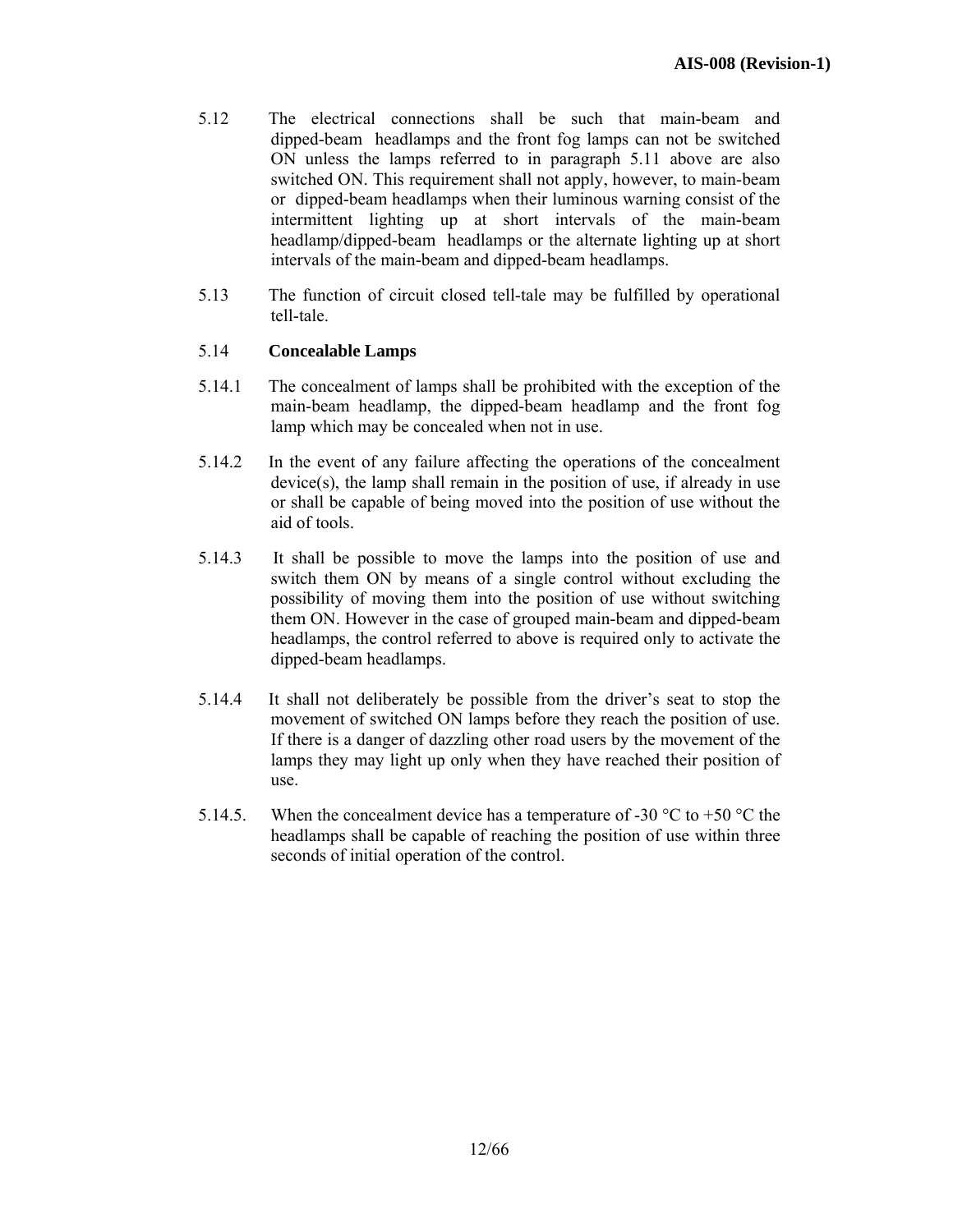| main-beam headlamp                      | white                                                                                                                                                                                                                                                                                                                                 |
|-----------------------------------------|---------------------------------------------------------------------------------------------------------------------------------------------------------------------------------------------------------------------------------------------------------------------------------------------------------------------------------------|
| dipped-beam headlamp                    | white                                                                                                                                                                                                                                                                                                                                 |
| front fog lamp                          | white or selective yellow                                                                                                                                                                                                                                                                                                             |
| reversing lamp                          | white                                                                                                                                                                                                                                                                                                                                 |
| direction-indicator lamp                | amber                                                                                                                                                                                                                                                                                                                                 |
| hazard warning signal                   | amber                                                                                                                                                                                                                                                                                                                                 |
| stop lamp                               | red                                                                                                                                                                                                                                                                                                                                   |
| rear registration plate<br>lamp         | white                                                                                                                                                                                                                                                                                                                                 |
| front position lamp                     | white                                                                                                                                                                                                                                                                                                                                 |
| rear position lamp                      | red                                                                                                                                                                                                                                                                                                                                   |
| rear fog lamp                           | red                                                                                                                                                                                                                                                                                                                                   |
| parking lamp                            | white in front,                                                                                                                                                                                                                                                                                                                       |
|                                         | red at the rear,                                                                                                                                                                                                                                                                                                                      |
|                                         | amber if reciprocally incorporated in the side<br>direction-indicator lamps or in the side-marker<br>lamps.                                                                                                                                                                                                                           |
| side-marker lamp                        | amber; however the rearmost side- marker lamp<br>can be red if it is grouped or combined or<br>reciprocally incorporated with the rear position<br>lamp, the rear end-outline marker lamp, the rear<br>fog lamp, the stop lamp or is grouped or has part<br>of the light emitting surface in common with the<br>rear retro-reflector. |
| end-outline marker lamp:                | white in front, red at the rear                                                                                                                                                                                                                                                                                                       |
| daytime running lamp                    | White                                                                                                                                                                                                                                                                                                                                 |
| rear retro-reflector,<br>non-triangular | red                                                                                                                                                                                                                                                                                                                                   |
| rear retro-reflector,<br>triangular:    | red                                                                                                                                                                                                                                                                                                                                   |
| front retro-reflector,                  | White or colourless                                                                                                                                                                                                                                                                                                                   |
| non-triangular                          |                                                                                                                                                                                                                                                                                                                                       |
| side retro-reflector,<br>non-triangular | amber; however the rearmost side retro-reflector<br>can be red if it is grouped or has part of the light<br>emitting surface in common with the rear<br>position lamp, the rear end-outline marker lamp,<br>the rear fog lamp, the stop-lamp or the red<br>rearmost side-marker lamp.                                                 |
| cornering lamp                          | white                                                                                                                                                                                                                                                                                                                                 |

5.15 The colours of the light emitted by the lamps shall be the following: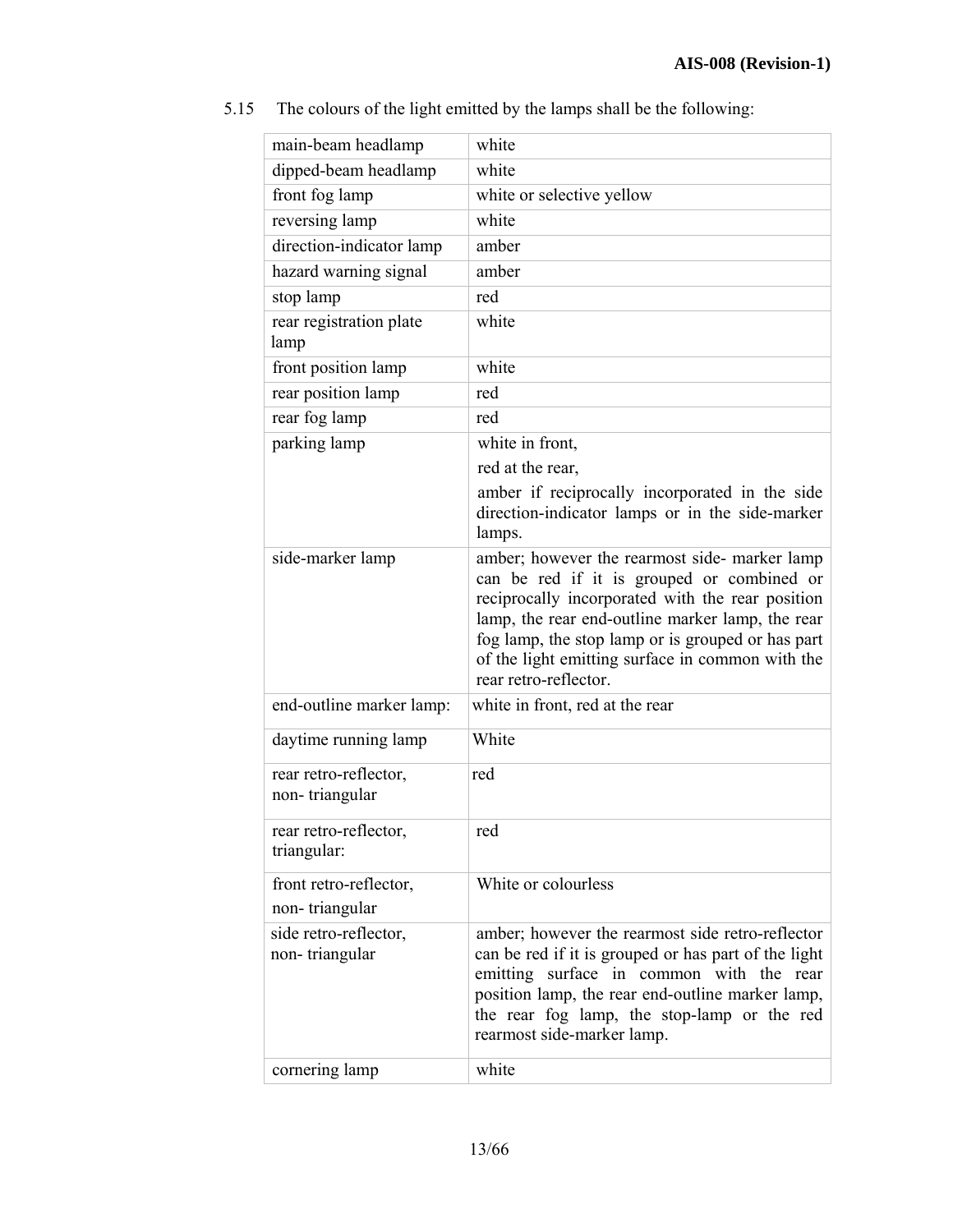#### 5.16. **Number of lamps**

- 5.16.1. The number of lamps mounted on the vehicle should be equal to the number(s) specified in each of paragraphs 6.1. to 6.20.
- 5.17. Any lamp may be installed on movable components provided that the conditions specified in paragraphs 5.18., 5.19. and 5.20. are fulfilled.
- 5.18 Rear position lamps, rear direction indicator lamps and rear retro reflectors – triangular as well as non-triangular, may be installed on movable components only;
- 5.18.1. if at all fixed positions of the movable components the lamps on the movable components meet all the position, geometric visibility and photometric requirements for those lamps. Should the above functions be obtained by an assembly of two lamps marked "D" (see paragraph 2.16.1.) only one of these lamps needs to meet the above-mentioned requirements;

or

- 5.18.2. where additional lamps for the above functions are fitted and are activated, when the movable component is in any fixed open position, provided that these additional lamps satisfy all the position, geometric visibility and photometric requirements applicable to the lamps installed on the movable component.
- 5.19When the movable components are in a position of use other than a normal position the devices installed on them shall not cause undue discomfort to road users.
- 5.20 When a lamp is installed on a movable component and the movable component is in the normal position of use, the lamp shall always return to the position(s) specified by the manufacturer in accordance with this standard. In the case of dipped-beam headlamps and front fog lamps, this requirement shall be considered satisfied if when the movable component are moved and returned to the normal position 10 times, no value of the angular inclination of these lamps relative to its support, measured after each operation of the movable component, differs by more than 0.15 % from the average of the 10 measured values. If this value is exceeded each limit specified in paragraph 6.2.6.1.1 shall then be modified by this excess to decrease the allowed range of inclinations when checking the vehicle according Annex C.
- 5.21. The apparent surface in the direction of the reference axis of front and rear position lamps, front and rear direction-indicator lamps and retro-reflectors shall not be hidden more than 50 per cent by any movable component, with or without a light-signalling device installed on it, in any fixed position different from the "normal position of use". If the above requirement is not practicable:
- 5.21.1. additional lamps satisfying all the position, geometric visibility and photometric requirements for the above indicated lamps shall be activated when the apparent surface in the direction of the reference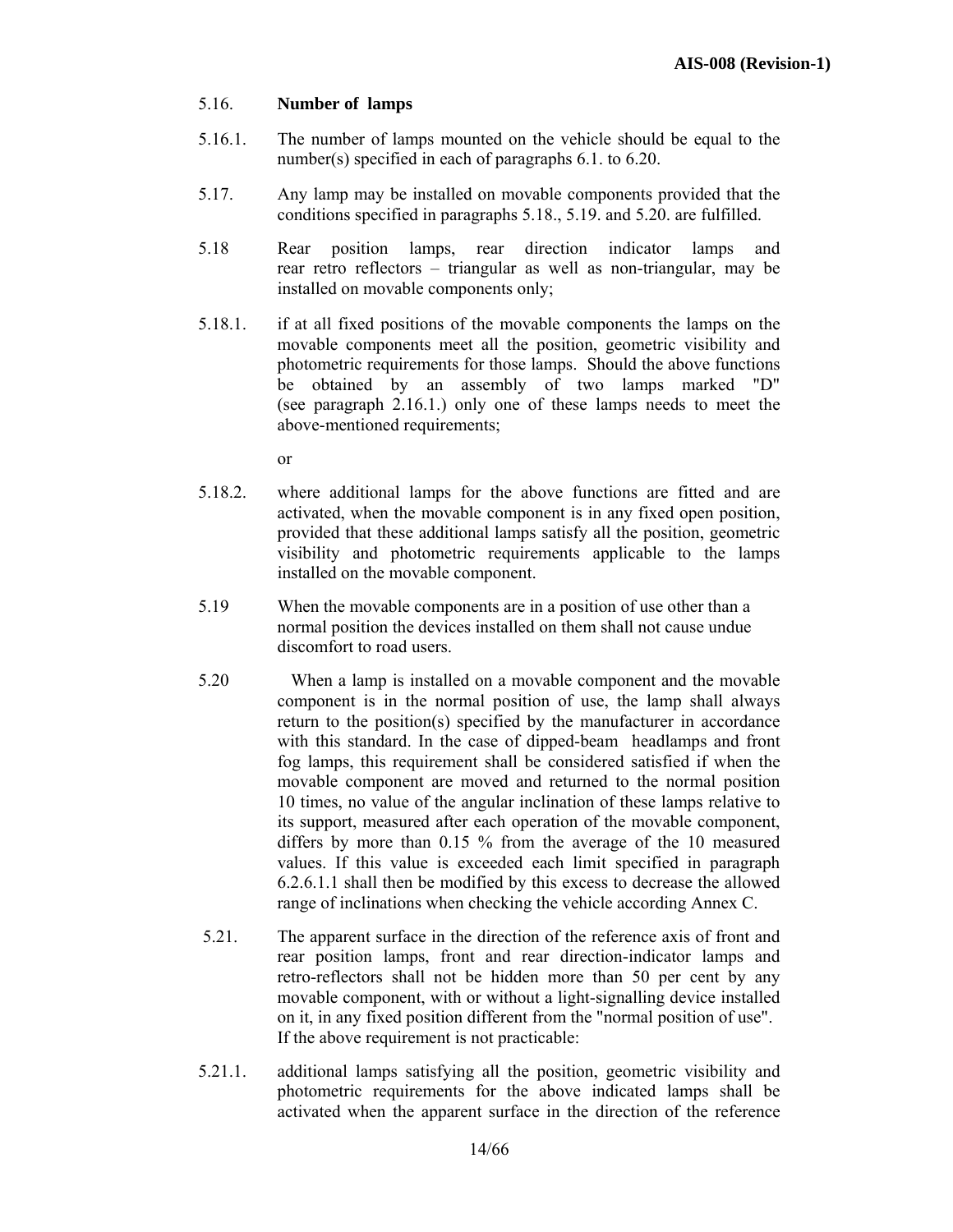axis of these lamps is more than 50 per cent hidden by the movable component; or

- 5.21.2. a remark in the technical information to be submitted by the vehicle manufacturer / test report (see paragraph 7.0) shall inform other Administrations that more than 50 percent of the apparent surface in the direction of the reference axis can be hidden by the movable components; and a notice in the vehicle shall inform the user that in certain position(s) of the movable components other road users shall be warned of the presence of the vehicle on the road; for example by means of a warning triangle or other devices according to national requirements for use on the road.
- 5.21.3. Paragraph 5.21.2 does not apply to retro-reflectors.
- 5.22. With the exception of retro-reflectors, a lamp even type approved is deemed not to be present when it cannot be made to operate by the sole installation of a light source.
- 5.23. Lamps shall be fitted in a vehicle in such a way that the light source can be correctly replaced according to the instructions of the vehicle manufacturer without the use of special tools, other than those provided with the vehicle by the manufacturer. This requirement is not applicable to:
	- (a) devices approved with a non-replaceable light source;
	- (b) devices approved with light sources according to AIS-034.
- 5.24. Any temporary fail-safe replacement of the light-signaling function of a rear position lamp is allowed, provided that the substituting function in case of a failure is similar in colour, main intensity and position to the function that has ceased to operate and provided that the substituting device remains operational in its original safety function. During substitution, a tell-tale on the dashboard (see paragraph 2.18. of this standard) shall indicate occurrence of a temporary replacement and need for repair.

## **6.0 INDIVIDUAL SPECIFICATIONS**

#### 6.1 **Main-beam Headlamp**

- 6.1.1 **Presence:** Mandatory on all motor vehicles of category M and N. Prohibited on trailers.
- 6.1.2 **Number:** Two or four.

For vehicles of the category  $N_3$ : Two extra main-beam headlamps may be installed.

Where a vehicle is fitted with four concealable headlamps, the installation of two additional headlamps shall only be authorised for the purpose of light-signalling, consisting of intermittent illumination at short intervals (see paragraph 5.12) in daylight.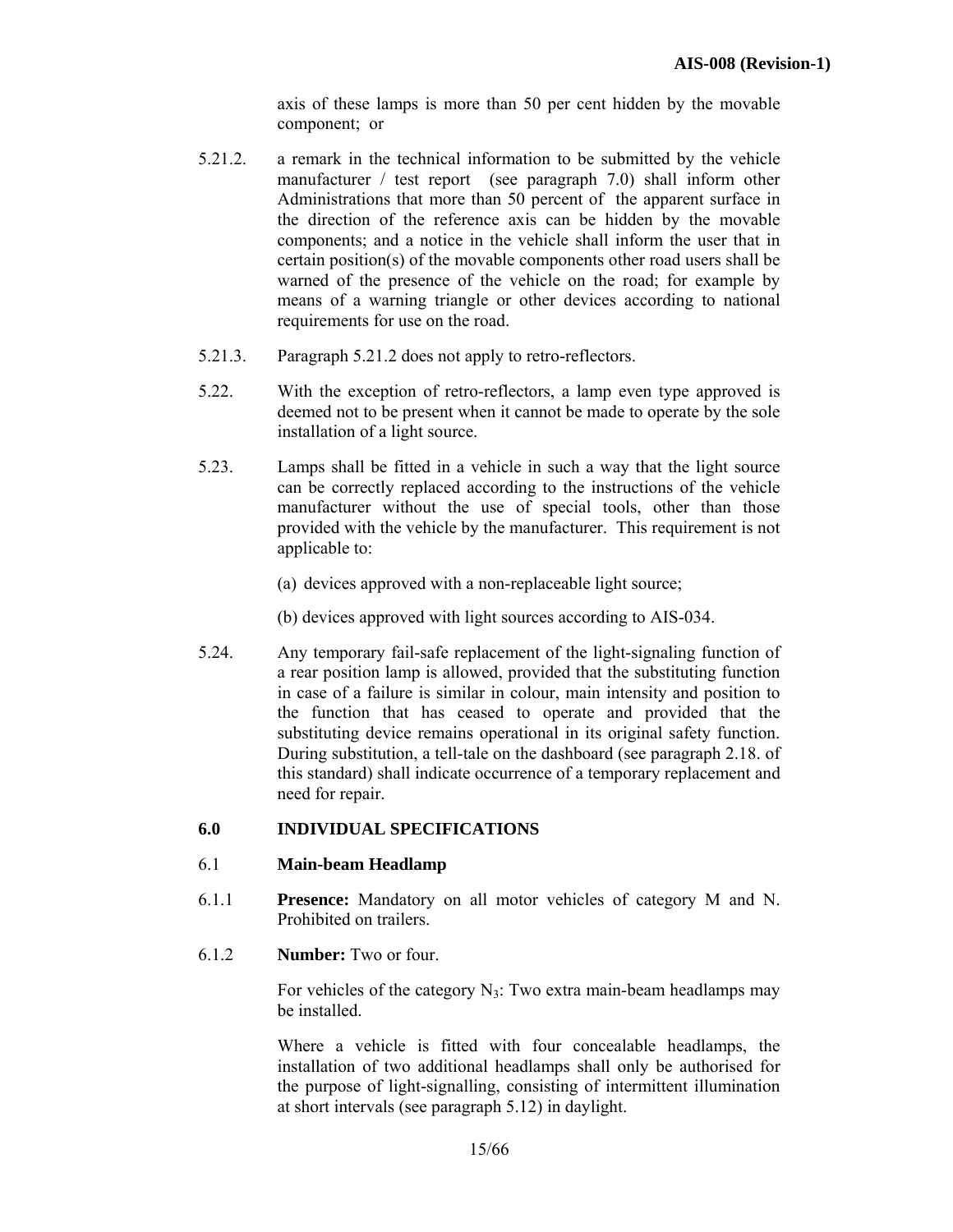- 6.1.3 **Arrangement:** No individual specifications.
- 6.1.4 **Position:**
- 6.1.4.1 **Width:** No individual specifications.
- 6.1.4.2 **Height:** No individual specifications
- 6.1.4.3 **Length:** At the front of the vehicle and fitted in such a way that the light emitted does not cause discomfort to the driver either directly or indirectly through the rear-view mirrors and/or other reflecting surfaces of the vehicle.

# 6.1.5 **Geometric Visibility**

 The visibility of the illuminating surface, including its visibility in areas which do not appear to be illuminated in the direction of observation considered shall be ensured within a divergent space defined by generating lines based on the perimeter of the illuminating surface and forming an angle of not less than 5 degrees with the axis of reference of the headlamp. The origin of the angles of geometric visibility is the perimeter of the projection of the illuminating surface on a transverse plane tangent to the foremost part of the lens of the headlamp.

- 6.1.6 **Orientation:** Towards the front.
- 6.1.6.1 Not more than one main-beam head lamp on each side of the vehicle may swivel to produce bend lighting.

# 6.1.7 **Electrical Connection**

- 6.1.7.1 The main-beam headlamps may be switched ON either simultaneously or in pairs. In case the extra two main-beam headlamps are installed, as permitted under paragraph 6.1.2. for vehicles of the category  $N_3$ only, no more than two pairs may be simultaneously lit. For changing over from the dipped to the main-beam at least one pair of main-beam headlamps shall be switched ON. For changing over from the main-beam to the dipped-beam, all main-beam headlamps shall be switched OFF simultaneously.
- 6.1.7.2 The dipped-beams may remain switched ON at the same time as the main-beams.
- 6.1.7.3. Where four concealable headlamps are fitted, their raised position shall prevent the simultaneous operation of any additional headlamps fitted, if these are intended to provide light signals consisting of intermittent illumination at short intervals (Ref. paragraph 5.12) in daylight.
- 6.1.8 **Tell-tale :** Circuit closed tell-tale is mandatory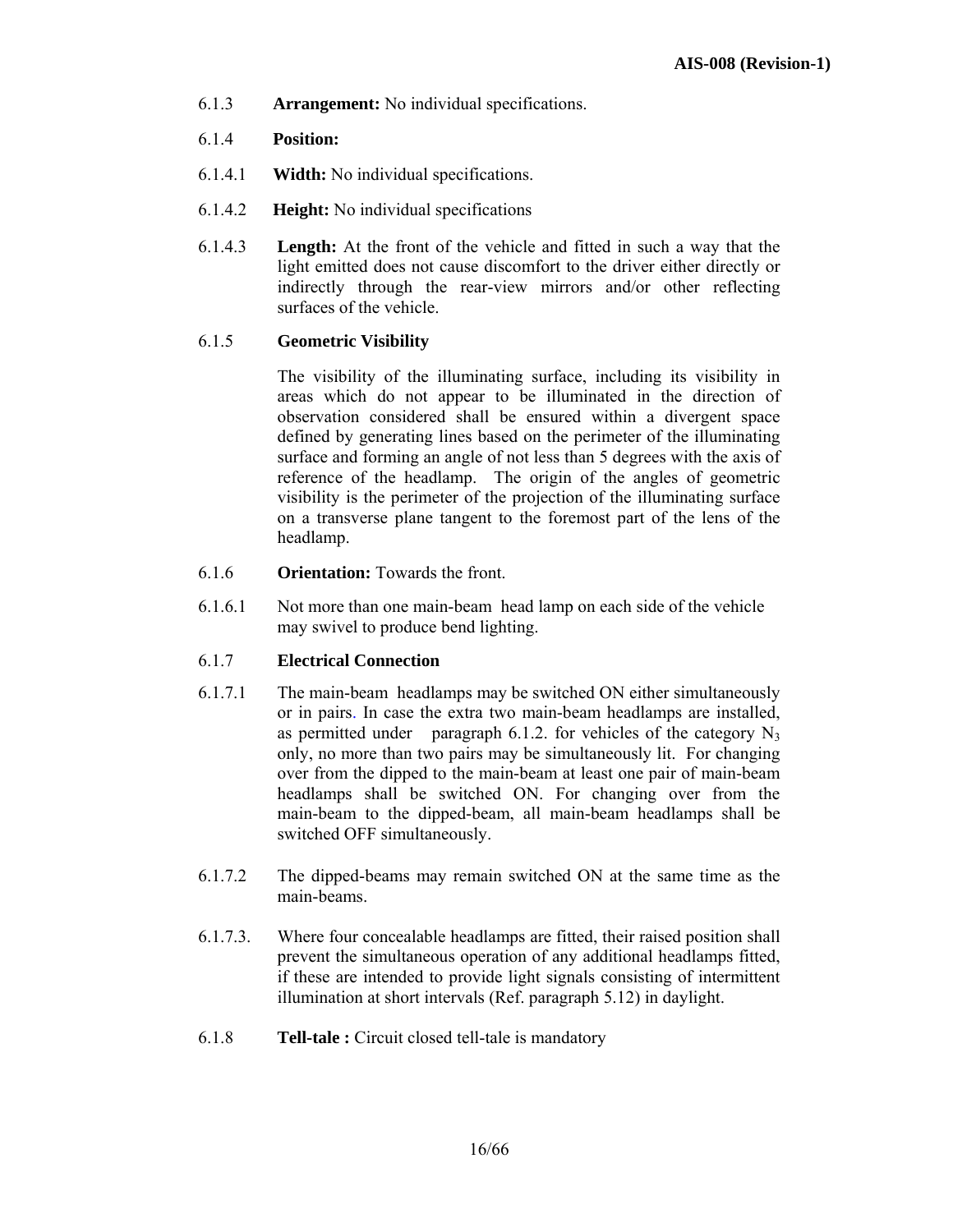#### 6.1.9 **Other Requirements**

- 6.1.9.1. The aggregate maximum intensity of the main-beam headlamps which can be switched ON simultaneously shall not exceed 225,000 cd (component type approval value) which corresponds to a reference value of 75.
- 6.1.9.2 This maximum intensity shall be obtained by adding together the individual reference marks which are indicated on the headlamps. The reference mark shall be given to each of the headlamp as per AIS-012.

## 6.2 **Dipped-beam Headlamp**

- 6.2.1 **Presence:** Mandatory on motor vehicles. Prohibited on trailers.
- 6.2.2. **Number:** Two
- 6.2.3 **Arrangement:** No special requirement.
- 6.2.4 **Position:**
- 6.2.4.1**Width:** That edge of the apparent surface in the direction of the reference axis which is farthest from the vehicle's median longitudinal plane shall be not more than 400 mm from the extreme outer edge of the vehicle. The inner edges of the apparent surfaces in the direction of the reference axes shall be not less than 600 mm apart. This does not apply, however, for  $M_1$  and  $N_1$  Category vehicles; for all other categories of motor vehicles. This distance may be reduced to 400 mm where the overall width of the vehicle is less than 1,300 mm.
- 6.2.4.2 **In height:** not less than 500 mm and not more than 1,200 mm above the ground. For category  $N_3G$  (off-road) vehicles (as defined in AIS-053) the maximum height may be increased to 1,500 mm.
- 6.2.4.3 **Length:** At the front of the vehicle. This requirement shall be deemed to be satisfied if the light emitted does not cause discomfort to the driver either directly, or indirectly through the rear view mirrors and / or other reflecting surfaces of the vehicle.

#### 6.2.5 **Geometric Visibility**

- 6.2.5.1 Defined by angles  $\alpha$  and  $\beta$  as specified in 2.13.
- 6.2.5.2  $\alpha$  = 15 degrees upwards and 10 degrees downwards.
- 6.2.5.3  $\beta$  = 45 degrees outwards and 10 degrees inwards.
- 6.2.5.4 Since the photometric values required for dipped-beam headlamps do not cover the full geometric field of vision, a minimum value of 1 cd in the space remaining is required for type approval purposes. The presence of partitions or other items of equipment near the headlamp shall not give rise to secondary effects causing discomfort to other road users.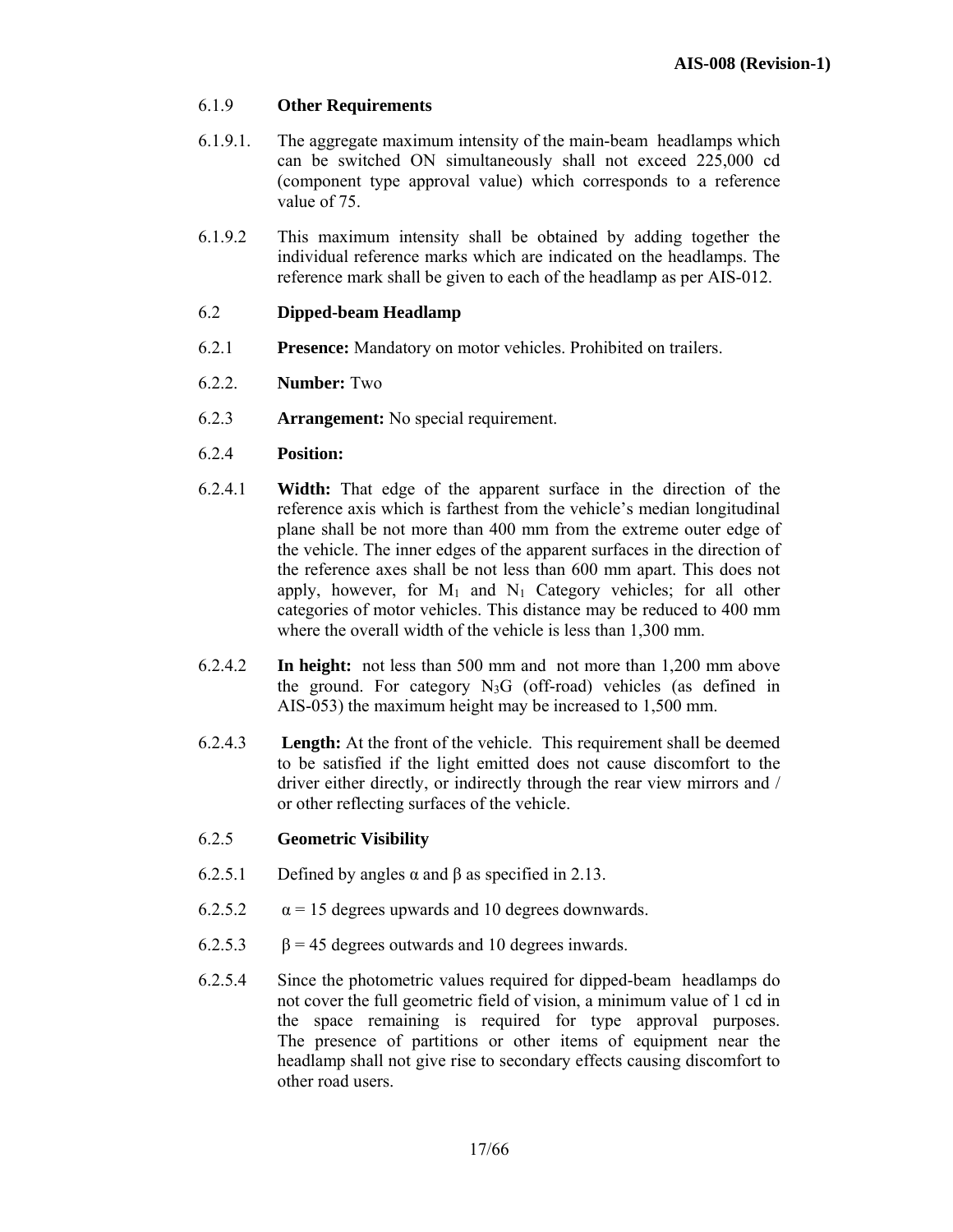6.2.6 **Orientation:** Towards the front.

#### 6.2.6.1 **Vertical Orientation**

- 6.2.6.1.1 The initial downward inclination of the cut-off of the dipped-beam to be set in the unladen condition of the vehicle with one person in the driver's seat shall be specified within an accuracy of 0.1% by the manufacturer and indicated in a clearly legible and indelible manner on each vehicle close to either headlamps or the manufacture's plate by the symbol shown in Annex A. The value of this indicated downward inclination shall be defined in paragraph 6.2.6.1.2.
- 6.2.6.1.2 Depending on the mounting height in meters (h) of the lower edge of the apparent surface in the direction of the reference axis of the dipped-beam headlamp, measured on the unladen vehicle, the vertical inclination of the cut-off of the dipped-beam shall, under all the static conditions of Annex.B, remain between the following limits and the initial aiming shall have the following values (summarised in Fig.5 below):

 $h < 0.8$ 

limits: between -0.5 per cent and -2.5 per cent initial aiming: between -1.0 per cent and -1.5 per cent

 $0.8 \le h \le 1.0$ 

limits: between -0.5 per cent and -2.5 per cent initial aiming: between -1.0 per cent and -1.5 per cent

or, at the discretion of the manufacturer,

limits: between -1.0 per cent and -3.0 per cent initial aiming: between -1.5 per cent and -2.0 per cent

The application for the vehicle type-approval shall, in this case, contain information as to which of the two alternatives is to be used.

 $h > 1.0$ 

limits: between -1.0 per cent and -3.0 per cent initial aiming: between -1.5 per cent and -2.0 per cent

The above limits and the initial aiming values are summarized in the diagram below.

For category  $N_3G$  (off-road) vehicles where the headlamps exceed a height of 1,200 mm, the limits for the vertical inclination of the cut-off shall be between: -1.5 per cent and -3.5 per cent.

The initial aim shall be set between: -2 per cent and -2.5 per cent.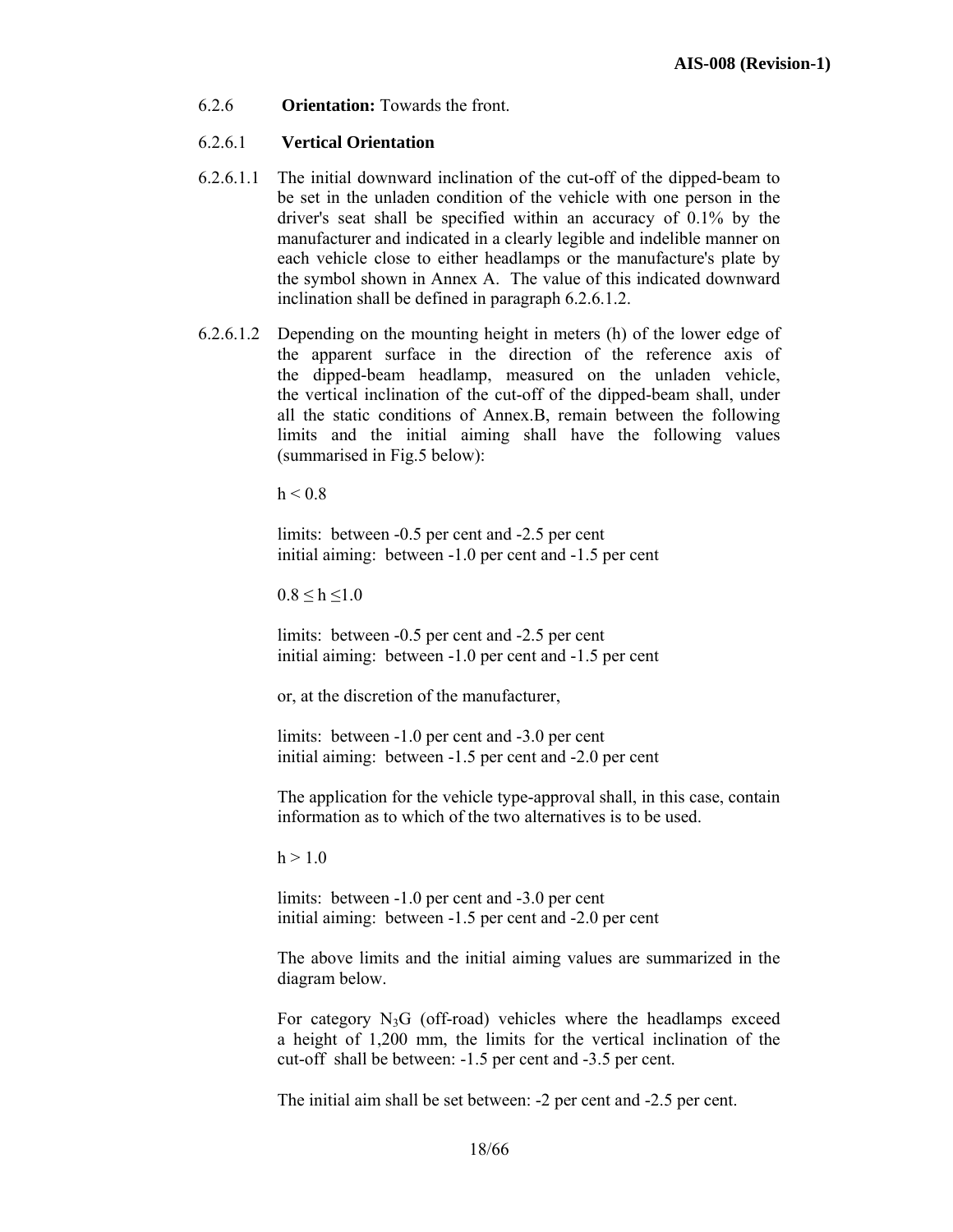

6.2.6.2. Headlamp levelling device

- 6.2.6.2.1 In the case where a headlamp levelling device is necessary to satisfy the requirements of paragraphs 6.2.6.1.1 and 6.2.6.1.2, the device shall be automatic.
- 6.2.6.2.2 However, devices which are adjusted manually, either continuously or non- continuously shall be permitted, provided they have a stop position at which the lamps shall be returned to the initial inclination defined in paragraph 6.2.6.1.1 by means of the usual adjusting screws or similar means. These manually adjustable devices shall be operable from the driver's seat.

Continually adjustable devices shall have reference marks indicating the loading conditions that require adjustment of the dipped-beam.

The number of positions on devices which are not continuously adjustable shall be such as to ensure compliance with the range of values prescribed in paragraph 6.2.6.1.2 in all the loading conditions defined in Annex B.

For these devices also, the loading conditions of Annex.B that require adjustment of the dipped-beam shall be clearly marked near the control of the device (Ref. Annex D).

6.2.6.2.3 In the event of failure of the devices described in paragraphs 6.2.6.2.1 and 6.2.6.2.2, the dipped-beam shall not assume a position in which the dip is less than that it was at the time when the failure of the device occurred.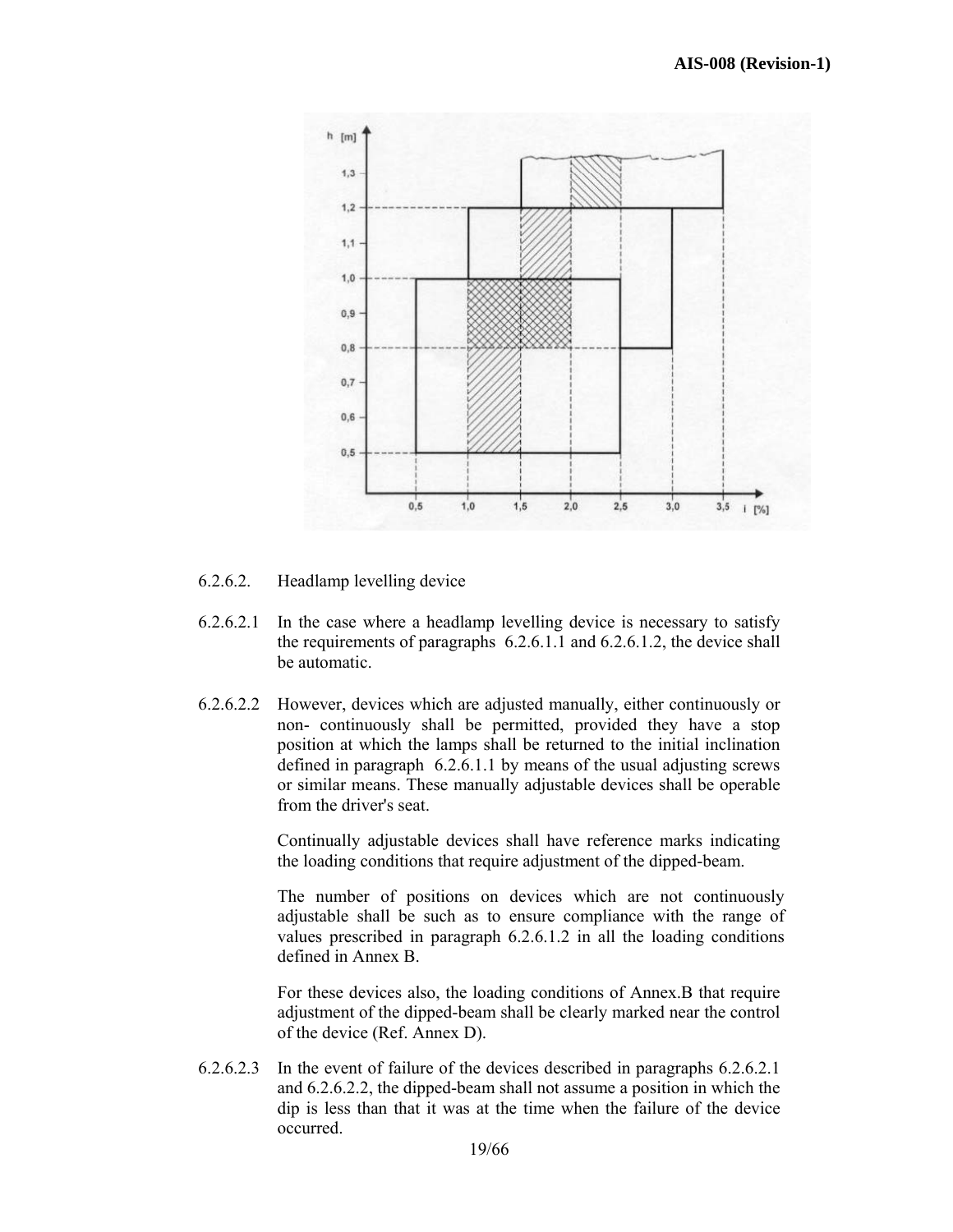# 6.2.6.3 **Measuring Procedure:**

- 6.2.6.3.1 After adjustment of initial inclination, the vertical inclination of the dipped-beam, expressed in % shall be measured in static conditions under the loading conditions defined in Annex B.
- 6.2.6.3.2 The measurement of the variation of the dipped-beam as a function of load shall be carried out in accordance with the test procedure given in Annex C.
- 6.2.6.4. Horizontal orientation

 The horizontal orientation of one or both dipped-beam headlamps may be varied to produce bend lighting, provided that if the whole beam or the kink of the elbow of the cut-off is moved, the kink of the elbow of the cut-off shall not intersect the line of the trajectory of the centre of gravity of the vehicle at distances from the front of the vehicle which are larger than 100 times the mounting height of the respective dipped-beam headlamps.

## 6.2.7 **Electrical Connections:**

The control for changing over to the dipped-beam shall switch OFF all main-beam headlamps simultaneously. The dipped-beam may remain switched ON at the same time as the main-beam.

In the case of dipped-beam headlamps according to AIS-034 the gas-discharge light sources shall remain switched on during the main-beam operation.

One additional light source, located inside the dipped-beam headlamps or in a lamp (except the main-beam headlamp) grouped or reciprocally incorporated with the respective dipped-beam headlamps, may be activated to produce bend lighting, provided that the horizontal radius of curvature of the trajectory of the centre of gravity of the vehicle is 500 m or less. This may be demonstrated by the manufacturer by calculation or by other means accepted by the authority responsible for type approval.

 Dipped-beam headlamps may be switched ON or OFF automatically. However, it shall be always possible to switch these dipped-beam headlamps ON and OFF manually.

## 6.2.8 **Tell-tale:** Optional.

However, in the case where the whole beam or the kink of the elbow of the cut-off is moved to produce bend lighting, an operational tell-tale is mandatory; it shall be a flashing warning light which comes on in the event of a malfunction of the displacement of the kink of the elbow of the cut-off.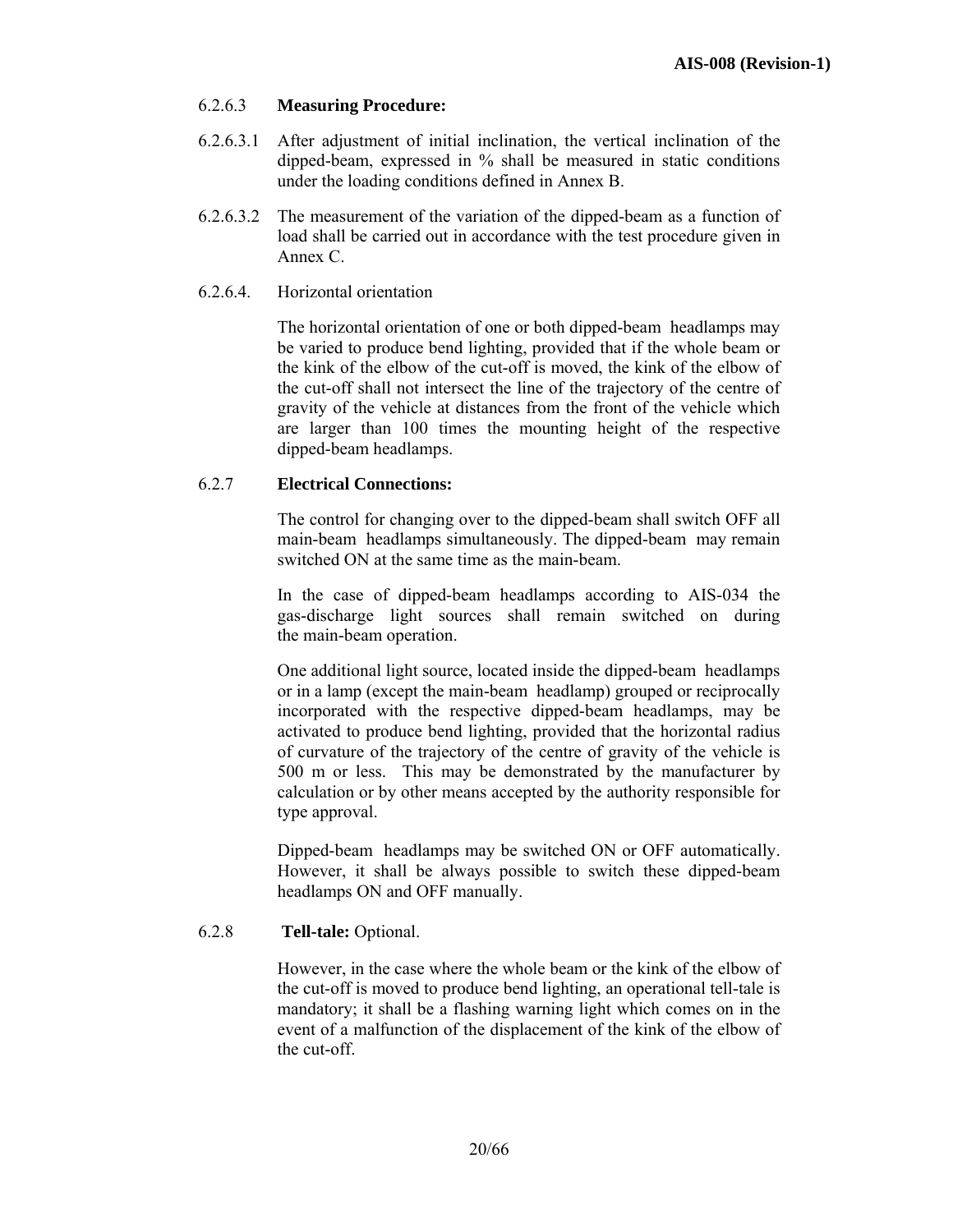6.2.9 **Other Requirements:** The requirements of 5.5.2 shall not apply to dipped-beam headlamp.

> Dipped-beam headlamps with a light source having an objective luminous flux which exceeds 2,000 lumen shall only be installed in conjunction with the installation of headlamp cleaning device(s) according to AIS-083. In addition, with respect to vertical inclination, the provisions of paragraph 6.2.6.2.2. above shall not be applied.

> Certifying agency can still prohibit the use of mechanical cleaning systems when headlamps with plastic lenses, marked "PL", are installed.

> Only dipped-beam headlamps according to AIS-012 may be used to produce bend lighting.

> If bend lighting is produced by a horizontal movement of the whole beam or the kink of the elbow of the cut-off, it shall be activated only if the vehicle is in forward motion; this shall not apply if bend lighting is produced for a left turn in left hand traffic.

#### 6.3 **Front Fog Lamp:**

- 6.3.1 **Presence:** Optional on motor vehicles, prohibited on trailers.
- 6.3.2 **Number:** Two.
- 6.3.3 **Arrangement:** No special requirement.
- 6.3.4 **Position**
- 6.3.4.1 **Width:** That point on the apparent surface in the direction of the reference axis which is farthest from the vehicle's median longitudinal plane shall not be more than 400 mm from the extreme outer edge of the vehicle.
	- **Height:** Minimum: Not less than 250 mm above the ground. Maximum: For  $M_1$  and  $N_1$  category vehicles not more than 800 mm above the ground. For all other categories of vehicles no maximum height.

However, no point on the apparent surface in the direction of the reference axis shall be higher than the highest point on the apparent surface in the direction of the reference axis of the dipped-beam headlamp.

6.3.4.2 **Length:** At the front of the vehicle. This requirement shall be deemed to be satisfied if the light emitted does not cause discomfort to the driver either directly, or indirectly through the rear-view mirrors and / or other reflecting surfaces of the vehicle.

#### 6.3.5 **Geometric Visibility:**

Defined by angles  $\alpha$  and  $\beta$  as specified in 2.13;

- $\alpha$  = 5 degrees upwards and downwards,
- $β = 45$  degrees outwards and 10 degrees inwards.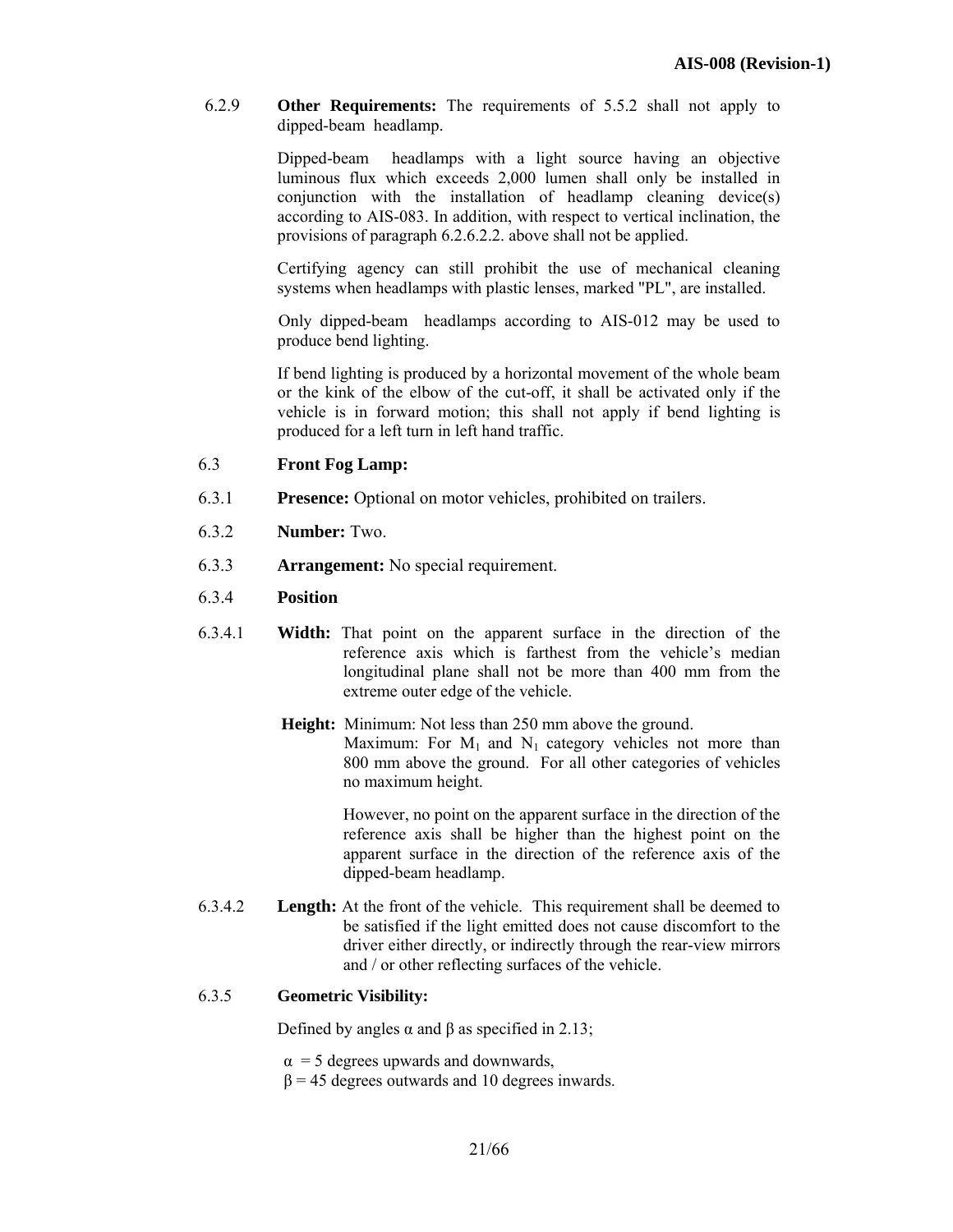6.3.6 **Orientation:** Towards the front. The alignment of the front fog lamps shall not vary according to the angle of lock of steering.

> They shall be directed forward without causing undue dazzle or discomfort to oncoming drivers and other road users.

- 6.3.7 **Electrical Connections:** It shall be possible to switch the front fog lamps ON and OFF independently of the main-beam headlamps, dipped-beam headlamps or any combination of main and dipped-head lamps.
- 6.3.8 **Tell-tale:** Circuit closed tell-tale mandatory**.** An Independent non-flashing warning light
- 6.3.9 **Other Requirements:** None.

#### 6.4 **Reversing Lamp**

6.4.1 **Presence:** Mandatory on motor vehicles and on trailers of categories  $T_2$ ,  $T_3$  and  $T_4$ . Optional on trailers of category  $T_1$ .

#### 6.4.2 **Number:**

- 6.4.2.1. One device mandatory and a second device optional on motor vehicles of category  $M_1$  and on all other vehicles with a length not exceeding 6,000 mm.
- 6.4.2.2 Two devices mandatory and two devices optional on all vehicles with a length exceeding  $6,000$  mm, except vehicles of category  $M_1$ .
- 6.4.3 **Arrangement:** No special requirement.

#### 6.4.4. **Position:**

- 6.4.4.1 **Width:** No special requirement.
- 6.4.4.2 **Height:** Not less than 250 mm and not more than 1,200 mm above the ground.
- 6.4.4.3 **Length:** At the rear of the vehicle.

 However, if installed, the two optional devices mentioned in paragraph 6.4.2.2. shall be fitted on the side or rear of the vehicle, in conformity with the requirements of paragraphs 6.4.5. and 6.4.6.

#### 6.4.5 **Geometric Visibility:**

Defined by angles  $\alpha$  and  $\beta$  as specified in 2.13;

 $\alpha$  = 15 degrees upwards and 5 degrees downwards

 $\beta$  = 45 degrees to right and to left if there is only one light

45 degrees outwards and 30 degrees inwards if there are two. The reference axis of the two optional devices mentioned in paragraph 6.4.2.2, if fitted on the side of the vehicle shall be oriented sideward horizontally with an inclination of  $10^{\circ} \pm 5^{\circ}$  in relation to the median longitudinal plane of the vehicle.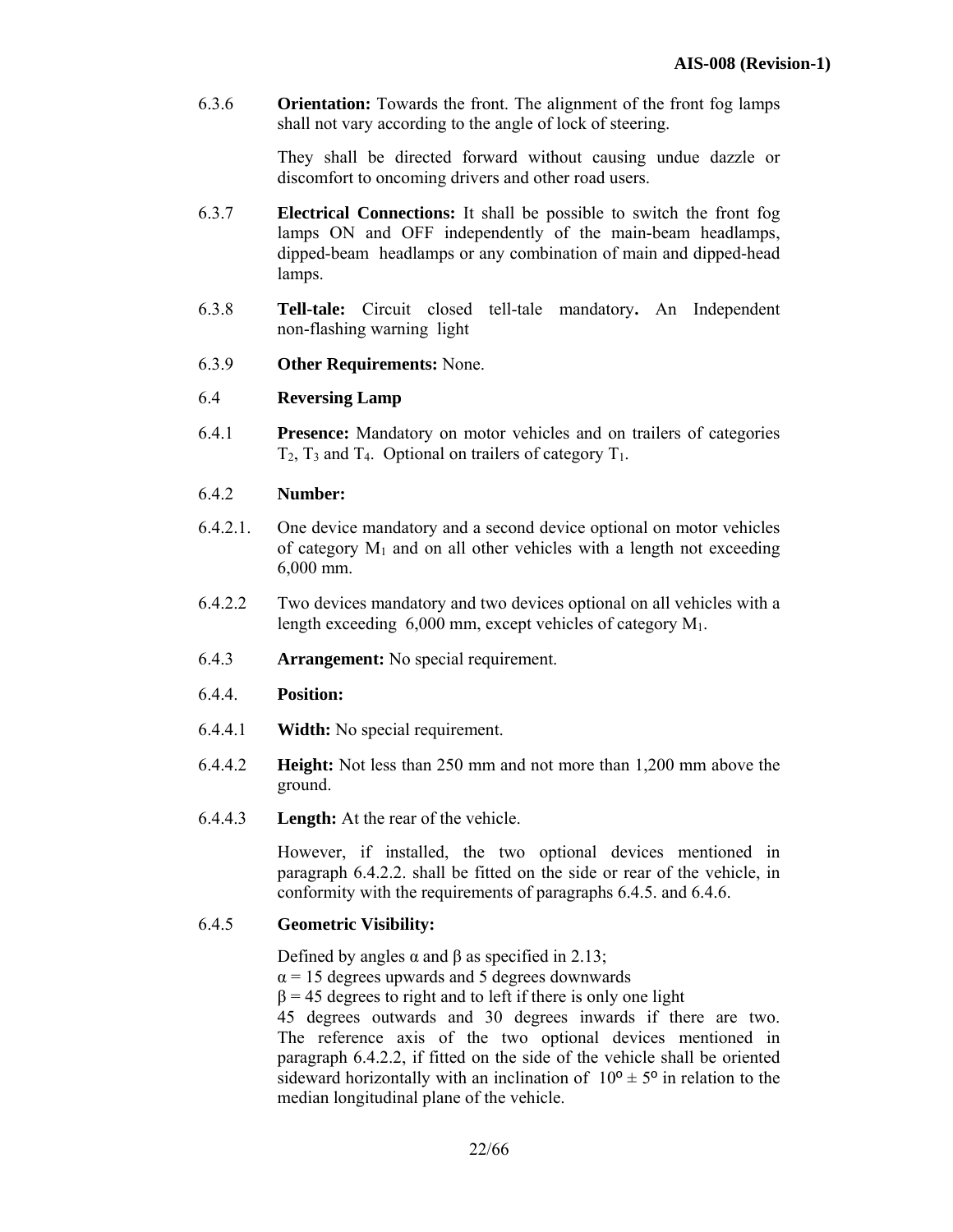## 6.4.6 **Orientation**

Rearwards.

 In the case of the two optional devices mentioned in paragraph 6.4.2.2., if fitted on the side of the vehicle, the abovementioned requirements of paragraph 6.4.5. shall not be applied. However, the reference axis of these devices shall be orientated outwards not more than 15º horizontally towards the rear in relation to the median longitudinal plane of the vehicle.

# 6.4.7 **Electrical Connections**

- 6.4.7.1 They shall be such that the lamp can light up only if the reverse gear is engaged and if the device which controls the starting and stopping of the engine is in such a position that operation of the engine is possible. It shall not light up or remain lit if either of the above conditions is not satisfied.
- 6.4.7.2. Moreover, the electrical connections of the two optional devices mentioned in paragraph 6.4.2.2. shall be such that these devices cannot illuminate unless the lamps referred to in paragraph 5.11. are switched on. It is allowed to switch on the devices fitted on the side of the vehicle, for slow manoeuvres in forward motion. For such purposes, the devices shall be activated and deactivated manually by a separate switch and may remain illuminated even when reverse gear is disengaged. However, if the forward speed of the vehicle exceeds 10 km/h the devices shall be switched off automatically and shall remain switched off until deliberately switched on again.
- 6.4.8 Tell-Tale: Optional.
- 6.4.9 **Other Requirements:** None.

# 6.5 **Direction-Indicator Lamp**

6.5.1 **Presence:** Mandatory (See figure below)

 Different categories of direction indicator lamps viz. 1, 1a, 1b, 2a, 2b, 5 and 6 (as defined in AIS-012) are shown in Fig.6. The assembly of which on one vehicle constitutes an arrangement ("A" and "B").

Arrangement 'A' shall apply to all motor vehicles.

Arrangement 'B' shall apply to trailers only.

6.5.2 **Number:** According to the arrangement.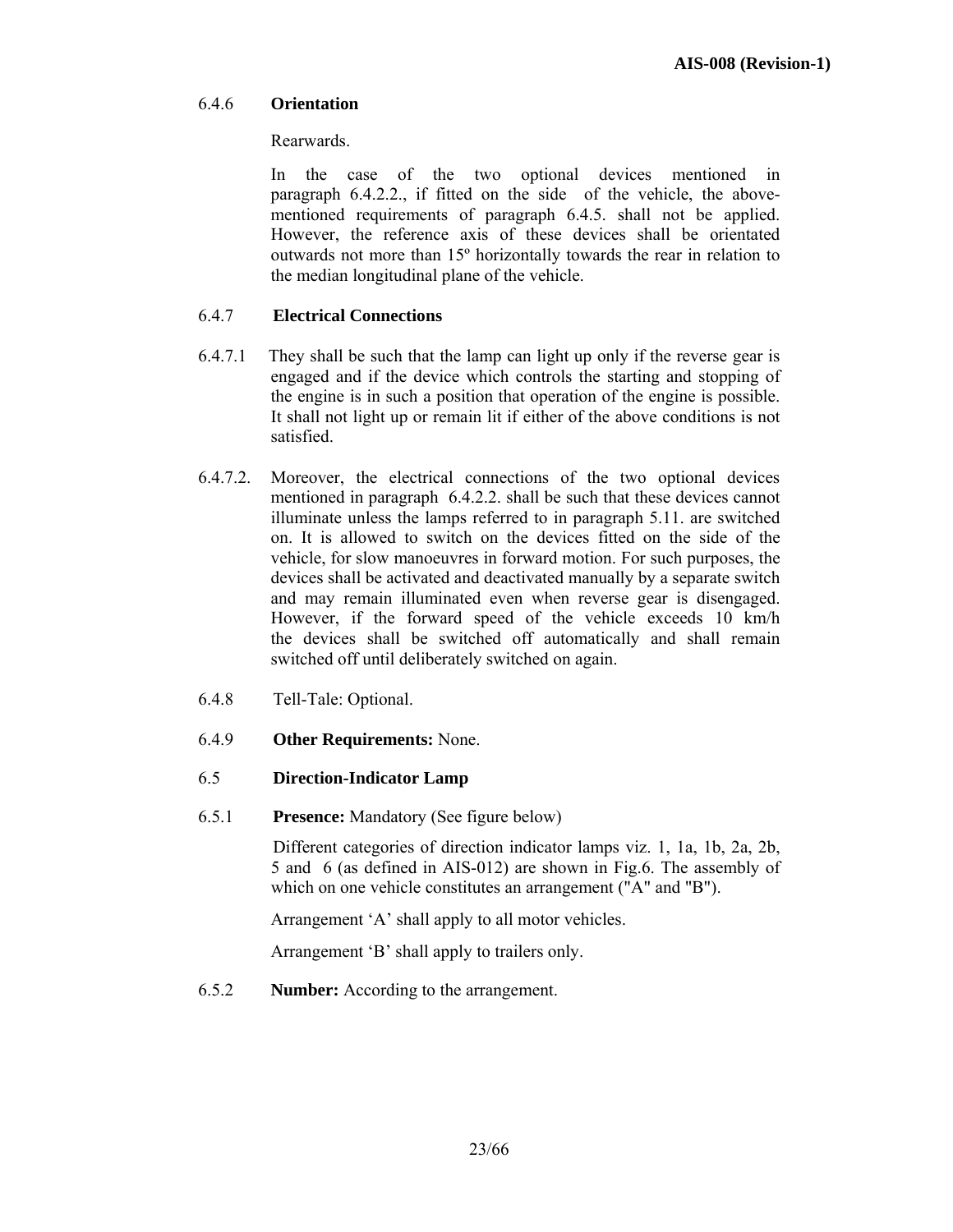## 6.5.3. **Arrangements (Ref. Fig. 6).**

For all motor vehicles of category M and N:

Two front direction indicator lamps of the following categories:

- 1 or 1a or 1b, if the distance between the edge of the apparent surface in the direction
- of the reference axis of this lamp and that of the apparent surface in the direction of the reference axis of the dipped-beam headlamp and/or the front fog lamp, if there is one, is at least 40 mm;

1a or 1b, if the distance between the edge of the apparent surface in the direction of the reference axis of this lamp and that of the apparent surface in the direction of the reference axis of the dipped-beam headlamp and/or the front fog lamp, if there is one, is greater than 20 mm and less than 40 mm;

 1b, if the distance between the edge of the apparent surface in the direction of the reference axis of this lamp and that of the apparent surface in the direction of the reference axis, of the dipped-beam headlamp and/or the front fog lamp, if there is one, is less than or equal to 20 mm;

two rear direction indicator lamps of categories 2a or 2b.

two optional lamps (Category 2a or 2b) on all vehicles in categories  $M_2$ ,  $M_3$ ,  $N_2$ ,  $N_3$ 

two side direction-indicator lamps of the categories 5 or 6 (minimum requirements):

```
5
```

```
for all M_1 vehicles:
for N_1, M_2 and M_3 vehicles not exceeding 6 metres in length.
```
6

for all  $N_2$  and  $N_3$  vehicles; for  $N_1$ ,  $M_2$  and  $M_3$  vehicles exceeding 6 metres in length.

It is permitted to replace category 5 side direction-indicator lamps by category 6 side direction-indicator lamps in all instances.

Where lamps combining the functions of front direction-indicator lamps (categories 1, 1a, 1b) and side direction-indicator lamps (categories 5 or 6) are fitted, two additional side direction- indicator lamps (categories 5 or 6) may be fitted to meet the visibility requirements of paragraph 6.5.5.

B: Two rear direction-indicator lamps (categories 2a or 2b). two optional lamps (category 2a or 2b) on all vehicles in categories  $T_2$ ,  $T_3$  and  $T_4$ .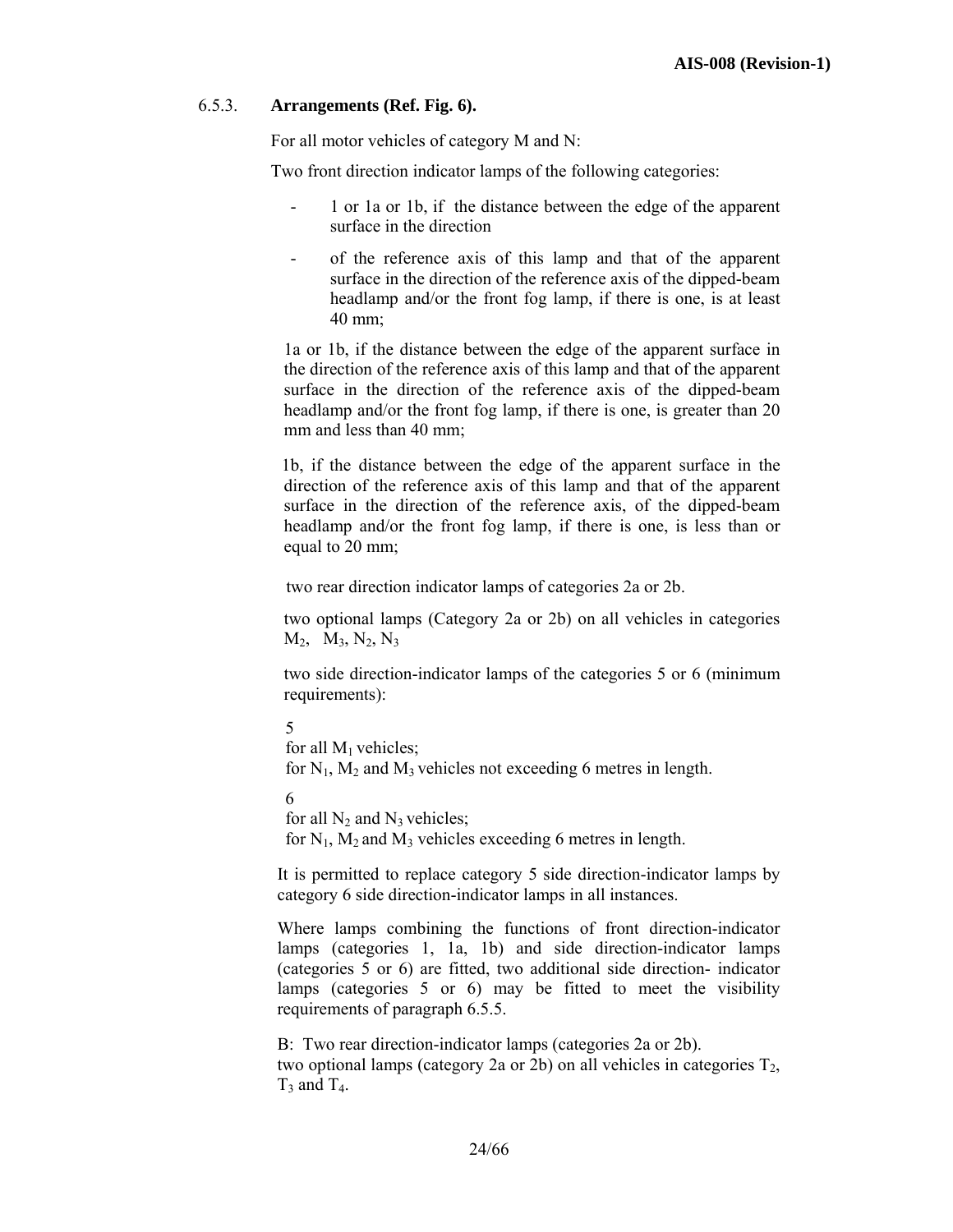# 6.5.4 **Position**

- 6.5.4.1. **Width:** The edge of the apparent surface in the direction of the reference axis farthest from the median longitudinal plane of the vehicle shall not be more than 400 mm from the extreme outer edge of the vehicle. This condition shall not apply to optional rear lamps. The distance between the inner edges of the two apparent surfaces in the direction of the reference axes shall not be less than 600 mm. This distance may be reduced to 400 mm where the overall width of the vehicle is less than 1,300 mm.
- 6.5.4.2 **Height:** Above the ground.
- 6.5.4.2.1. The height of the light-emitting surface of the side direction-indicator lamps of categories 5 or 6 shall not be: less than: 350 mm for  $M_1$  and  $N_1$  category of vehicles, and 500 mm for all other categories of vehicles, both measured from the lowest point; and more than: 1,500 mm, measured from the highest point.
- 6.5.4.2.2 The height of the direction indicator lamps of categories 1, 1a, 1b, 2a and 2b, measured in accordance with paragraph 5.8, shall not be less than 350 mm or more than 1,500 mm.
- 6.5.4.2.3 If the structure of the vehicle does not permit these upper limits, measured as specified above, to be respected, and if the optional lamps not installed, they may be increased to 2,300 mm for side direction indicator lamps of category 5, and 6 and to 2,100 mm for the direction indicator lamps of categories 1, 1a, l b, 2a and 2b.
- 6.5.4.2.4. If optional lamps are installed, they shall be placed at a height compatible with the applicable requirements of paragraph 6.5.4.1., the symmetry of the lamps, and at a vertical distance as large as the shape of the bodywork makes it possible, but not less than 600 mm above the mandatory lamps.

## 6.5.4.3 **Length (Ref. Fig. 6):**

 The distance between the light-emitting surface of the side direction indicator lamp (categories 5 and 6) and the transverse plane which marks the forward boundary of the vehicle's overall length, shall not exceed 1,800 mm. If the structure of the vehicle makes it impossible to comply with the minimum angles of visibility, this distance may be increased to 2,500 mm.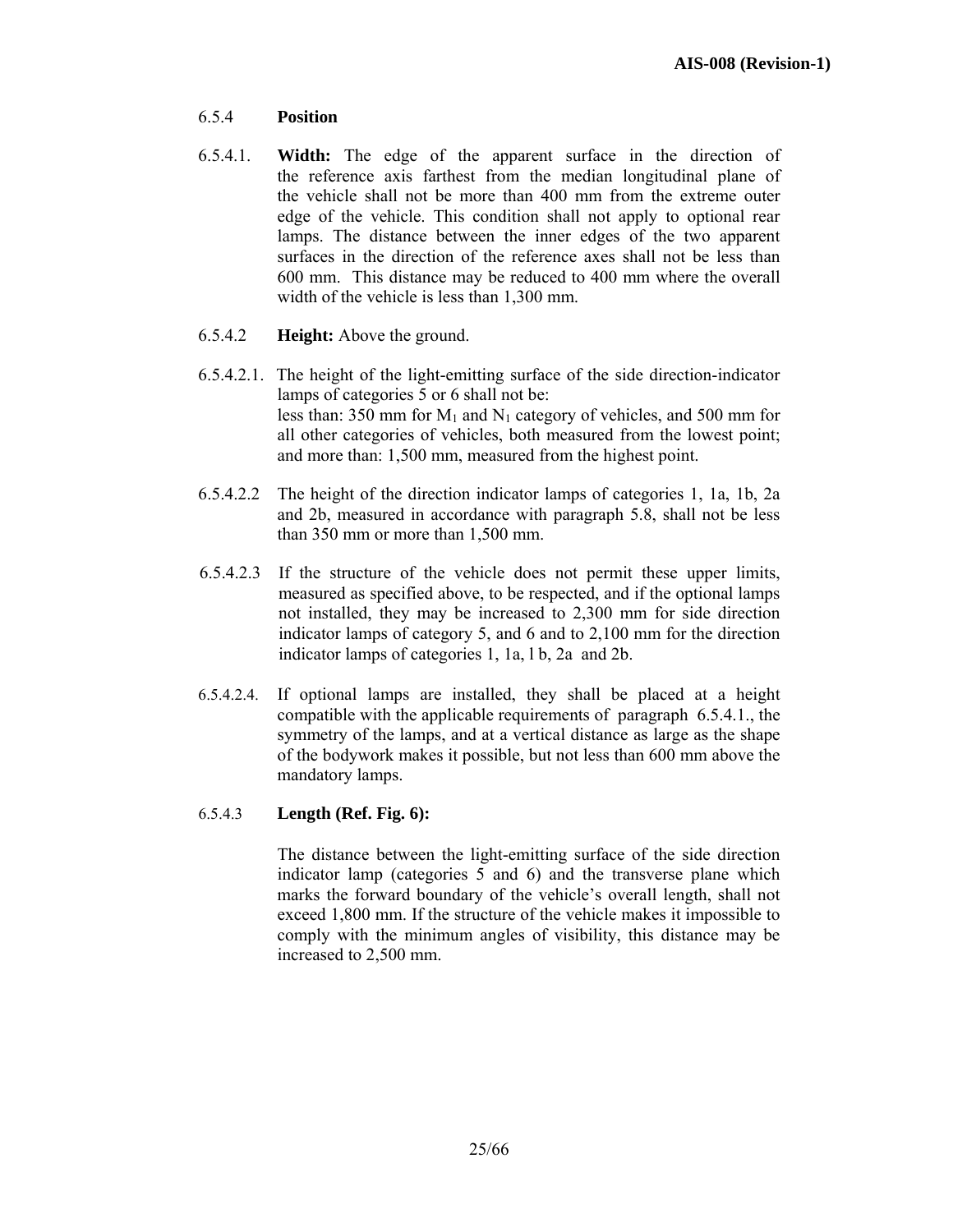## 6.5.5 **Geometric Visibility**

## 6.5.5.1. **Horizontal angles** (Refer Figure 6 below).

**Vertical angles:** 15° above and below the horizontal for direction – indicator lamps of categories 1, 1a, 1b, 2a, 2b and 5. The vertical angle below the horizontal may be reduced to 5º if the lamps are less than 750 mm above the ground; 30º above and 5º below the horizontal for direction indicators lamps of category 6. The vertical angle above the horizontal may be reduced to 5<sup>o</sup> if the optional lamps are not less than 2,100mm above the ground.



6.5.5.2. or, at the discretion of the manufacturer, for  $M_1$  and  $N_1$  category vehicles  $\frac{2}{\cdot}$ .

Note:  $\frac{1}{\sqrt{2}}$  The value of 5° given for dead angle of visibility to the rear of the side direction-indicator is an upper limit.  $d \le 1.80$  m (for M1 and N1 category vehicles  $d \le 2.50$  m).

> 2**/** The value of 5° given for the dead angle of visibility to the rear of the side direction-indicator is an upper limit  $d \le 2.50$  m.

-------------------------------------------------------------------------------------------------------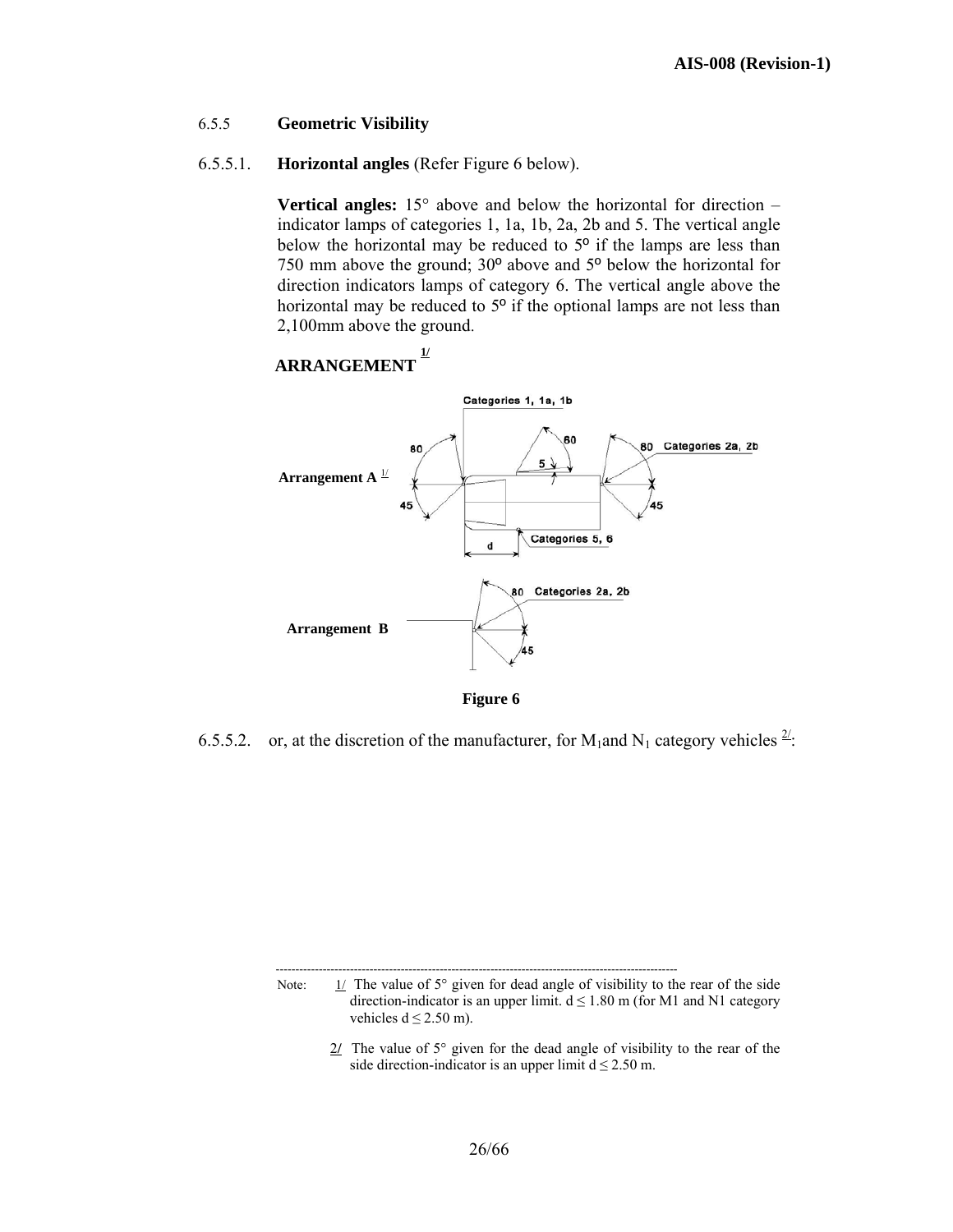

 **Front and rear direction lamps, as well as side marker lamps; Horizontal angles see figure below:** 

- 6.5.6 **Orientation:** According to the specifications for installation by the manufacturer, if any.
- 6.5.7 **Electrical Connections:** Direction indicator lamps shall be switched ON independently of other lamps. All direction indicator lamps on one side of a vehicle shall be switched ON and OFF by means of one control and shall flash in phase.

On  $M_1$  and  $N_1$  vehicles less than 6 m in length, with an arrangement complying with paragraph 6.5.5.2. above, the amber side-marker lamps, when mounted, shall also flash at the same frequency (in phase) with the direction indicator lamps.

#### 6.5.8 **Tell-tale**

 Operating tell-tale is mandatory for front and rear direction indicator lamps. It may be visual or auditory or both. If it is visual, it shall be a flashing light which, at least in the event of the malfunction of any of the front or rear direction indicator lamps, is either extinguished, or remains alight without flashing, or shows a marked change of frequency. If it is entirely auditory, it shall be clearly audible and shall show a marked change of frequency, at least in the event of the malfunction of any of the front or rear direction indicator lamps.

If a motor vehicle is equipped to draw a trailer, it shall be fitted with a special visual operational tell-tale for the direction indicator lamps on the trailer unless the tell-tale of the drawing vehicle allows the failure of any one of the direction indicator lamps on the vehicle combination thus formed to be detected.

For the optional pair of direction – indicator lamps on trailers, operating tell-tale shall not be mandatory.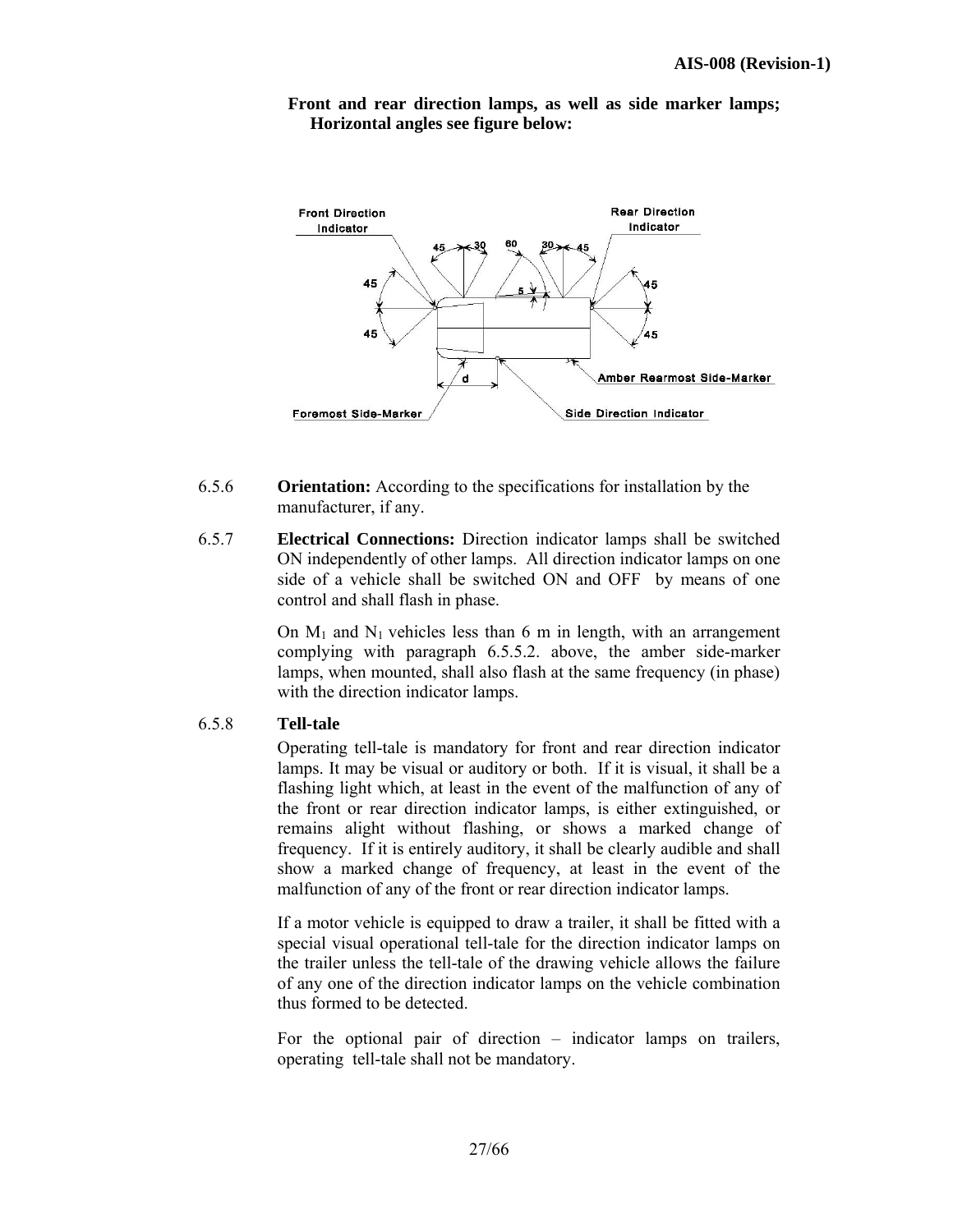## 6.5.9 **Other Requirements**

The light shall be a flashing light, flashing at  $90 \pm 30$  times per minute. Operation of the light-signal control shall be followed within not more than one second by the emission of light and within not more than one and one- half seconds by its first extinction.

If a motor vehicle is equipped to draw a trailer, the control of the direction indicator lamps on the drawing vehicle shall also operate the indicator lamps of the trailer. In the event of failure, other than shortcircuit, of one direction indicator lamp, the others shall continue to flash but the frequency in this condition may be different from that prescribed.

## 6.6 **Hazard Warning Signal**

6.6.1 **Presence :** Mandatory.

The signal shall be given by simultaneous operation of the directionindicator lamps in accordance with the requirements of paragraph 6.5 above.

- 6.6.2 **Number :** As specified in paragraph 6.5.2.
- 6.6.3 **Arrangements :** As specified in paragraph 6.5.3.
- 6.6.4. **Position**
- 6.6.4.1 **Width :** As specified in paragraph 6.5.4.1.
- 6.6.4.2 **Height :** As specified in paragraph 6.5.4.2.
- 6.6.4.3 **Length :** As specified in paragraph 6.5.4.3.
- 6.6.5 **Geometric Visibility:** As specified in paragraph 6.5.5.
- 6.6.6 **Orientation:** As specified in paragraph 6.5.6.
- 6.6.7 **Electrical Connections:** The signal shall be operated by means of a separate control enabling all the direction indicator lamps flash in phase.

On  $M_1$  and  $N_1$  vehicles less than 6 m in length, with an arrangement complying with paragraph 6.5.5.2. above, the amber side-marker lamps, when mounted, shall also flash at the same frequency (in phase) with the direction indicator lamps.

6.6.8 Tell-tale: Circuit closed tell-tale is mandatory. It shall be flashing warning light, which can operate in conjunction with the tell-tales specified in paragraph 6.5.8.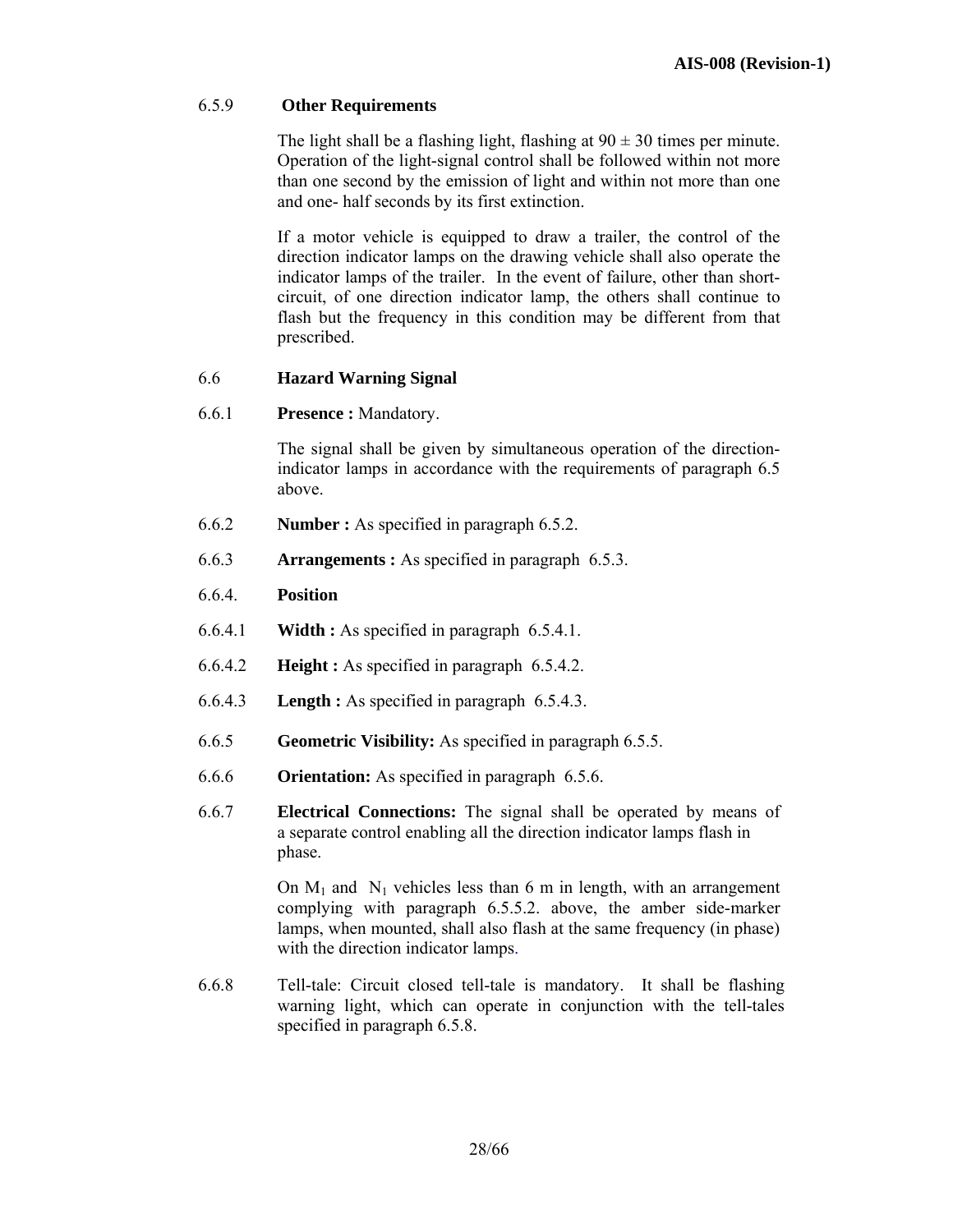## 6.6.9 **Other Requirements:**

 If a power driven vehicle is equipped to draw a trailer, the hazard warning signal control shall also be capable of bringing the direction indicator lamps on the trailer into action. The hazard warning signal shall be able to function even if the device which starts or stops the engine is in a position which makes it impossible to start the engine.

## 6.7 **Stop Lamp**

## 6.7.1 **Presence :**

- 6.7.1.1 Devices of S1 or S2 Categories (as defined in AIS-012): Mandatory on all M and N categories of vehicles.
- 6.7.1.2 Devices of S3 category: mandatory on  $M_1$  and  $N_1$  category of vehicles with full metal body; except for chassis-cabs and those  $N_1$  category vehicles with open cargo space;

optional on other categories of vehicles.

#### 6.7.2 **Number**

Two devices of S1 or S2 and one device of S3 when fitted:

- 6.7.2.1. Except the case where category S3 device is installed, two optional category S1 or S2 devices may be installed on vehicles in categories  $M_2$ ,  $M_3$ ,  $N_2$ ,  $N_3$ ,  $T_2$ ,  $T_3$ , and  $T_4$ .
- 6.7.2.2 Only, when the median longitudinal plane of the vehicle (Ref. IS:9435 - 2004) is not located on a fixed body panel but on one or two movable parts of the vehicle (e.g. doors), and lacks sufficient space to install a single device of the S3 Category on the median longitudinal plane above such movable parts, either two devices of the S3 category type 'D' may be installed, or any device of S3 category may be installed offset to the left or right of the median longitudinal plane.
- 6.7.3 **Arrangement:** No special requirement

#### 6.7.4 **Position**

6.7.4.1 **Width:** For  $M_1$  and  $N_1$  category vehicles: For S1 or S2 categories devices that point on the apparent surface in the direction of the reference axis which is farthest from the vehicle's median longitudinal plane shall not be more than 400 mm from the extreme outer edge of the vehicle;

> For the distance in between the inner edges of the apparent surfaces in the direction of the reference axes there is no special requirement.

> For all other categories of vehicles: For S1 or S2 categories devices the distance in between the inner edges of the apparent surfaces in the direction of the reference axes shall be not less than 600 mm.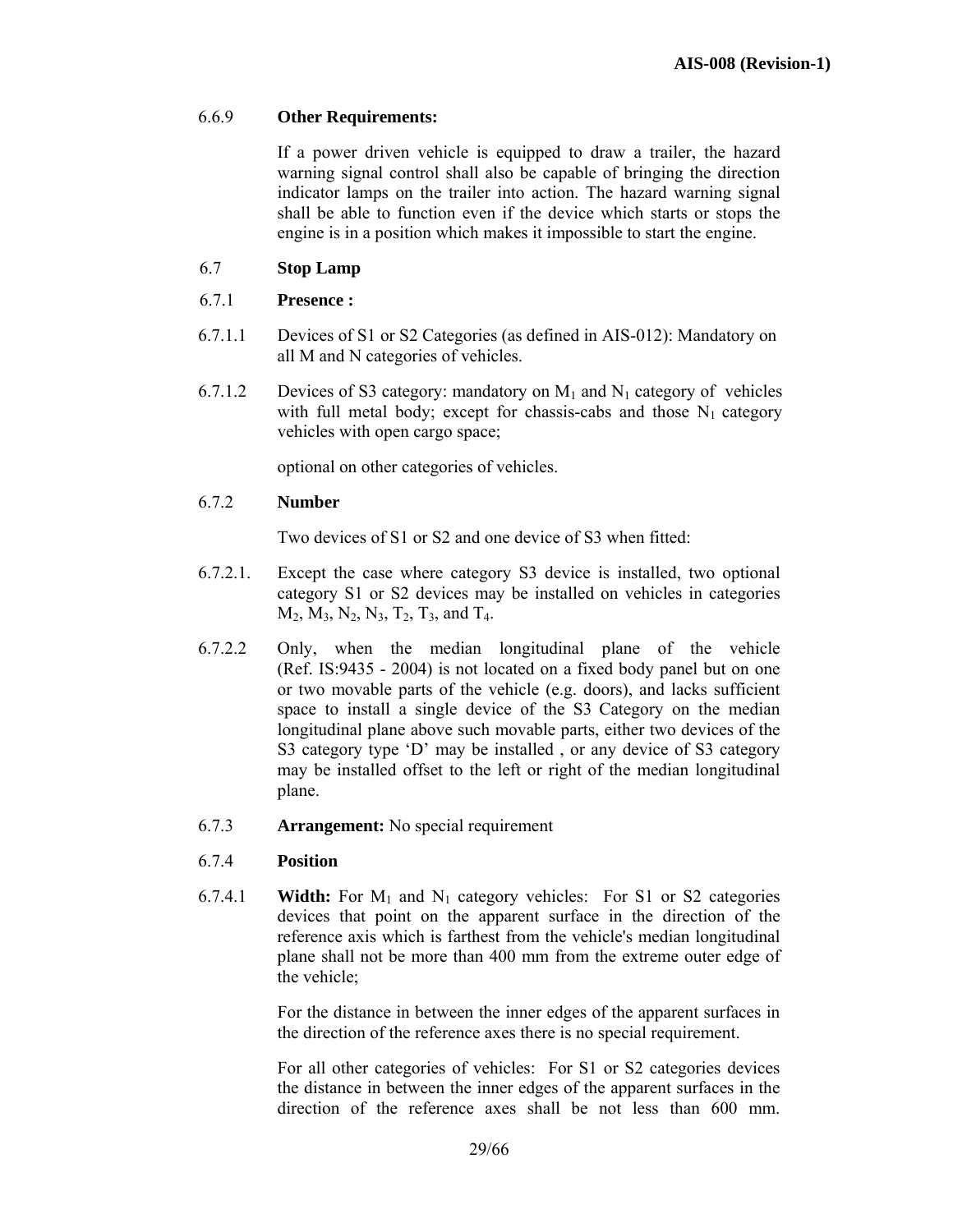This distance may be reduced to 400 mm if the overall width of the vehicle is less than 1,300 mm.

For S3 Category devices: The centre of reference shall be situated on the median longitudinal plane of the vehicle. However, in the case where the two devices of the S3 Category are installed, according to paragraph 6.7.2, they shall be positioned as close as possible to the median longitudinal plane - one on each side of this plane. In the case where one S3 Category lamp offset from the median longitudinal plane is permitted according to paragraph 6.7.2., this offset shall not exceed 150 mm from the median longitudinal plane to the centre of reference of the lamp.

## 6.7.4.2 **Height**

6.7.4.2.1 For S1 or S2 Category devices: Above the ground, not less than 350 mm and not more than 1,500 mm. (2,100 mm. if the shape of the bodywork makes it impossible to keep within 1,500 mm and if the optional lamps are not installed.

> If the optional lamps are installed, they shall be positioned at a height compatible with the requirements of the width and the symmetry of the lamps, and at a vertical distance as large as the shape of the bodywork makes it possible, but not less than 600 mm above the mandatory lamps).

6.7.4.2.2 For S3 Category devices, the horizontal plane tangential to the lower edge of the apparent surface shall either :

> (a) either not be more than 150 mm below the horizontal plane tangential to the lower edge of the exposed surface of the glass or glazing of the rear window, or

(b) not be less than 850 mm above the ground.

However, the horizontal plane tangential to the lower edge of the apparent surface of S3 category device shall be above the horizontal plane tangential to the upper edge of the apparent surface of S1 or S2 categories devices.

## 6.7.4.3 **Length**

For S1 or S2 categories devices: at the rear of the vehicle.

For S3 Category devices: no special requirement.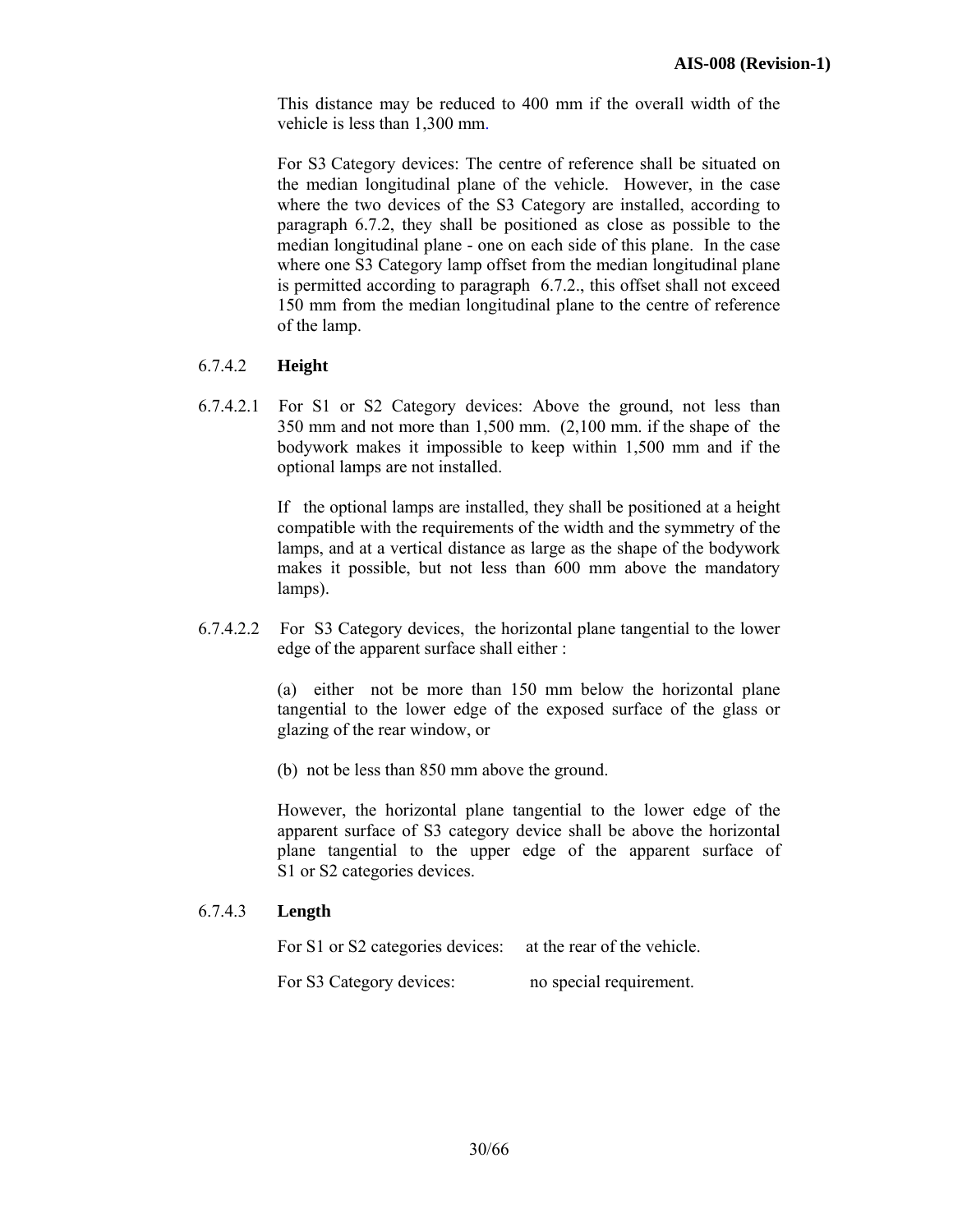## 6.7.5 **Geometric Visibility**

**Horizontal angle** For S1 or S2 Categories devices: 45 degrees to the left and right of the longitudinal axis of the vehicle;

 For S3 Category devices: 10 degrees to the left and right of the longitudinal axis of the vehicle;

**Vertical angle** For S1 or S2 Categories devices: 15 degrees above and below the horizontal. However, the vertical angle below the horizontal may be reduced to 5 degrees, if the height of the lamp is less than 750 mm. The vertical angle above the horizontal may be reduced to 5° in the case of optional lamps not less than 2,100 mm above the ground;

For S3 Category devices: 10 degrees above and 5 degrees below the horizontal.

## 6.7.6. **Orientation**

Towards the rear of the vehicle.

- 6.7.7 **Electrical Connections:** These shall light up when the service brake is Applied. The stop lamps need not function if the device which starts and/or stops the engine is in a position which makes it impossible for the engine to operate. The stop lamps may be activated by the application of a retarded or a similar device.
- 6.7.8 **Tell-tale:** Tell-tale is optional. Where fitted, this tell-tale shall be an operating tell-tale, consisting of non-flashing warning light which comes on in the event of the malfunctioning of the stop lamps.

## 6.7.9 **Other Requirements**

- 6.7.9.1 The S3 category device shall not be reciprocally incorporated with any other lamp.
- 6.7.9.2 The S3 category device shall be installed outside or inside the vehicle. In the case where it is installed inside the vehicle, the light emitted shall not cause discomfort to the driver through the rear-view mirrors and/or other surfaces of the vehicle (i.e. rear window).

#### 6.8 **Rear Registration Plate (Mark) Illumination Lamp**

- 6.8.1 **Presence :** Mandatory.
- 6.8.2 The number, arrangement, position, geometric visibility and orientation of the device shall be such that the area of registration plate shall be adequately illuminated.
- 6.8.3 **Electrical Connections:** Same as paragraph 5.11.
- 6.8.4 **Tell-tale:** Tell-tale is optional. If it exists, its function shall be carried out by the tell-tale required for the front and rear position lamps.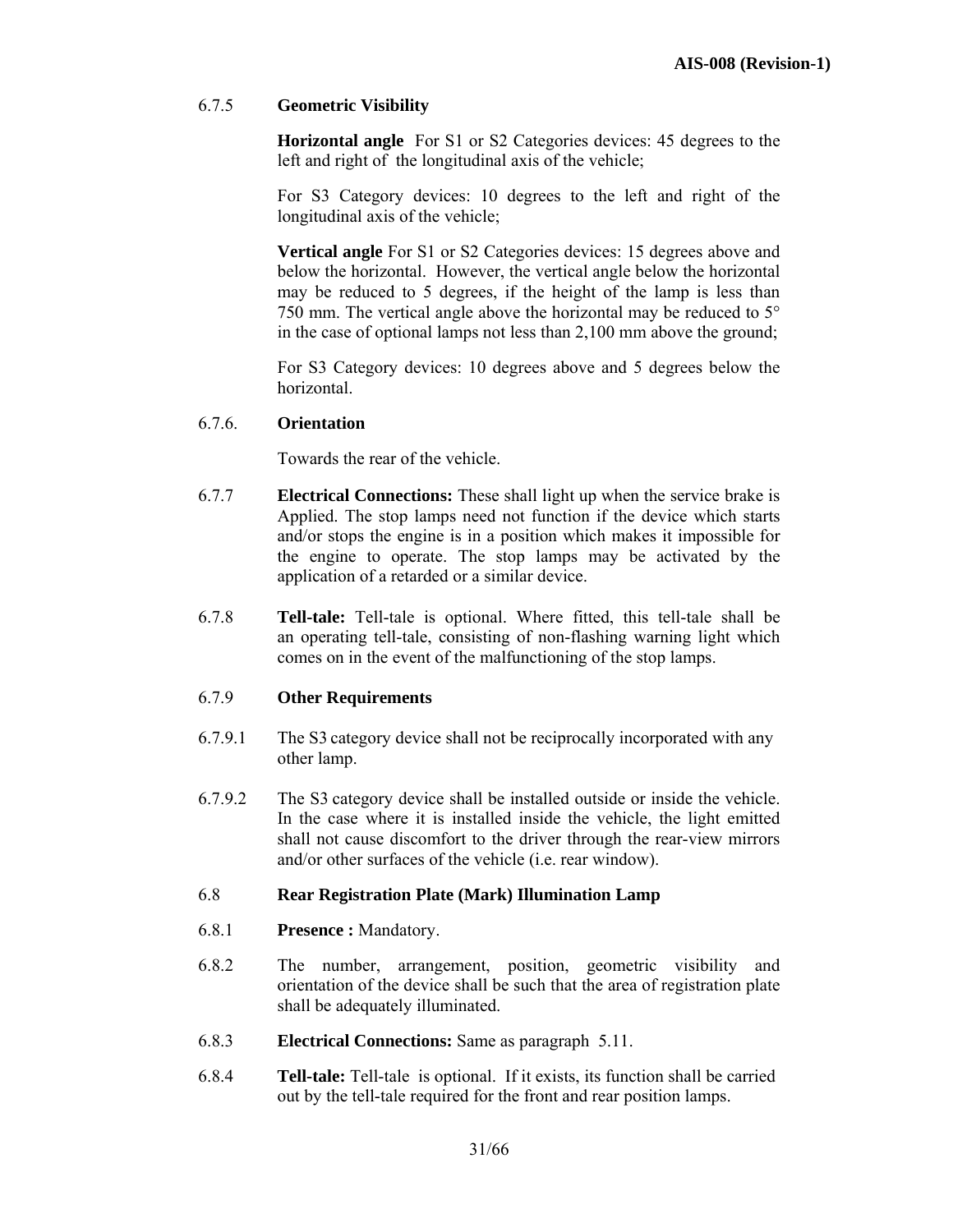6.8.5 **Other Requirements :** When the rear registration plate lamp is combined with the rear position lamp, reciprocally incorporated in the stop lamp or in the rear fog lamp, the photometric characteristics of the rear registration plate lamp may be modified during the illumination of the stop lamp or the rear fog lamp.

## 6.9 **Front Position Lamp**

- 6.9.1 **Presence :** Mandatory on all motor vehicles and on trailers over 1,600 mm wide. Optional on trailers which are not more than 1,600 mm wide.
- 6.9.2 **Number :** Two.
- 6.9.3 **Arrangement :** No special requirement.
- 6.9.4 **Position :**
- 6.9.4.1 **Width :** That point on the apparent surface in the direction of the reference axis which is farthest from the vehicle's median longitudinal plane shall not be more than 400 mm from the extreme outer edge of the vehicle. In the case of a trailer, the point on the apparent surface in the direction of the reference axis which is farthest from the median longitudinal plane shall not be more than 150 mm from the extreme outer edge of the vehicle.

The distance between the inner edges of the two apparent surfaces in the direction of the reference axes shall:

For  $M_1$  and  $N_1$  Category vehicles: have no special requirement;

For all other category of vehicles : be not less than 600 mm.

 This distance may be reduced to 400 mm where the overall width of the vehicle is less than 1,300 mm.

- 6.9.4.2 **Height:** Above the ground not less than 350 mm and not more than 1,500 mm (2,100 mm for T1 and T2 categories of vehicles or if for any other categories of vehicles the shape of the bodywork makes it impossible to keep within 1,500 mm).
- 6.9.4.3 **Length :** No individual specification.
- 6.9.4.4 Where the front position lamp and another lamp are reciprocally incorporated, the apparent surface in the direction of the reference axis of the other lamp shall be used to verify compliance with the positioning requirements (paragraphs 6.9.4.1 to 6.9.4.3).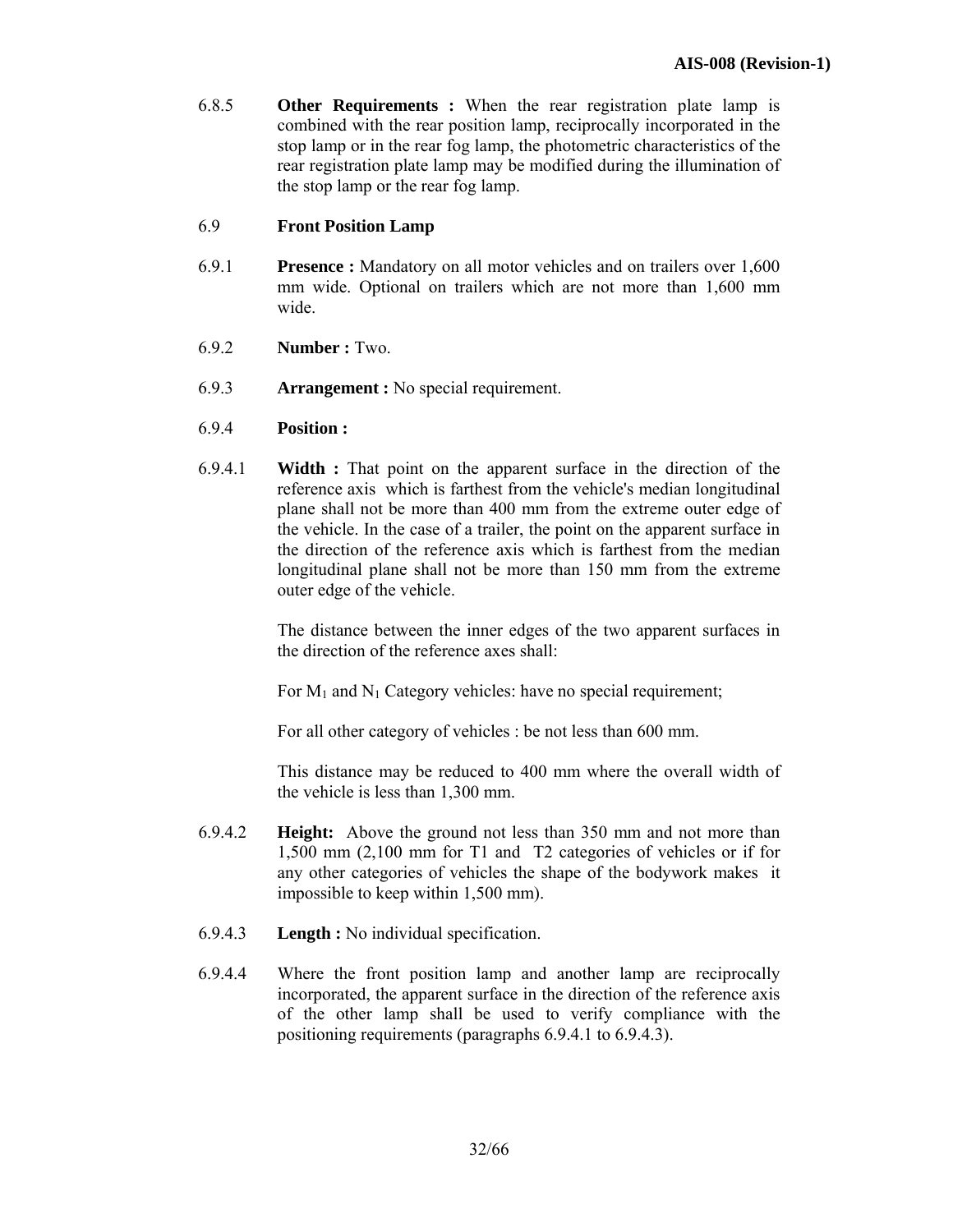## 6.9.5 **Geometric Visibility**

6.9.5.1 **Horizontal angle :** 45 degrees inwards and 80 degrees outwards. In the case of trailers, the angle inwards may be reduced to 5 degrees.

> **Vertical angle :** 15 degrees above and below the horizontal. The vertical angle below the horizontal may be reduced to 5 degrees in the case of lamps less than 750 mm above the ground.

6.9.5.2. For  $M_1$  and  $N_1$  category vehicles, as an alternative to paragraph 6.9.5.1., at the discretion of the manufacturer or his duly accredited representative, and only if a front side-marker lamp is installed on the vehicle.

**Horizontal angle**: 45° outwards to 45° inwards.

**Vertical angle:** 15 degrees above and below the horizontal. The vertical angle below the horizontal may be reduced to 5 degrees in the case of lamps less than 750 mm above the ground.

To be considered visible, the lamp shall provide an unobstructed view of the apparent surface of at least 12.5 square centimeters. The illuminating surface area of any retro-reflector that does not transmit light shall be excluded.

- 6.9.6 **Orientation :** Forwards.
- 6.9.7 **Electrical Connections :** Same as paragraph 5.11.
- 6.9.8 **Tell-tale :** Circuit-closed tell-tale is mandatory. This tell-tale shall be non-flashing and shall not be required if the instrument panel lighting can only be turned ON simultaneously with the front position lamps.
- 6.9.9 **Other Requirements :** If one or more infrared radiation generator(s) is (are) installed inside the front position lamp, it (they) is (are) allowed to be activated only when the headlamp on the same side of the vehicle is switched on and the vehicle is in forward motion. In the event that the front position lamp or the headlamp on the same side fails, the infrared radiation generator(s) shall be automatically switched off.

#### 6.10 **Rear Position Lamp**

- 6.10.1 **Presence :** Mandatory.
- 6.10.2 **Number :** Two.
- 6.10.2.1. Except the case where end-outline marker lamps are installed, two optional position lamps may be installed on all vehicles in categories  $M_2$ ,  $M_3$ ,  $N_2$ ,  $N_3$ ,  $T_2$ ,  $T_3$ , and  $T_4$ .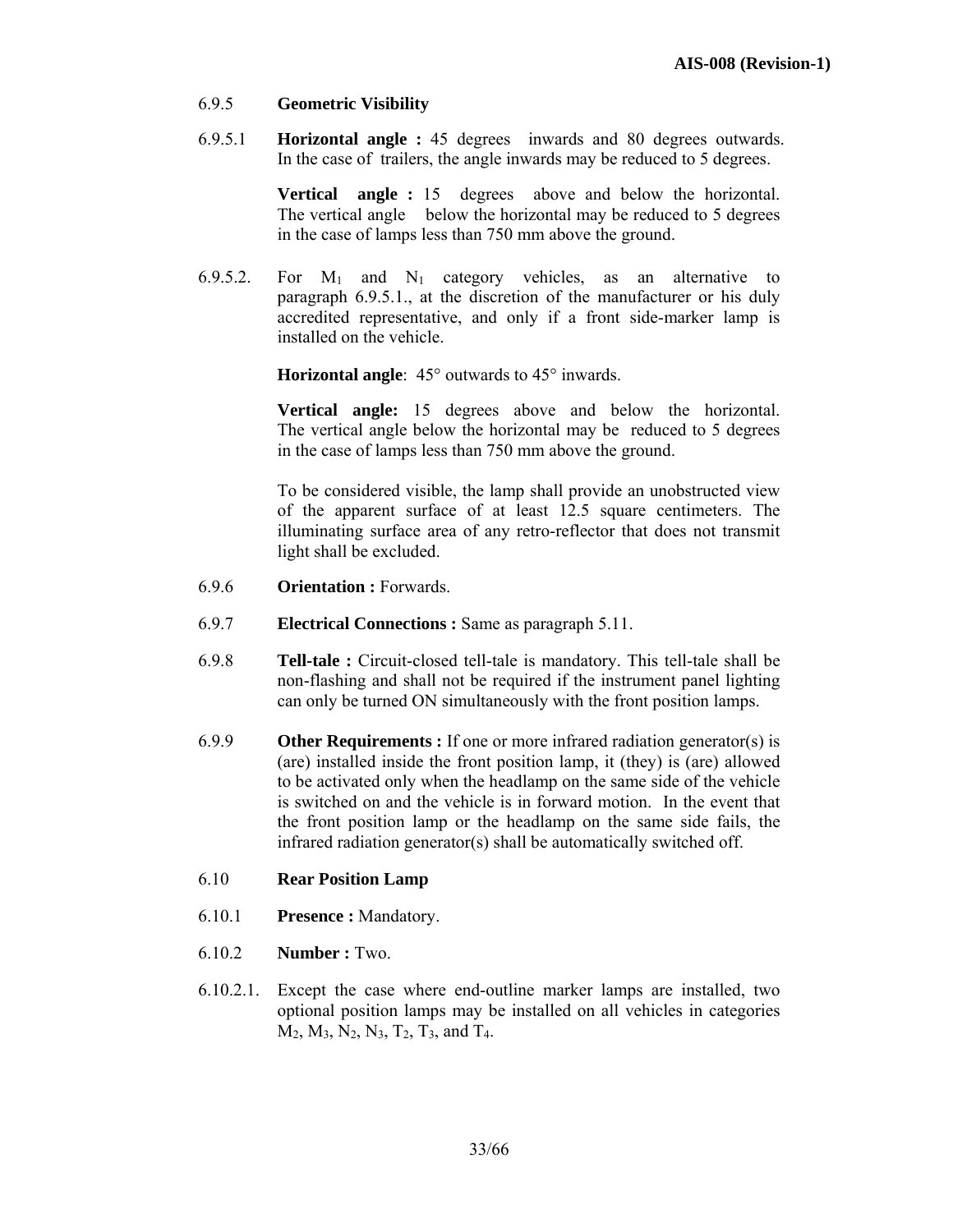6.10.3 **Arrangement:** No special requirement.

## 6.10.4 **Position**

## 6.10.4.1 **Width**

That point on the apparent surface in the direction of the reference axis which is farthest from the vehicle's median longitudinal plane shall not be more than 400 mm from the extreme outer edge of the vehicle. This condition shall not apply to the optional rear lamps.

The distance between the inner edges of the apparent surfaces in the direction of the reference axes shall for  $M_1$  and  $N_1$  category vehicles: have no special requirement.

For all other categories of vehicles not be less than 600 mm. This distance may be reduced to 400 mm if the overall width of the vehicle is less than 1,300 mm.

- 6.10.4.2 **Height:** above the ground, not less than 350 mm nor more than 1,500 mm (2,100 mm if the shape of the bodywork makes it impossible to keep within 1,500 mm and if the optional lamps are not installed. If the optional lamps are installed, they shall be placed at a height compatible with the applicable requirements of paragraph 6.10.4.1., the symmetry of the lamps, and at a vertical distance as large as the shape of the bodywork makes it possible, but not less than 600 mm above the mandatory lamps).
- 6.10.4.3 **Length :** At the rear of the vehicle.
- 6.10.5 **Geometric Visibility**
- 6.10.5.1 **Horizontal angle:** 45 degrees inwards and 80 degrees outwards.

**Vertical angle:** 15 degrees above and below the horizontal. The vertical angle below the horizontal may be reduced to 5 degrees in the case of lamps less than 750 mm above the ground.

The vertical angle above the horizontal may be reduced to  $5^\circ$  in the case of optional lamps not less than 2,100 mm above the ground.

6.10.5.2. For  $M_1$  and  $N_1$  category vehicles, as an alternative to paragraph 6.10.5.1., at the discretion of the manufacturer or his duly accredited representative, and only if a rear side-marker lamp is installed on the vehicle.

**Horizontal angle:** 45° outwards to 45° inwards.

**Vertical angle**: 15° above and below the horizontal. The vertical angle below the horizontal may be reduced to 5° if the lamps are less than 750 mm above the ground.

To be considered visible, the lamp shall provide an unobstructed view of the apparent surface of at least 12.5 square centimetres. The illuminating surface area of any retro-reflector that does not transmit light shall be excluded.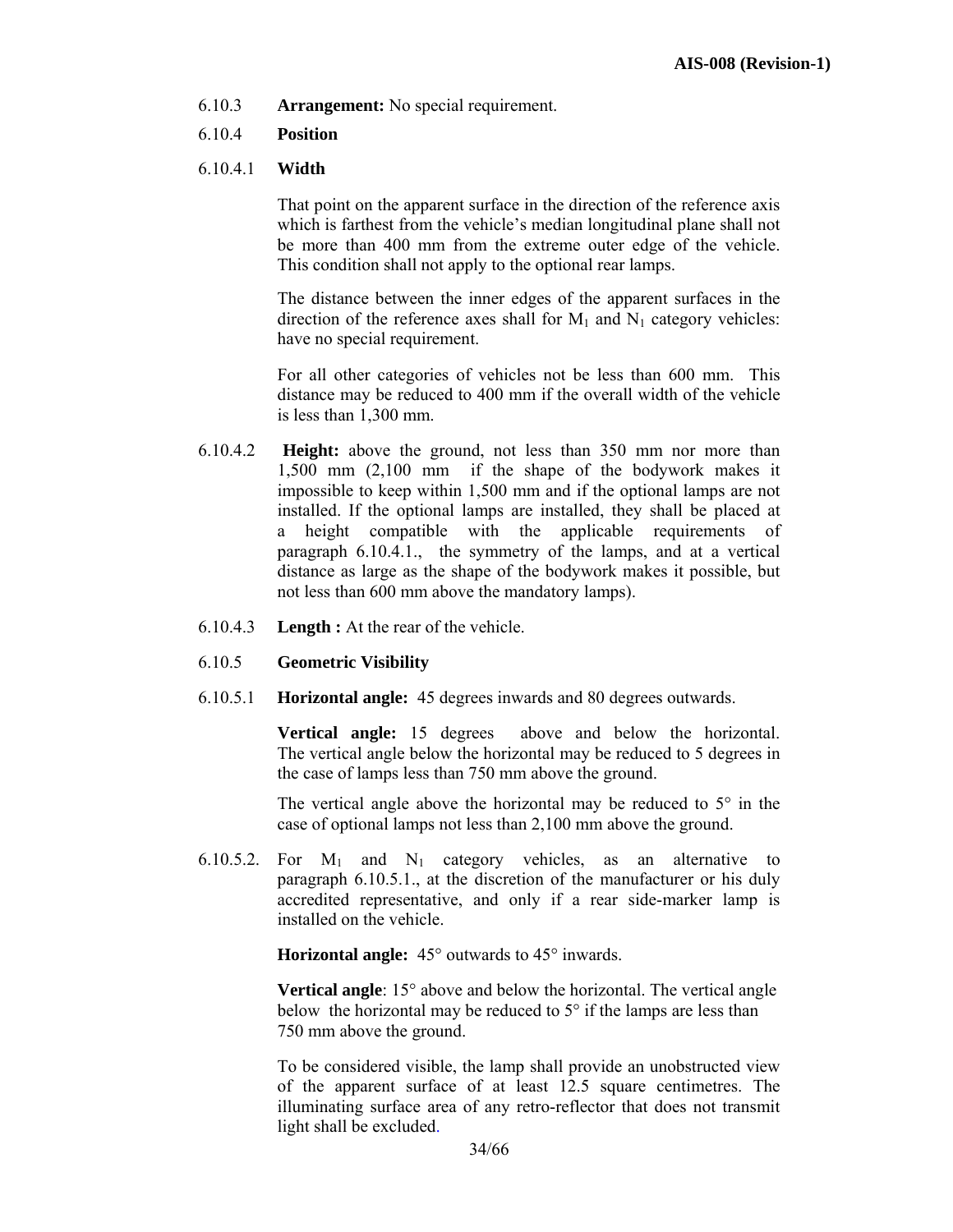- 6.10.6 **Orientation :** Rearwards.
- 6.10.7 **Electrical Connections :** Same as paragraph 5.11.
- 6.10.8 **Tell-tale :** Circuit closed tell-tale is mandatory. It shall be combined with that of the front position lamps.
- 6.10.9 **Other Requirements :** None.
- 6.11 **Rear Fog Lamp:**
- 6.11.1 **Presence :** Optional
- 6.11.2 **Number :** One or two.
- 6.11.3 **Arrangement :** No special requirement.
- 6.11.4 **Position :**
- 6.11.4.1 **Width :** If there is only one rear fog lamp, it shall be on the right side of the median longitudinal plane of the vehicle to the direction of traffic. The centre of reference may also be situated on the median longitudinal plane of the vehicle.
- 6.11.4.2 **Height :** Not less than 250 mm and not more than 1000 mm above the ground. For Category  $N_3G$  (off – road) vehicles, the maximum height may be increased to 1200 mm.
- 6.11.4.3 **Length :** At the rear of the vehicle.

#### 6.11.5 **Geometric Visibility**

Defined by angles  $\alpha$  and  $\beta$  as specified in 2.13;

α= 5 degrees upwards and 5 degrees downwards;

 $β= 25$  degrees to right and to left.

- 6.11.6 **Orientation :** Rearwards.
- 6.11.7 **Electrical Connections :** These shall be such that;
- 6.11.7.1 The rear fog lamp(s) cannot be switched ON unless the main-beam, dipped-beam or front fog lamps are lit;
- 6.11.7.2 The rear fog lamp(s) can be switched OFF independently of any other lamp;
- 6.11.7.3 Either of the following applies:
- 6.11.7.3.1 The rear fog lamp(s) may continue to operate until the position lamps are switched OFF, and the rear fog lamp(s) shall then remain OFF until deliberately switched ON again.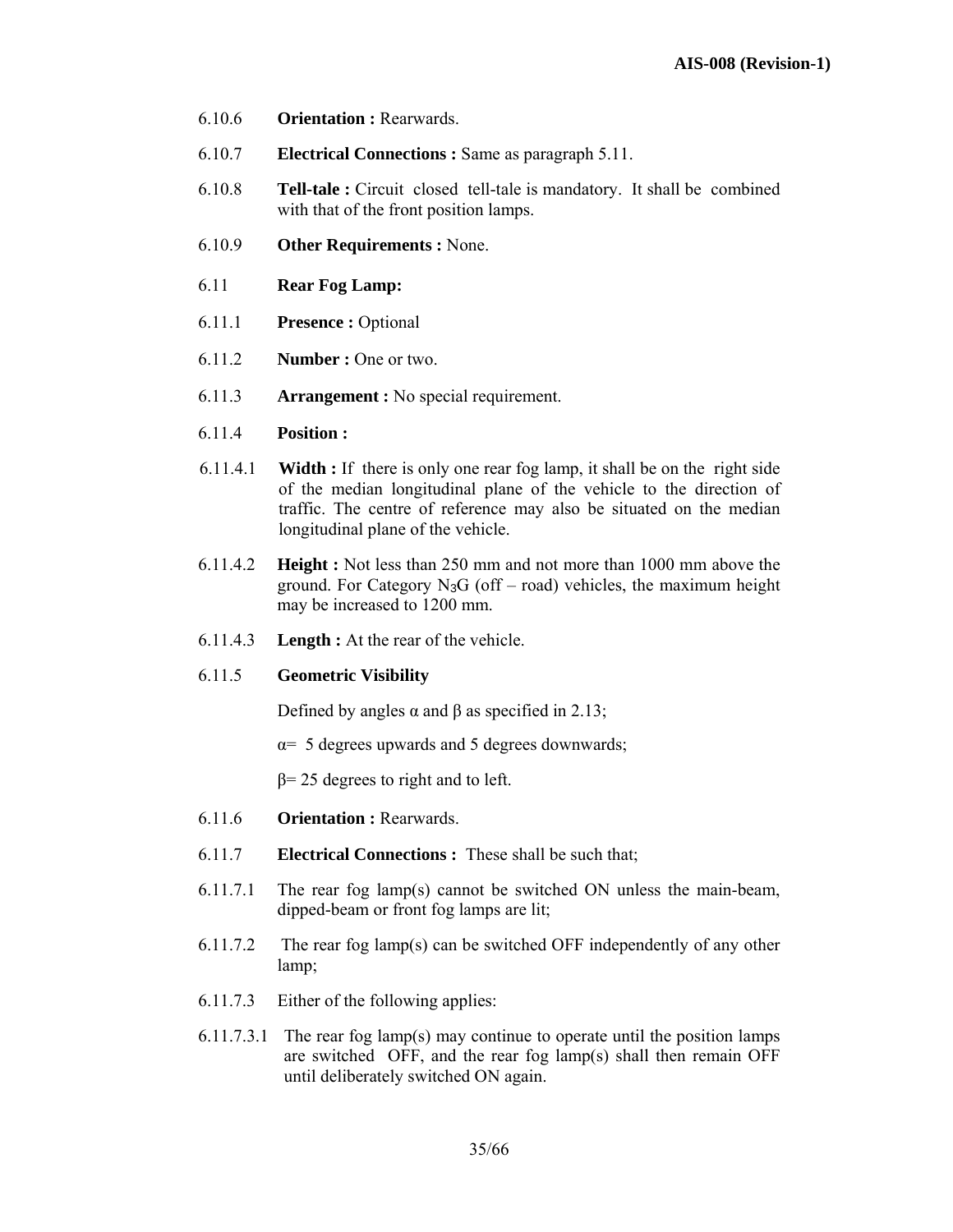- 6.11.7.3.2 A warning, at least audible, additional to the mandatory tell-tale (6.11.8) shall be given if the ignition is switched OFF or the ignition key is withdrawn and the driver's door is opened, whether the lamps in 6.11.7.1 are ON or OFF whilst the rear fog lamp switch is in the ON position.
- 6.11.7.4 Except as provided in paragraphs 6.11.7.1 and 6.11.7.3, the operation of the rear fog lamp(s) shall not be affected by switching ON or OFF any other lamps.
- 6.11.8 **Tell-tale :** Circuit-closed tell-tale is mandatory. An independent non-flashing warning light.
- 6.11.9 **Other Requirements :** In all cases, the distance between the rear fog lamp and each stop lamp shall be greater than 100 mm.

## 6.12 **Parking Lamp**

- 6.12.1 **Presence :** Optional on motor vehicles not exceeding 6 m in length and not exceeding 2 m in width. On all other vehicles, prohibited.
- 6.12.2 **Number :** According to the arrangement.
- 6.12.3 **Arrangement :** Either two lamps at the front and two lamps at the rear, or one lamp on each side.

## 6.12.4 **Position**

6.12.4.1 **Width :** The point on the apparent surface in the direction of the reference axis which is farthest from the vehicle's median longitudinal plane shall not be more than 400 mm from the extreme outer edge of the vehicle. Furthermore, if there are two lamps, they shall be on the sides of the vehicle.

## 6.12.4.2 **Height**

For  $M_1$  and  $N_1$  category vehicles: no special requirement;

For all other categories of vehicles: above the ground, not less than 350 mm nor more than 1,500 mm (2,100 mm if the shape of the bodywork makes it impossible to keep within 1,500 mm).

6.12.4.3 **Length :** No special requirement.

#### 6.12.5 **Geometric Visibility**

- 6.12.5.1 **Horizontal angle :** 45 degrees outwards, forwards and rearwards.
- 6.12.5.2 **Vertical angle :** 15 degrees above and below the horizontal. The vertical angle below the horizontal may be reduced to 5 degrees, however, if the height of the lamp is less than 750mm.
- 6.12.6 **Orientation:** This shall be such that the lamps meet the requirements for visibility forwards and rearwards.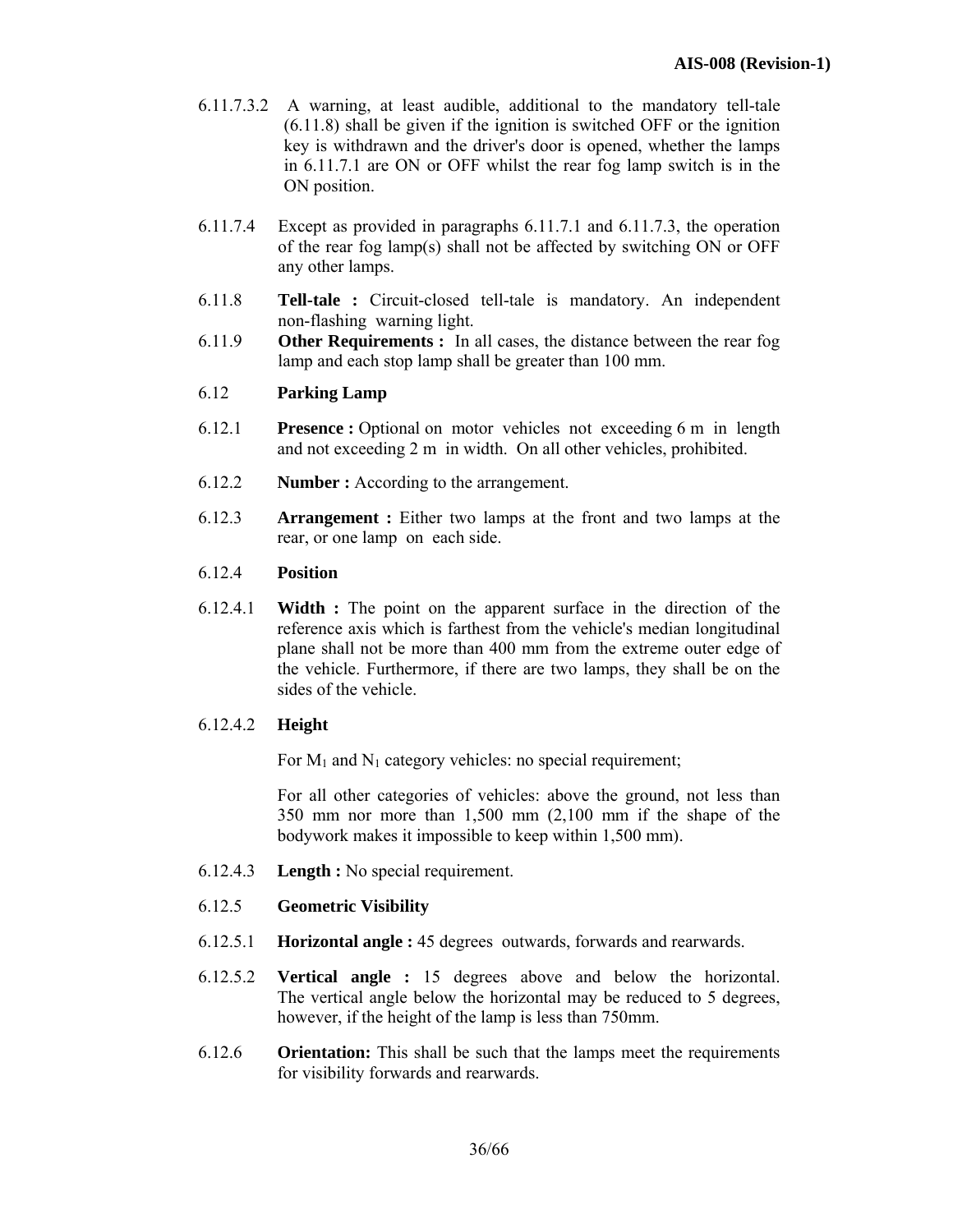## 6.12.7 **Electrical Connections**

 The connection shall allow the parking lamp(s) on the same side of the vehicle to be lit independently of any other lamps.

The parking lamp(s) and, if applicable, the front and rear position lamps according to paragraph 6.12.9. below, shall be able to operate shall be able to function even if the device which starts the engine is in a position which makes it impossible for the engine to operate. A device which automatically deactivates these lamps as a function of time is prohibited.

## 6.12.8 **Tell-tale**

Circuit-closed tell-tale is optional. If there is one, it shall not be possible to confuse it with the tell-tale for the front and rear position lamps.

#### 6.12.9 **Other Requirements**

The functioning of this lamp may also be performed by simultaneously switching ON the front and rear position lamps on the same side of the vehicle.

#### 6.13 **End-Outline Marker Lamp**

- 6.13.1 **Presence:** Mandatory on vehicles and trailers exceeding 2.10 m in width. Optional on vehicles between 1.80 m and 2.10 m in width. On chassis-cabs the rear end outline marker lamps are optional.
- 6.13.2 **Number :** Two, visible from the front and two, visible from the rear.
- 6.13.3 **Arrangement :** No special requirement.
- 6.13.4 **Position**

#### 6.13.4.1 **Width**

Front and rear: As close as possible to the extreme outer edge of the vehicle. This condition is deemed to have been met when the point on the apparent surface in the direction of the reference axis which is farthest from the vehicles median longitudinal plane is not more than 400 mm from the extreme outer edge of the vehicle.

#### 6.13.4.2 **Height**

**Front** Motor vehicles : The horizontal plane tangential to the upper edge of the apparent surface in the direction of the reference axis of the device shall not be lower than the horizontal plane tangential to the upper edge of the transparent zone of the windscreen.

> Trailers and semi-trailers: At the maximum height compatible with the requirements relating to the width, design and operational requirements of the vehicle and to the symmetry of the lamps.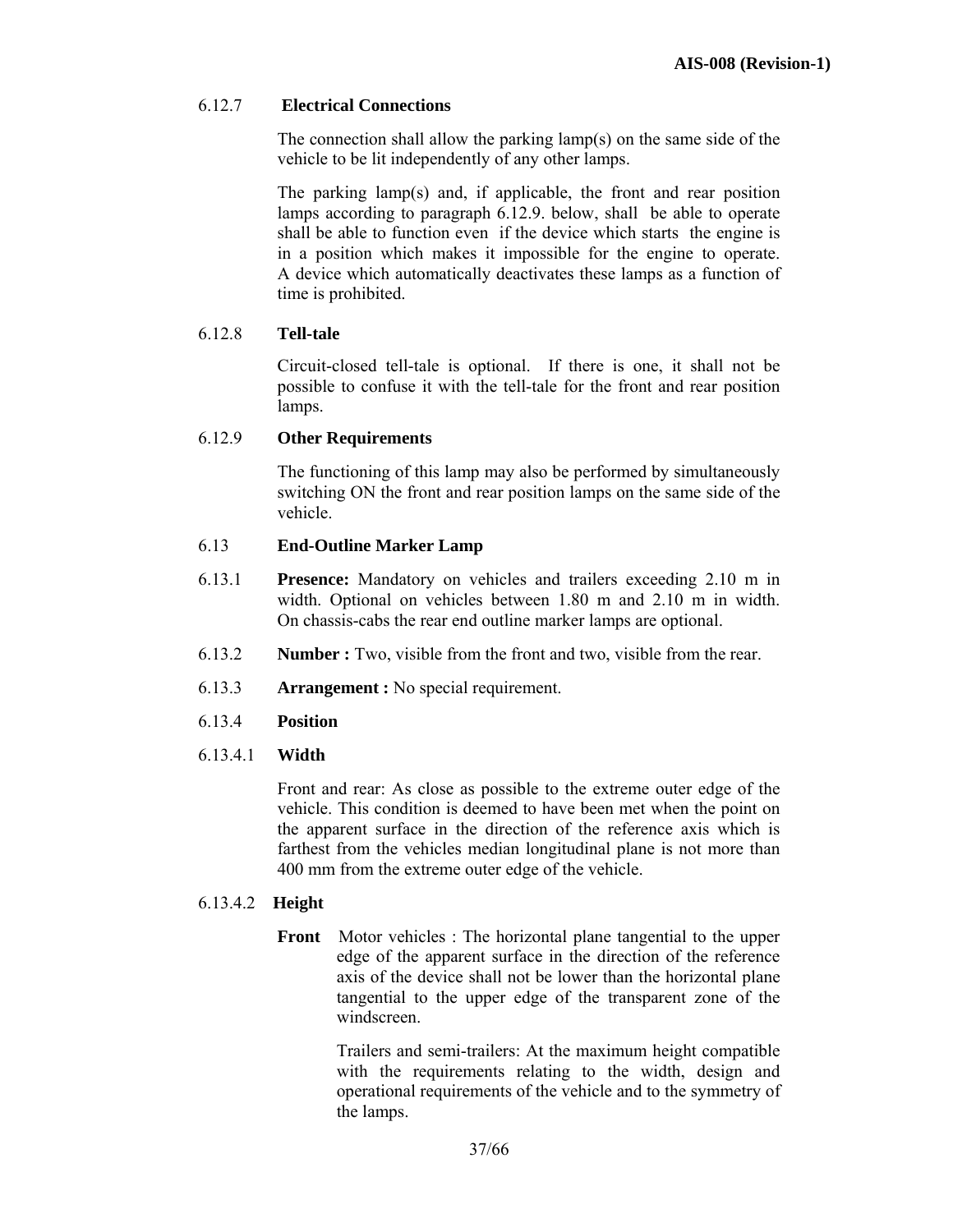- **Rear:** At the maximum height compatible with the requirements relating to the width, design and operational requirements of the vehicle and to the symmetry of the lamps.
- 6.13.4.3 **Length :** No special requirement.

## 6.13.5 **Geometric Visibility**

- 6.13.5.1 **Horizontal angle :** 80 degrees outwards.
- 6.13.5.2 **Vertical angle :** 5 degrees above and 20 degrees below the horizontal.
- 6.13.6 **Orientation:** These shall be such that the lamps meet the requirements for visibility forwards and rearwards.
- 6.13.7 **Electrical Connections:** Same as paragraph 5.11.
- 6.13.8 **Tell-tale:** Tell-tale is optional. If it exists, its function shall be carried out by the tell-tale required for the front and rear position lamps.

## 6.13.9 **Other Requirements:**

Provided that all other requirements are met, the lamp visible from the front and the lamp visible from the rear on the same side of the vehicle may be combined in one device. The position of an end-outline marker lamp in relation to corresponding position lamp shall be such that the distance between the projections on a transverse vertical plane of the points nearest to one another on the apparent surfaces in the direction of the respective reference axes of the two lamps considered is not less than 200 mm.

#### 6.14 **Rear Retro-Reflector (Non-Triangular):**

- 6.14.1 **Presence :** Mandatory on all motor vehicles of M and N category provided that they may be grouped together with the other rear lightsignalling devices. Optional on trailers.
- 6.14.2 **Number :** Two, the performances of which shall conform to the requirements concerning Class IA or IB retro-reflector as per AIS-057 Additional retro-reflecting devices and materials (including two retro-reflectors not complying with paragraph 6.14.4. below) are permitted provided they do not impair the effectiveness of the mandatory lighting and light-signalling devices.
- 6.14.3 **Arrangement :** No special requirement.
- 6.14.4 **Position :**
- 6.14.4.1 **Width :** The point on the illuminating surface which is farthest from the vehicle's median longitudinal plane shall not be more than 400 mm from the extreme outer edge of the vehicle.

The distance between the inner edges of the two apparent surfaces in the direction of the reference axes shall:

For  $M_1$  and  $N_1$  category vehicles: have no special requirement; For all other categories of vehicles: not be less than 600 mm apart.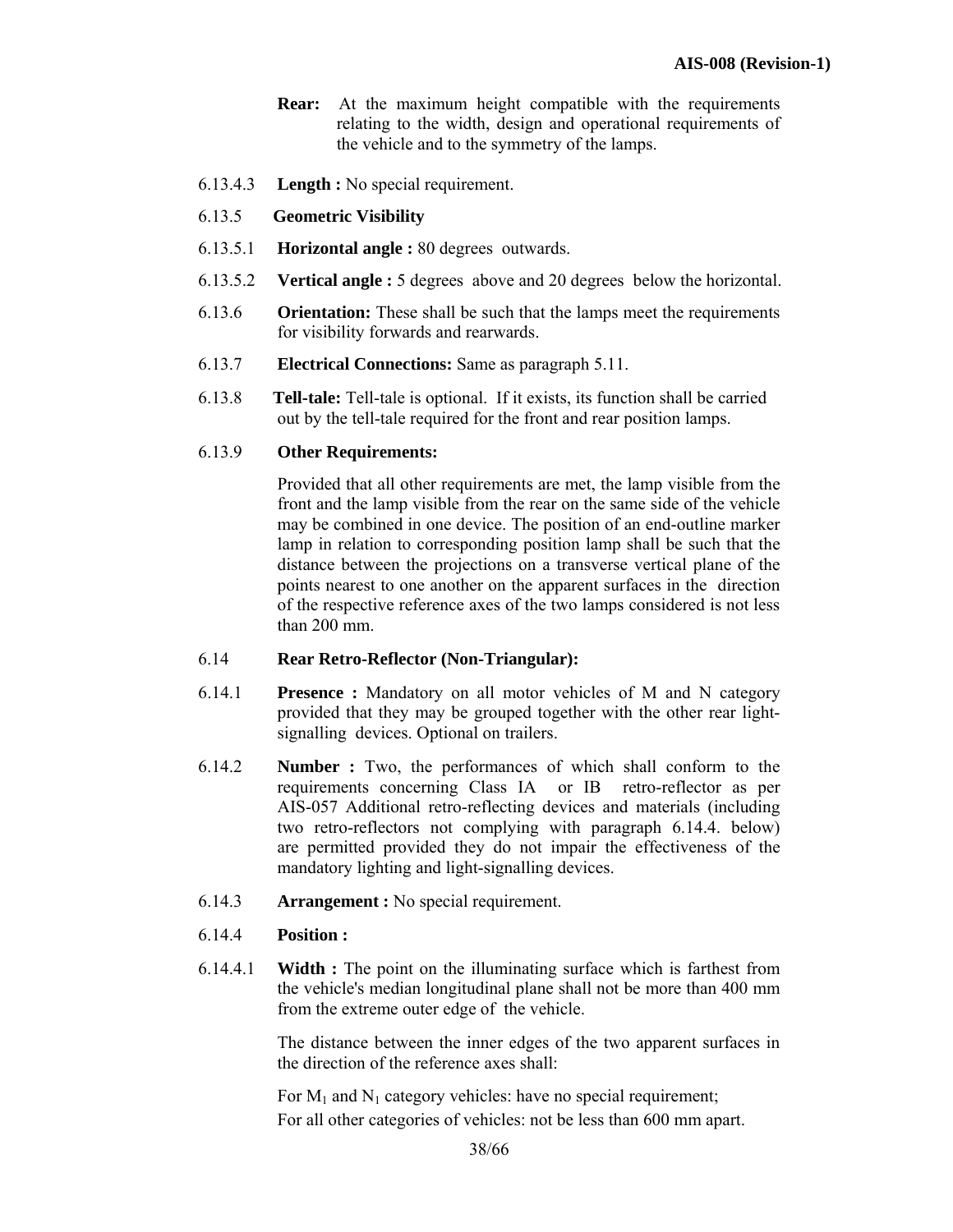This distance may be reduced to 400 mm where the overall width of the vehicle is less than 1,300 mm.

- 6.14.4.2 **Height:** Above the ground, not less than 250 mm and not more than 900 mm. If the shape of the bodywork does not permit this, the maximum limit is extended to 1500 mm.
- 6.14.4.3 **Length:** At the rear of the vehicle.

#### 6.14.5 **Geometric Visibility**

 **Horizontal angle:** 30 degrees inwards and outwards.

**Vertical angle:** 10degrees above and below the horizontal. The vertical angle below the horizontal may be reduced to 5 degrees in the case of a retro-reflector less than 750 mm above the ground.

# 6.14.6 **Orientation**

Rearwards.

## 6.14.7 **Other Requirements**

The illuminating surface of the retro-reflector may have parts in common with the apparent surface of any other lamp situated at the rear.

#### 6.15 **Rear Retro-Reflector (Triangular)**

- 6.15.1 **Presence :** Mandatory on trailers. Prohibited on all motor vehicles of M and N categories.
- 6.15.2 **Number :** Two, the performances of which shall conform to the requirements concerning Class III A or III B retro-reflector as per AIS-057. Additional retro-reflecting devices and materials (including two retro-reflectors not complying with paragraph 6.15.4. below), are permitted provided they do not impair the effectiveness of the mandatory lighting and light-signalling devices.
- 6.15.3 **Arrangement :** The apex of the triangle shall be directed upwards.

#### 6.15.4 **Position**

6.15.4.1 **In width**: that point on the illuminating surface which is farthest from the vehicle's median longitudinal plane shall not be more than 400 mm from the extreme outer edge of the vehicle.

> The inner edges of the retro-reflectors shall not be less than 600 mm apart. This distance may be reduced to 400 mm if the overall width of the vehicle is less than 1,300 mm.

- 6.15.4.2. **In height**: above the ground, not less than 250 mm nor more than 900 mm (1,500 mm if the shape of the bodywork makes it impossible to keep within 900 mm).
- 6.15.4.3. **In length**: at the rear of the vehicle.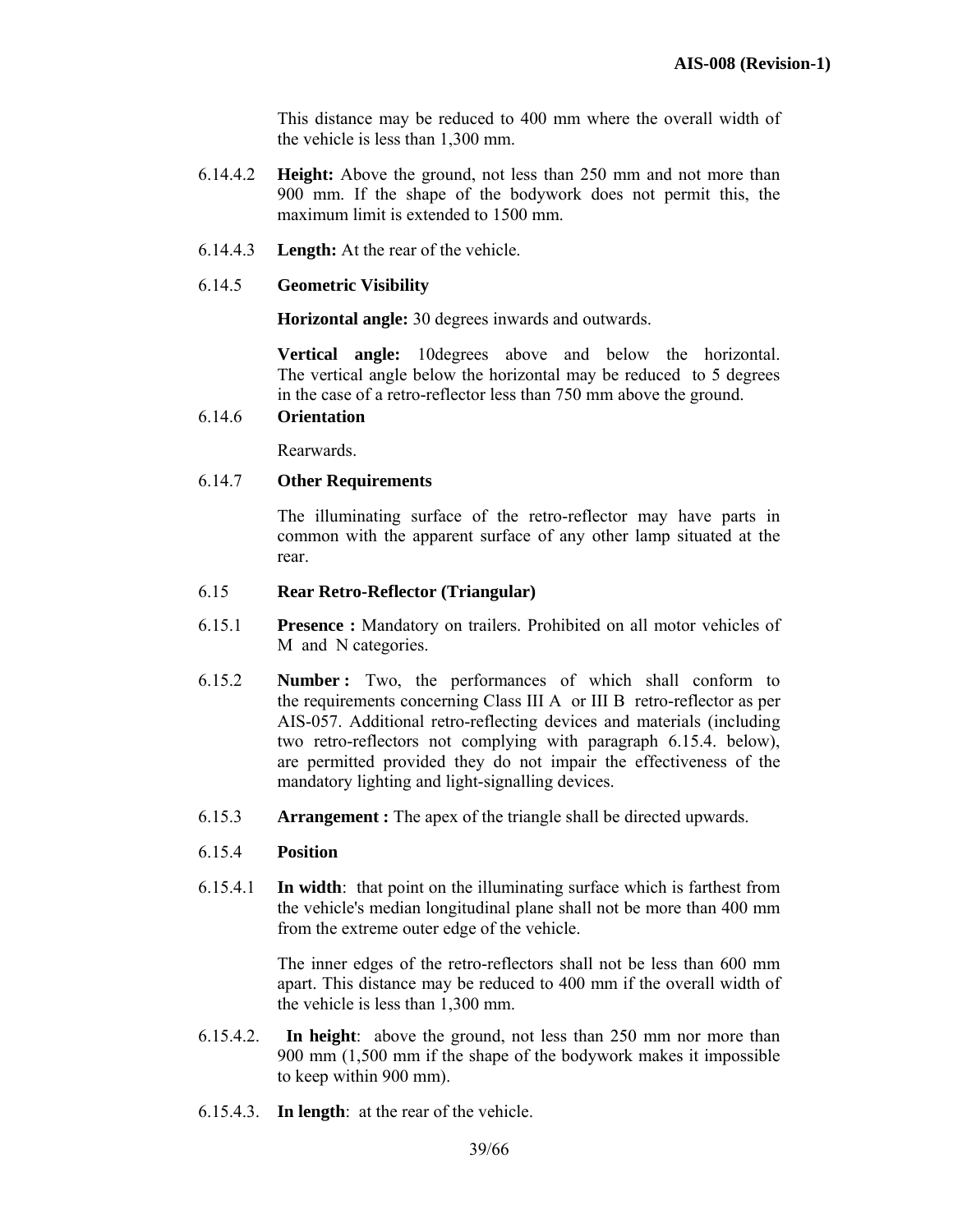## 6.15.5. **Geometric visibility**

 **Horizontal angle:** 30 degrees inwards and outwards.

**Vertical angle:** 15 degrees above and below the horizontal. The vertical angle below the horizontal may be reduced to 5 degrees in the case of a retro-reflector less than 750 mm above the ground.

#### 6.15.6 **Orientation**

Rearwards.

#### 6.15.7 **Other Requirements:**

 The illuminating surface of the retro-reflector may have parts in common with the apparent surface of any other lamp situated at the rear.

#### 6.16 **Front Retro-Reflector (Non-Triangular)**

#### 6.16.1 **Presence**

 Mandatory on trailers and goods vehicles. Mandatory on motor vehicles having all forward facing lamps with reflectors concealable.

- Optional on other motor vehicles.
- 6.16.2 **Number :** Two, the performances of which shall conform to the requirements concerning Class IA or IB retro-reflectors as per AIS-057 Additional retro-reflecting devices and materials (including two retro-reflectors not complying with paragraph 6.16.4. below), are permitted provided they do not impair the effectiveness of the mandatory lighting and light-signalling devices.
- 6.16.3 **Arrangement :** No special requirement.

#### 6.16.4 **Position :**

6.16.4.1 **Width :** That point on the illuminating surface which is farthest from the vehicle's median longitudinal plane shall not be more than 400 mm from the extreme outer edge of the vehicle.

> In the case of a trailer, the point of the illuminating surface which is farthest from the vehicle's median longitudinal plane shall not be farther than 150 mm from the extreme outer edge of the vehicle.

> The distance between the inner edges of the two apparent surfaces in the direction of the reference axes shall:

For  $M_1$  and  $N_1$  category vehicles: have no special requirement;

For all other categories of vehicles: not be less than 600 mm apart. This distance may be reduced to 400 mm if the overall width of the vehicle is less than 1,300 mm.

6.16.4.2 **Height :** Same as paragraph 6.14.4.2.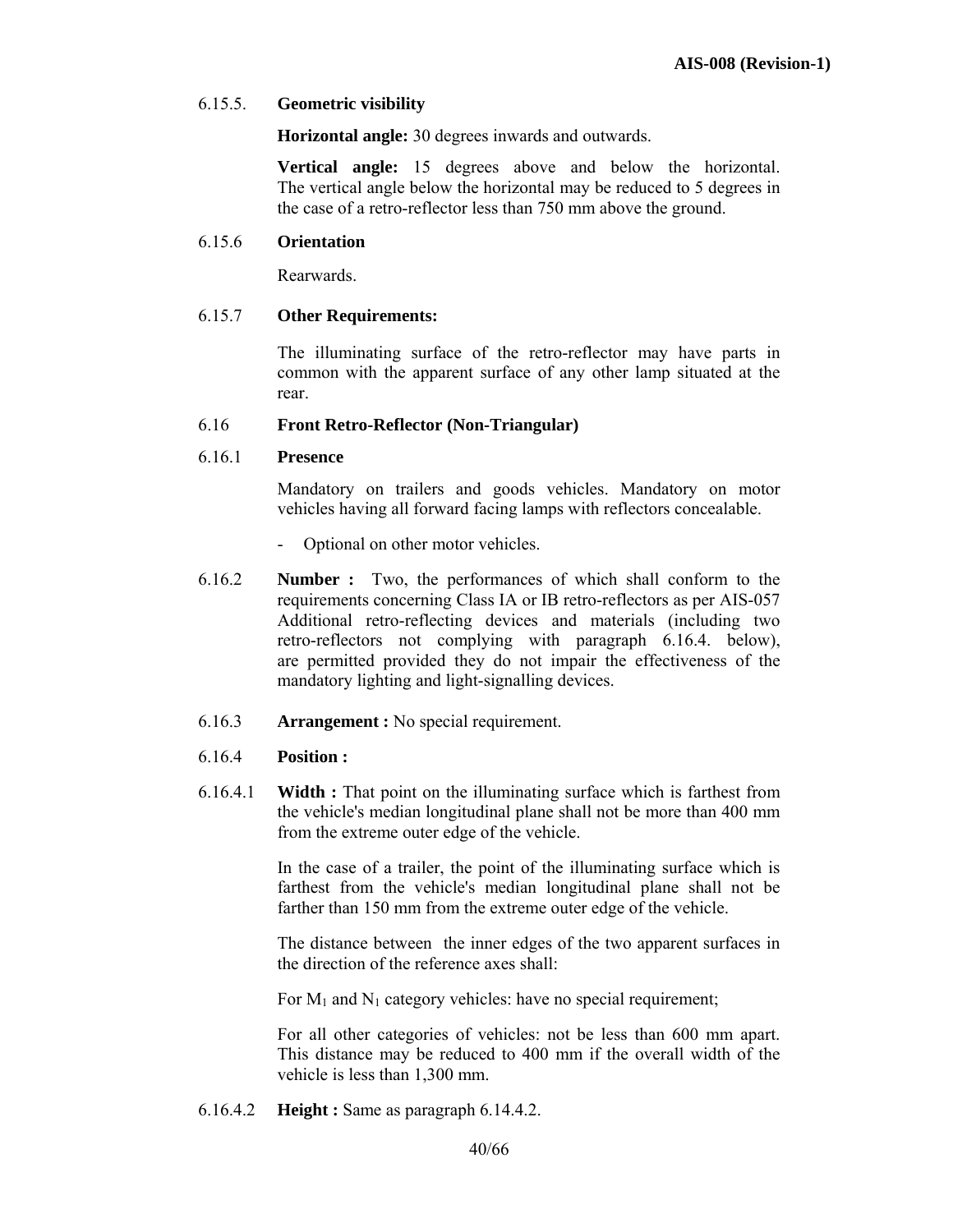6.16.4.3 **Length :** At the front of the vehicle.

## 6.16.5 **Geometric Visibility**

**Horizontal angle :** 30 degrees inwards and outwards. In the case of trailers, the angle inwards may be reduced to 10 degrees. If because of the construction of the trailers, this angle cannot be met by the mandatory retro-reflectors, then additional (supplementary) retro-reflectors shall be fitted, without the width limitation 6.16.4.l., which shall, in conjunction with the mandatory retro-reflectors, give the necessary visibility angle.

 **Vertical angle :** 10 degrees above and below the horizontal. The vertical angle below the horizontal may be reduced to 5 degrees in the case of a retro-reflector, less than 750 mm above the ground.

- 6.16.6 **Orientation :** Towards the front.
- 6.16.7 **Other Requirements :** The illuminating surface of the retro-reflector may have parts in common with the apparent surface of any other lamp situated at the front.

## 6.17 **Side Retro-Reflector (Non-Triangular)**

## 6.17.1 **Presence**

Mandatory: On all motor vehicles the length of which exceeds 6 m and on all trailers.

Optional : On motor vehicles, the length of which does not exceeds 6 m.

- 6.17.2 **Number:** Such that the requirements for longitudinal positioning are complied with. The performances of these devices shall conform to the requirements concerning Class IA or IB retro-reflectors as per AIS-057. Additional retro-reflecting devices and materials (including two retro-reflectors not complying with paragraph 6.17.4. below), are permitted provided they do not impair the effectiveness of the mandatory lighting and light-signalling devices.
- 6.17.3 **Arrangement:** No special requirement.
- 6.17.4 **Position:**
- 6.17.4.1 **Width:** No special requirement.
- 6.17.4.2 **Height:** Same as paragraph 6.14.4.2.
- 6.17.4.3 **Length:** At least one side retro-reflector shall be fitted to the middle third of the vehicle, the foremost side retro-reflector being-not further than 3 m from the front; in the case of trailers, account shall be taken of the length of the draw bar for the measurement of this distance. The distance between two adjacent side retro-reflectors shall not exceed 3 m. This does not, however, apply to  $M_1$  and  $N_1$  category vehicles.If the structure of the vehicle does not permit this, this distance may be increased to 4 m. The distance between the rear most side retro-reflector and the rear of the vehicle shall not exceed 1 m. However, for motor vehicles the length of which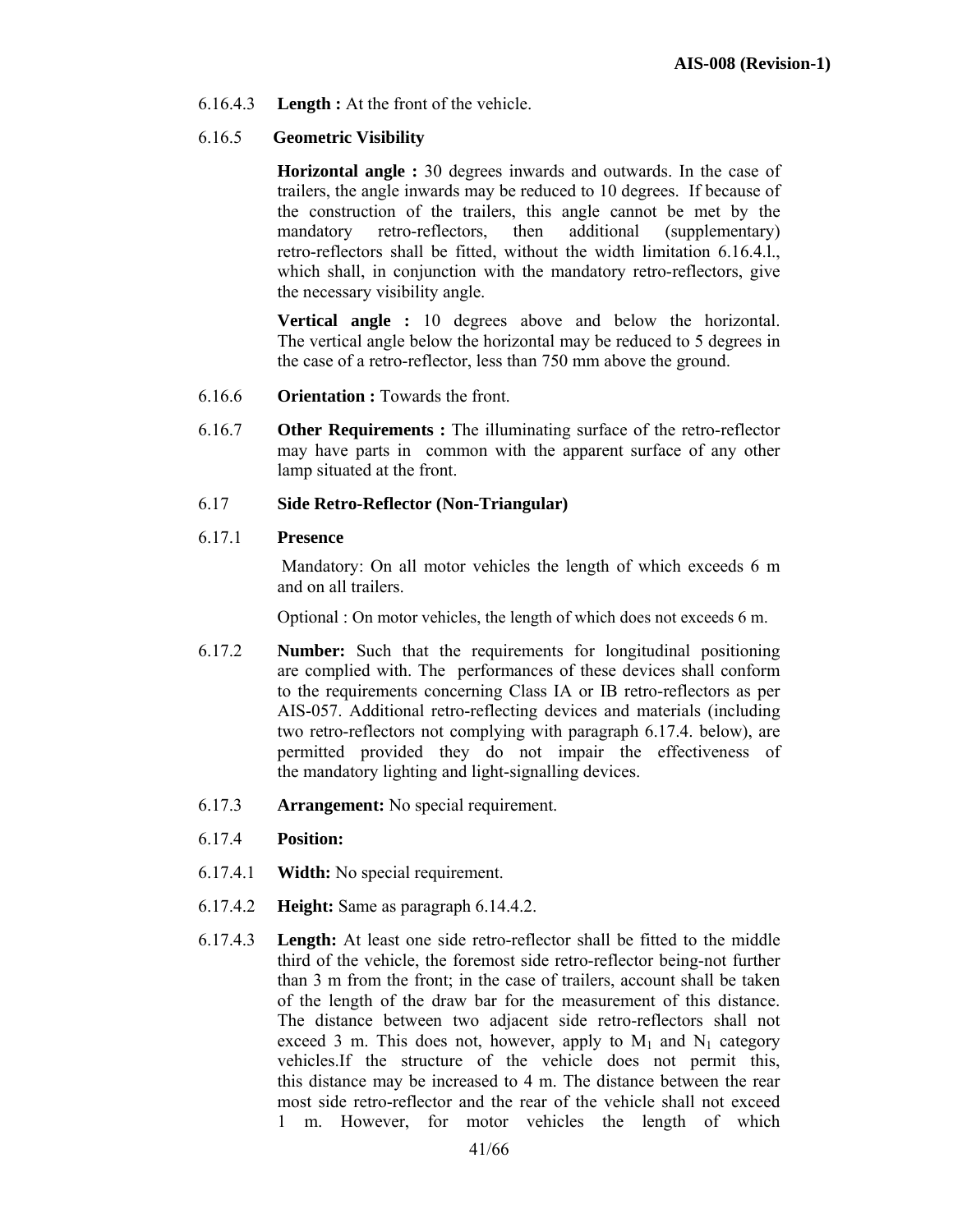does not exceed 6 m, it is sufficient to have one side retro-reflector fitted within the first third and/or one within the last third of the vehicle length.

6.17.5 **Geometric Visibility:** 

**Horizontal angle :** 45 degrees to the front and to the rear.

**Vertical angle:** 10 degrees above and below the horizontal. The vertical angle below the horizontal may be reduced to 5 degrees in the case of a retro-reflector less than 750 mm above the ground.

- 6.17.6 **Orientation :** Towards the side.
- 6.17.7 **Other Requirements:** The illuminating surface of the side retro-reflector may have parts in common with the apparent surface of any other side lamp.
- 6.18 **Side-Marker Lamps:**

#### 6.18.1 **Presence**

 Mandatory: On all vehicles the length of which exceeds 6 m, except for chassis-cabs. The length of trailers shall be calculated including the draw bar.

The SM1 type of side-marker lamp as defined in AIS-012 shall be used on all categories of vehicles. However, the SM2 type of side-marker lamps as defined in AIS-012 may be used on the  $M_1$ , category of vehicles.

In addition, on  $M_1$  and  $N_1$  category vehicles less than 6 m in length, side-marker lamps shall be used, if they supplement the reduced geometric visibility requirements of front position lamps conforming to paragraph 6.9.5.2 and rear position lamps conforming to paragraph 6.10.5.2.

Optional: On all other vehicles. The SM1 or SM2 types of side-marker lamps may be used.

- 6.18.2 **Minimum Number Per Side:** This shall be such that the rules for longitudinal positioning are complied with.
- 6.18.3 **Arrangement :** No individual specifications.
- 6.18.4 **Position**
- 6.18.4.1 **Width :** No individual specifications.
- 6.18.4.2 **Height :** Above the ground, not less than 250 mm and not more than 1,500 mm. If the shape of the bodywork does not permit this, the maximum limit is extended to 2,100 mm.
- 6.18.4.3 **Length :** at least one side-marker lamp shall be fitted to the middle third of the vehicle, the foremost side-marker lamp being not further than 3 m from the front; in the case of trailers account shall be taken of the length of the drawbar for the measurement of this distance.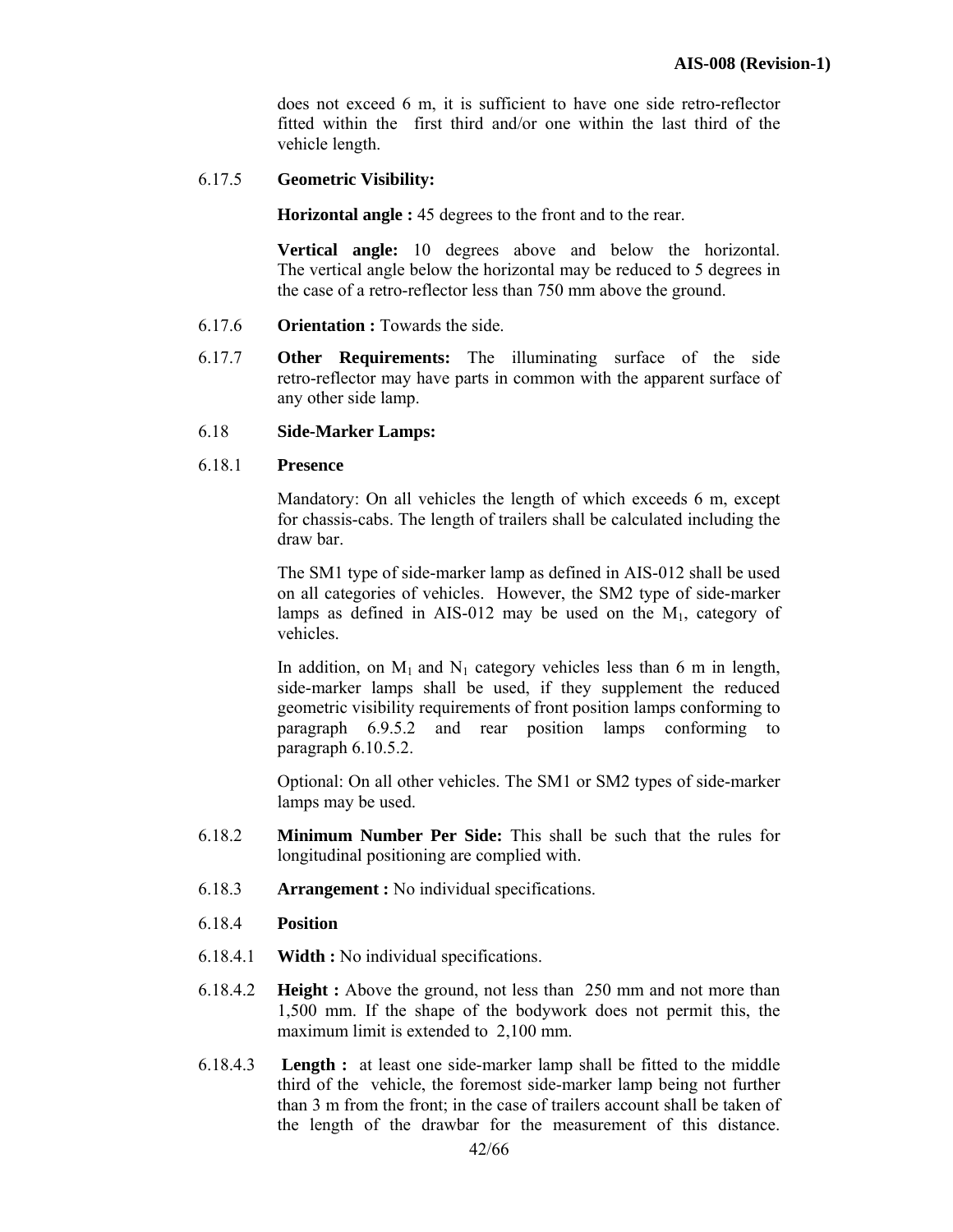The distance between two adjacent side-marker lamps shall not exceed 3 m. If the structure of the vehicle makes it impossible to comply with such a requirement, this distance may be increased to 4 m.

The distance between the rearmost side-marker lamp and the rear of the vehicle shall not exceed 1 m.

However, for vehicles the length of which does not exceed 6 m and for chassis- cabs, it is sufficient to have one side-marker lamp fitted within the first third and/or within the last third of the vehicle length.

## 6.18.5 **Geometric Visibility**

**Horizontal angle :** 45 degrees to the front and to the rear. However for vehicles on which the installation of the side-marker lamps is optional this value can be reduced to 30 degrees.

If the vehicle is equipped with side-marker lamps used to supplement the reduced geometric visibility of front and rear direction indicator lamps conforming to paragraph 6.5.5.2. and/or position lamps conforming to paragraphs 6.9.5.2. and 6.10.5.2., the angles are 45° towards the front and rear ends of the vehicle and 30º towards the centre of the vehicle (see the figure in paragraph 6.5.5.2. above).

**Vertical angle:** 10 degrees above and below the horizontal. The vertical angle below the horizontal may be reduced to 5 degrees in the case of side marker lamps less than 750 mm above the ground.

6.18.6 **Orientation:** Towards the side.

## 6.18.7 **Electrical Connections:**

On  $M_1$  and  $N_1$  category vehicles less than 6 m in length amber side-marker lamps may be wired to flash, provided that this flashing is in phase and at the same frequency with the direction indicator lamps at the same side of the vehicle.

For all other categories of vehicles: no individual specification.

6.18.8 **Tell-tale :** Tell-tale is optional. If it exists, its function shall be carried out by the tell-tale required for the front and rear position lamps.

## 6.18.9 **Other Requirements:**

 When the rear most side-marker lamp is combined with the rear position lamp reciprocally incorporated with the rear fog lamp or stop lamp, the photometric characteristics of the side-marker lamp may be, modified during the illumination of the rear fog lamp or stop lamp.

Rear side-marker lamps shall be amber if they flash with the rear direction-indicator lamp.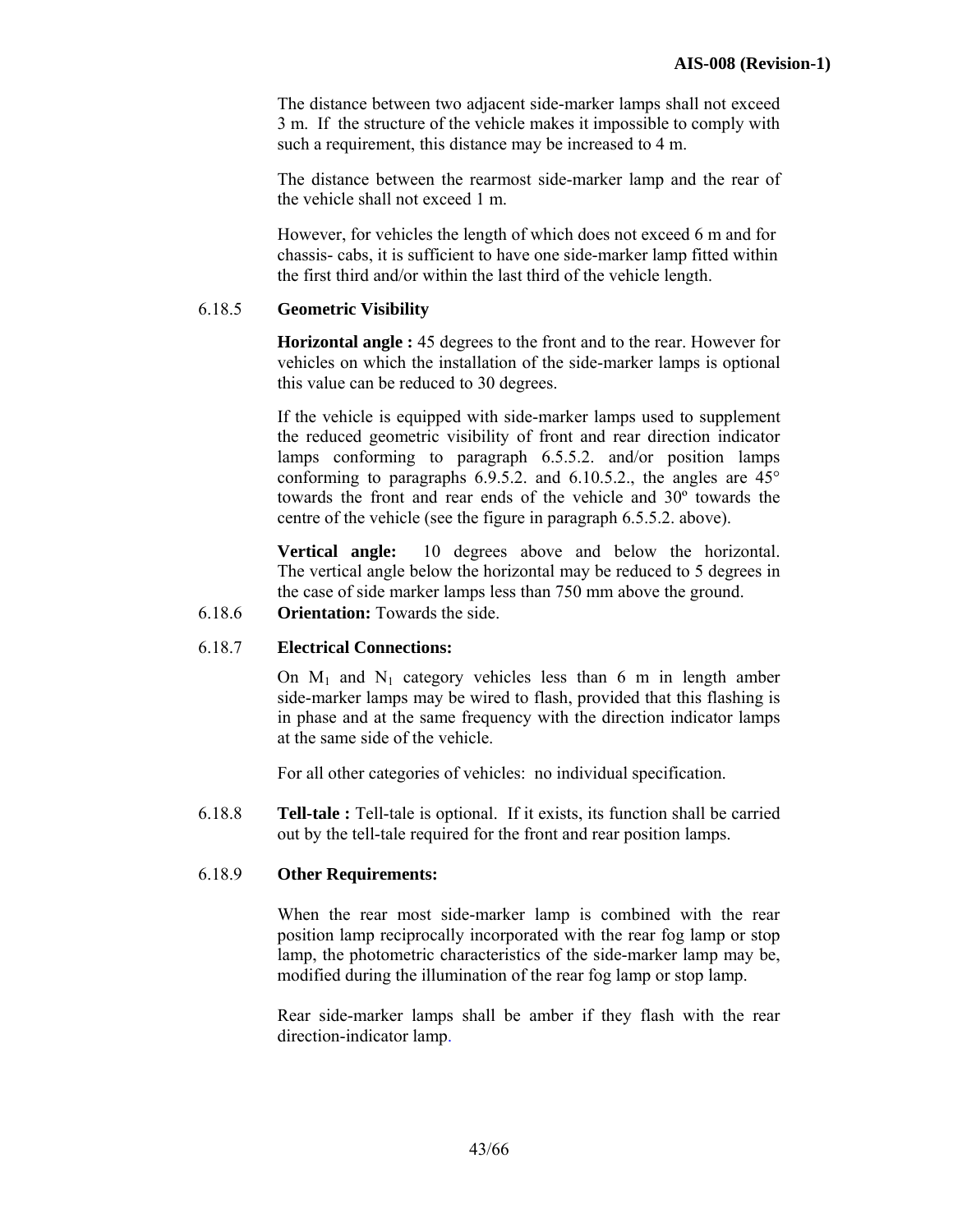## 6.19. **Daytime running lamp**

## 6.19.1. **Presence**

Optional on motor vehicles. Prohibited on trailers.

6.19.2. Number

Two.

6.19.3. Arrangement

No special requirement.

- 6.19.4. Position
- 6.19.4.1. In width: that point on the apparent surface in the direction of the reference axis which is farthest from the vehicle's median longitudinal plane shall not be more than 400 mm from the extreme outer edge of the vehicle.

 The distance between the inner edges of the apparent surfaces in the direction of the reference axes shall not be less than 600 mm.

This distance may be reduced to 400 mm where the overall width of the vehicle is less than 1,300 mm.

- 6.19.4.2. In height: above the ground not less than 250 mm nor more than 1,500 mm.
- 6.19.4.3. In length: at the front of the vehicle. This requirement shall be deemed to be satisfied if the light emitted does not cause discomfort to the driver either directly or indirectly through the rear-view mirrors and/or other reflecting surfaces of the vehicle.
- 6.19.5. Geometric visibility

Horizontal: outwards 20° and inwards 20°.

Vertical: upwards 10° and downwards 10°.

6.19.6. Orientation

Towards the front.

6.19.7. Electrical connections

If installed, the daytime running lamps shall be switched ON automatically when the device which starts and/or stops the engine is in a position which makes it possible for the engine to operate. It shall be possible to activate and deactivate the automatic switching ON of daytime running lamps without the use of tools. The daytime running lamp shall switch OFF automatically when the headlamps are switched ON, except when the latter are used to give intermittent luminous warnings at short intervals.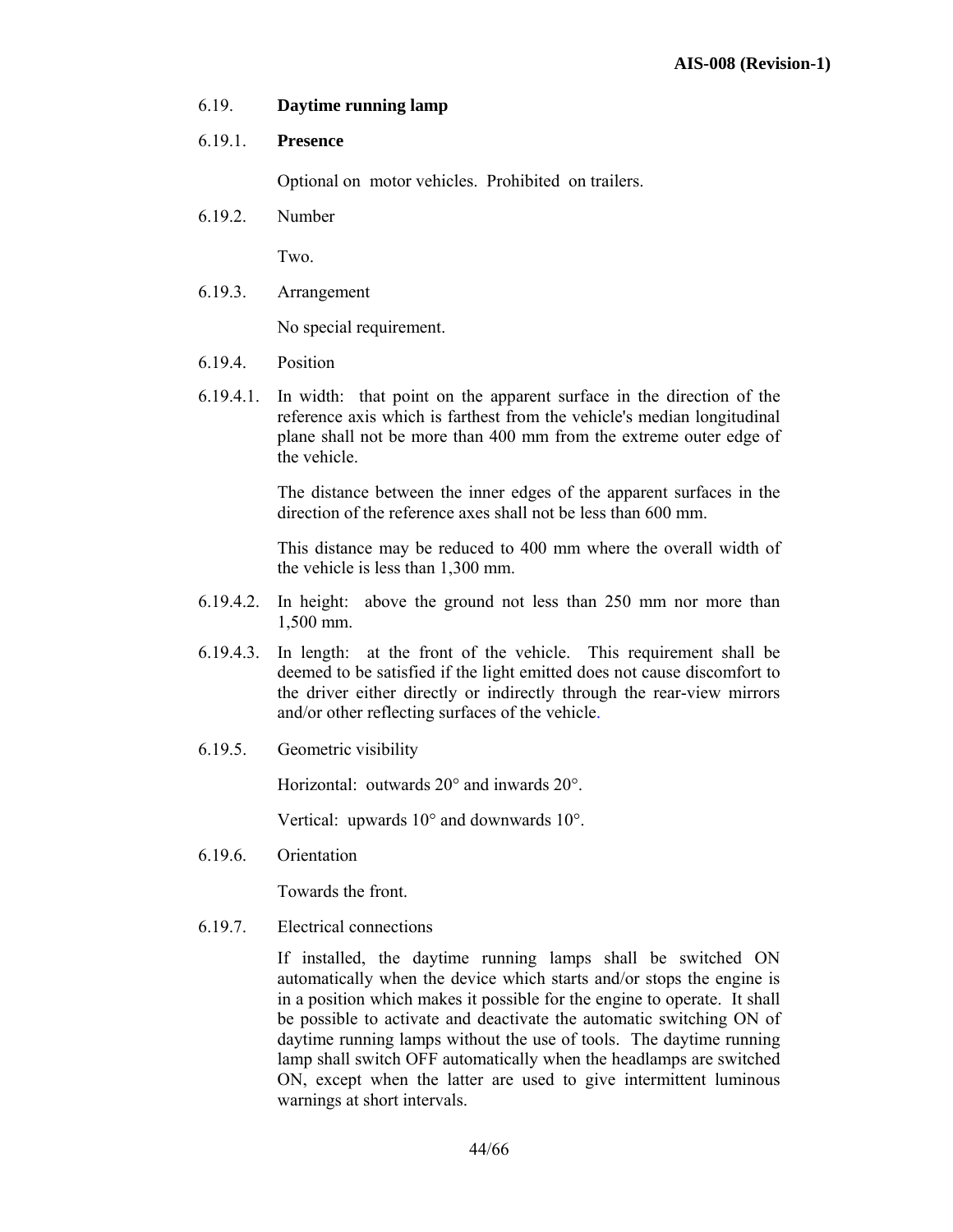- 6.19.8. Tell-tale Closed-circuit tell-tale optional.
- 6.19.9. Other prescriptions None.
- 6.20**. Cornering Lamp**
- 6.20.1. Presence

Optional on motor vehicles.

- 6.20.2. Number Two.
- 6.20.3. Arrangement No special requirement.
- 6.20.4. Position
- 6.20.4.1. In width: that point on the apparent surface in the direction of the reference axis which is farthest from the vehicle's median longitudinal plane shall not be more than 400 mm from the extreme outer edge of the vehicle.
- 6.20.4.2. In length: not further than 1,000 mm from the front.
- 6.20.4.3. In height:

minimum: Not less than 250 mm above the ground;

maximum: Not more than 900 mm above the ground.

 However, no point on the apparent surface in the direction of the reference axis shall be higher than the highest point on the apparent surface in the direction of the reference axis of the dipped-beam headlamp.

#### 6.20.5**. Geometric visibility**

Defined by angles  $\alpha$  and  $\beta$  as specified in paragraph 2.13.:

 $\alpha$  = 10° upwards and downwards,  $β = 30°$  to 60° outwards.

#### 6.20.6. **Orientation**

Such that the lamps meet the requirements for geometric visibility.

#### 6.20.7. **Electrical connections**

The cornering lamps shall be so connected that they cannot be activated unless the main-beam headlamps or the dipped-beam headlamps are switched ON at the same time.

The cornering lamp on one side of the vehicle may only be switched ON automatically when the direction indicators on the same side of the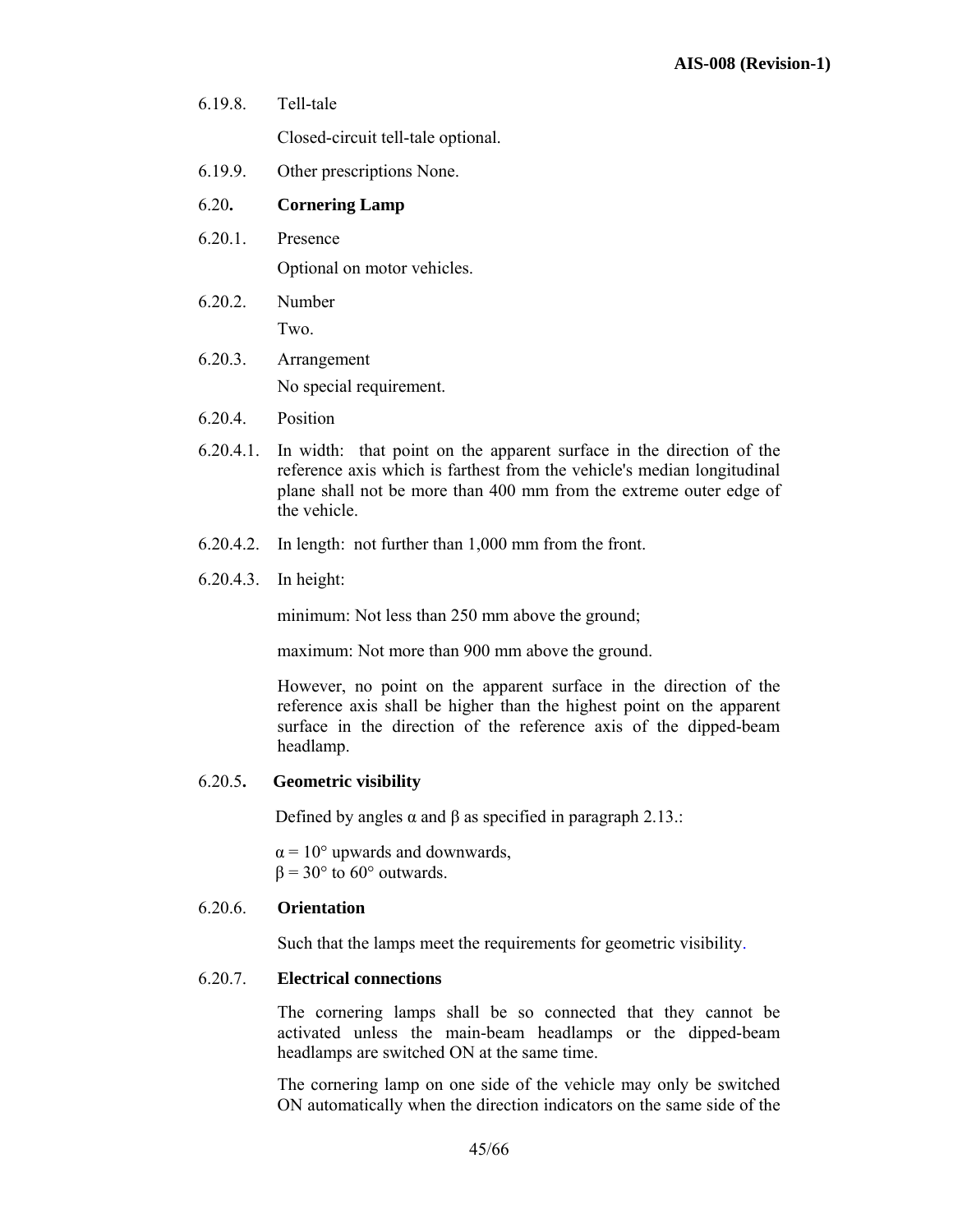vehicle are switched ON and/or when the steering angle is changed from the straight-ahead position towards the same side of the vehicle.

 The cornering lamp shall be switched OFF automatically when the direction indicator is switched OFF and/or the steering angle has returned in the straight-ahead position.

6.20.8. Tell-tale Ì

None.

6.20.9. Other requirements

 The cornering lamps shall not be activated at vehicle speeds above 40 km/h.

## **7.0 TECHNICAL SPECIFICATIONS TO BE SUBMITTED**

7.1 The specifications to be submitted by the manufacturer at the time of applying for the type approval of the vehicle to this standard shall contain at least the information listed in the following paragraphs of AIS-007 (Rev. 3):

> A1, A1.1, A1.2, A1.3, A1.4, A1.5, A1.6, A1.7. A3, A3.1, A3.2.1 A6, A6.1, A6.1.1, A6.1.2, A6.1.3, A6.2 A10, A10.1, A10.2, A10.3 A7, A7.2.1, A7.2.2, A7.2.3, A7.3, A7.3.1, A7.3.2, A7.4, A7.4.1, A7.4.2 B10, B10.1, B10.5. E2, E2.1, E2.2, E2.3 E3, E3.1, E3.2, E3.3 E4, E4.1, E4.2, E4.3 E5, E5.1, E5.2, E5.3 E6, E6.1, E6.1.1, E6.1.2, E6.1.3, E6.2, E6.2.1, E6.2.3 E7, E7.1, E7.2, E7.3 E8, E8.1, E8.2, E8.3 E9, E9.1, E9.1.1, E9.1.2, E9.1.3, E9.2, E9.2.1, E9.2.2, E9.2.3, E9.3, E9.3.1, E9.3.2, E9.3.3, E9.3.4. E10, E10.1, E10.1.1, E10.1.2, E10.1.3, E10.2, E10.2.1, E10.2.3, E10.3, E10.3.1, E10.3.2, E10.3.3 E11, E11.1, E11.1.1, E11.1.2, E11.1.3, E11.1.4, E11.2, E11.2.1, E11.2.3, E11.2.4, E11.3, E11.3.1, E11.3.2, E11.3.3, E11.3.4. E12, E12.1, E12.2, E12.3

7.2 In addition, the maximum intensity of main-beam head lamp (cd) and a diagram of the vehicle indicating the location of all lighting and light signalling devices and following dimensions (in mm) shall be submitted.

> **Note :** This paragraph is applicable only till such time the information given in this paragraph is incorporated in AIS-007 (Rev. 3). Once such an amendment to AIS-007(Rev. 3) is implemented, this paragraph will not be an additional requirement.

- 7.2.1 **Along the Width of the Vehicle** (applicable only in case there are more than one lamp for same function):
- 7.2.1.1 Horizontal distance between the inner edges of apparent surfaces in the direction of reference axes or illuminating surfaces, as applicable.
- 7.2.1.2 Distance between outermost edges of the apparent surfaces in the direction of reference axes or illuminating surfaces, as applicable from the extreme outer edge of the vehicle.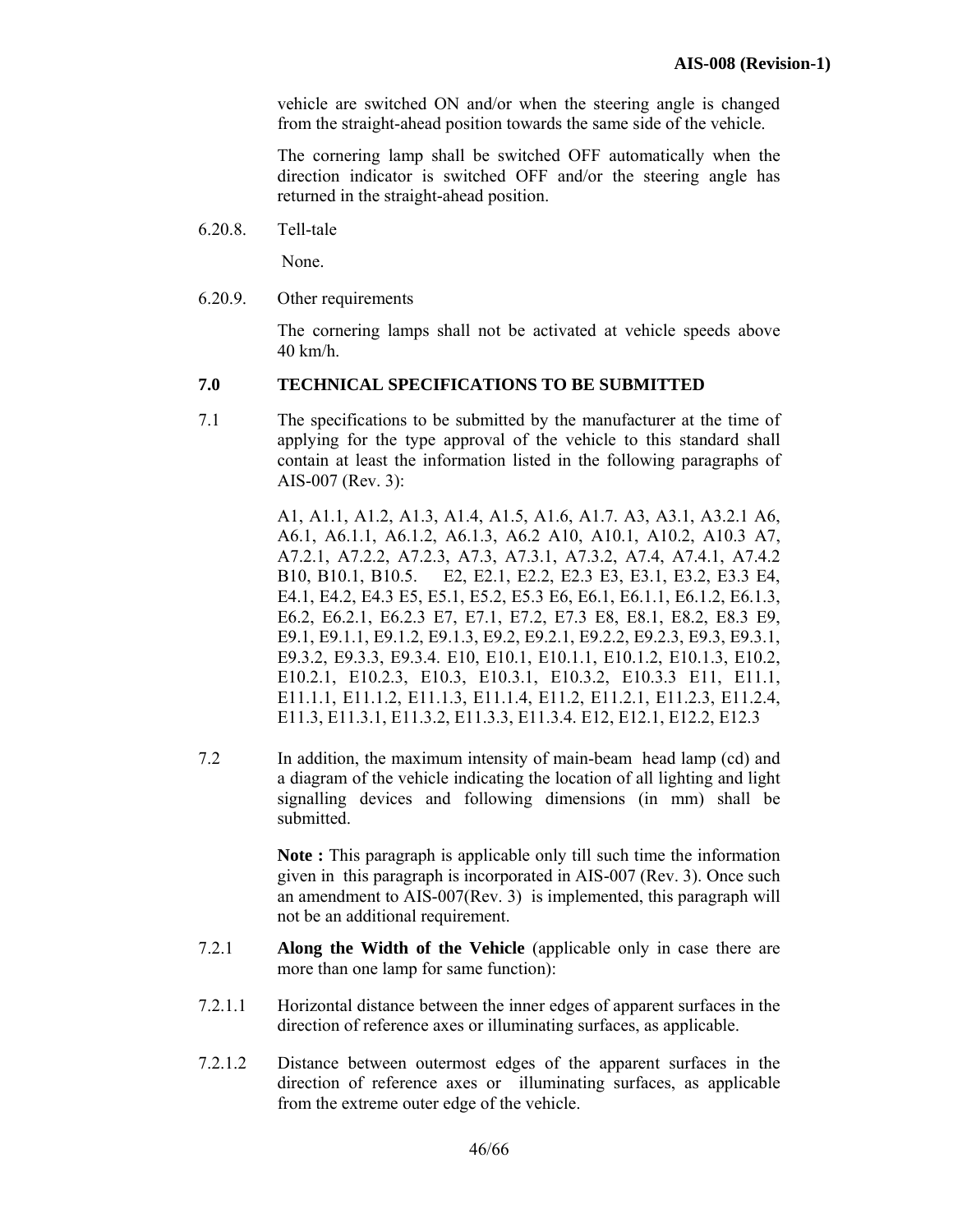7.2.1.3 Distance between the nearest points of apparent surfaces in the direction of reference axes of the front direction indicator and the dipped-beam headlamps and category of the front direction indicator 1 or 1a or 1b. and that of rear direction indicator 2a or 2b.

## 7.2.2 **Along Length of the Vehicle Where Applicable:**

The distance between the edges of the apparent surfaces in the direction of reference axis or illuminating surfaces or light emitting surfaces, as applicable and the transverse plane which marks the forward boundary of the vehicle's overall length.

- 7.2.3 **Height:** Heights of highest and lowest points of apparent surfaces in the direction of reference axes or illuminating surfaces or lightemitting surfaces, as applicable from ground.
- 7.2.4 Contour of the vehicle parts limiting the geometric visibility of the lamps (where applicable).
- 7.2.5 Reference axis of the device.
- 7.2.6 Location of the extreme outer edge of the vehicle.
- 7.2.7 Mark of the illuminating surface, light-emitting surface or apparent surface in the direction of reference axis, as applicable, of the device as declared by the manufacturer.
- 7.2.8 Mark of the median longitudinal plane of the vehicle
- 7.3 If the above information is submitted in a consolidated form of AIS-007 (Rev. 3), for the type approval of the whole vehicle, it is not necessary to submit this information again.

#### 7.4 **Changes in the Technical Specifications Already Type Approved:**

- 7.4.1 Every modification pertaining to the information declared in accordance with paragraph 7.1, 7.2 shall be intimated by the manufacturer to the certifying agency.
- 7.4.2 If the changes in parameters are not related to the provisions, no further action need to be taken. If the changes in parameters are related to the provisions, the Testing Agency may then consider whether,
	- a) the model with the changed specifications still complies with provisions,

or

b) any further verification is required to establish compliance. For considering whether any further verification is required or not, guidelines given in paragraph 8 (Criteria for Extension of Approval) may be used*.*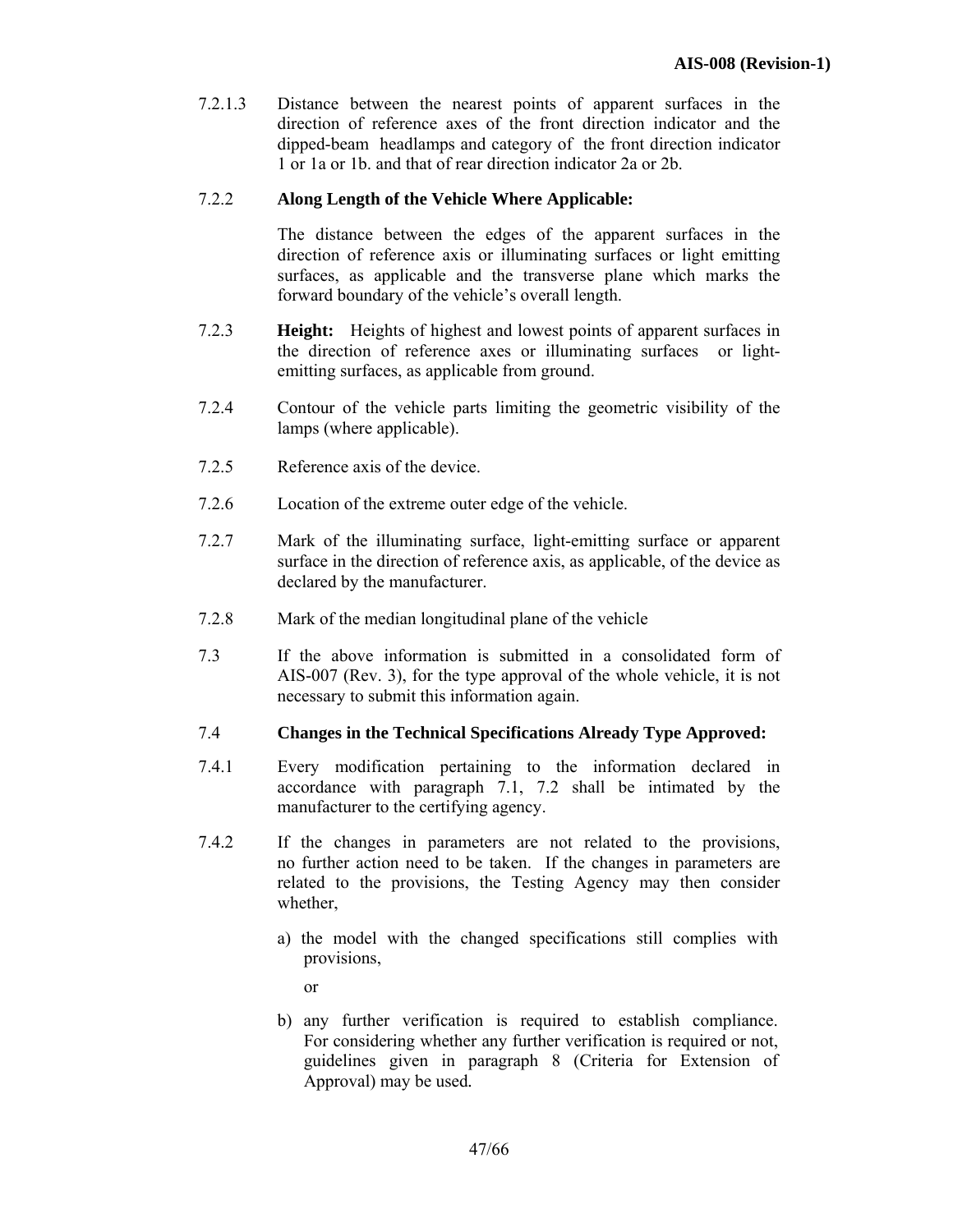- 7.4.3 In case of 7.4.2(b), verification for only those parameters which are affected by the modifications need to be carried out.
- 7.4.4 In case of fulfillment of criteria of paragraph 7.4.2 a), or after results of further verification as per paragraph 7.4.2 b) are successful, the approval of compliance shall be extended for the changes carried out.

## **8.0 CRITERIA FOR EXTENSION OF APPROVAL**

- 8.1 In case of following changes, the verification shall be carried out for establishing compliance of the changed parameters to the requirements specified in this standard.
- 8.2 Number of any of the mandatory lighting and light signalling devices and any addition to fitment of optional lamps.
- 8.3 Dimensions prescribed in paragraph 7.2 (or the corresponding paragraphs of AIS-007(Rev. 3) when the amendment to AIS-007(Rev. 3) for incorporating the above becomes effective).
- 8.4 In case any increase in the dimensions for which a minimum value is specified or any decrease in the dimensions for which a maximum value is specified in this standard, verification on the prototype is not required if the difference between the modified dimension declared by the manufacturer and the requirement specified in this standard is more than 25 mm.
- 8.5 If there are changes in the contour of the vehicle, which increase the geometric visibility, verification on the prototype is not required.
- 8.6 While approving fitment of different makes of lighting devices or light-signalling devices, if any of the parameters specified above are affected, verification of compliance to such parameters shall be carried out.
- 8.7 In case of following changes, the compliance to the paragraph.6.2.6.1.2 of the standard, verification by way of actual testing or by calculations, is required,
- 8.7.1 Decrease in the wheel base by more than 10 percent
- 8.7.2 Decrease in the height of head lamp in unladen condition .
- 8.7.3 Increase in GVW by more than 10 percent
- 8.7.4 Increase in the ratio of FAW (Front Axle Weight) to RAW (Rear Axle Weight) in unladen condition.
- 8.8 For changes other than the above, the provisions given in the Preamble of Annex C of AIS-017/2000 (Procedure for Type Approval and Certification of Vehicles for Compliance to Central Motor Vehicles Rules) may be followed.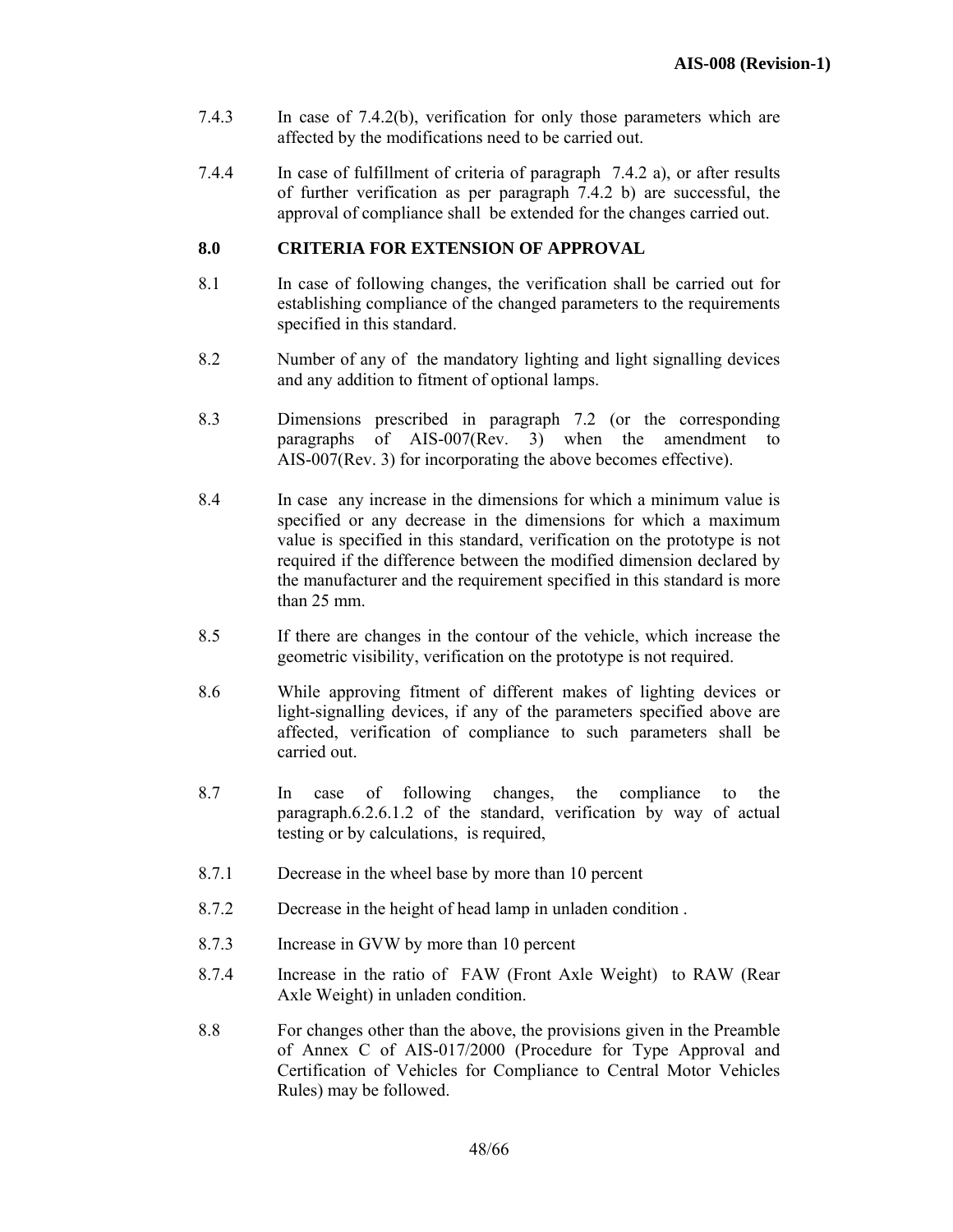## **9.0 CONFORMITY OF PRODUCTION REQUIREMENTS**

 Whole vehicle COP procedure laid down by the Ministry of Road Transport & Highways shall be applicable. For the purpose of COP, verification of all parameters shall be carried out.

# **10.0 TRANSITIONAL PROVISIONS**  $\frac{10.0}{10.1}$

- At the request of the applicant, type approvals for compliance to AIS-008(Rev.1):2010, shall be granted by test agencies from  $26<sup>th</sup>$  October 2009. Such type approvals shall be deemed to be compliance to AIS-008:2004.
- 10.2 At the request of applicant, type approval to the compliance to AIS-008:2004 shall be granted up to the notified date of implementation of AIS-008 (Rev.1):2010.
- 10.3 Type approvals issued for compliance to AIS-008:2004 shall be extended to approval of AIS-008 (Rev.1):2010, subject to satisfactory compliance of the following:
- 10.3.1 Fitment for headlamp cleaning devices complying to AIS-083 and automatic headlamp leveling devices (if applicable) as per paragraph 6.2.9. of this standard.
- 10.3.2 Height requirement for front fog lamp as per paragraph 6.3 of this standard.
- 10.3.3 Mandatory fitment of reversing lamps on T2 , T3 and T4 category of vehicles as per paragraph 6.4.
- 10.3.4 Widthwise fitment requirements of stop lamps as per clause 6.7 of this standard.
- 10.3.5 Fitment for stop lamp of category S3 for N1 category vehicles with closed cargo space.
- 10.3.5 Fitment requirement for daylight running lamps (paragraph 6.19 of this standard) and cornering lamps (paragraph 6.20 of this standard), if fitted.

 Note: Additional verification for the above need not be carried out, if compliance to the above requirements has already been established during the type approval as per AIS-008:2004.

- 10.4 Extension of Approvals for engineering and administrative changes:
- 10.4.1 In the case of 10.1, extensions shall be granted subject to the conditions of AIS- 008 (Rev.1):2010. Such extensions shall be deemed to be compliance to AIS-008:2004.
- 10.4.2 In the case of 10.2, extensions shall be granted subject to conditions of AIS-008:2004, till the notified date of implementation of AIS-008(Rev.1):2010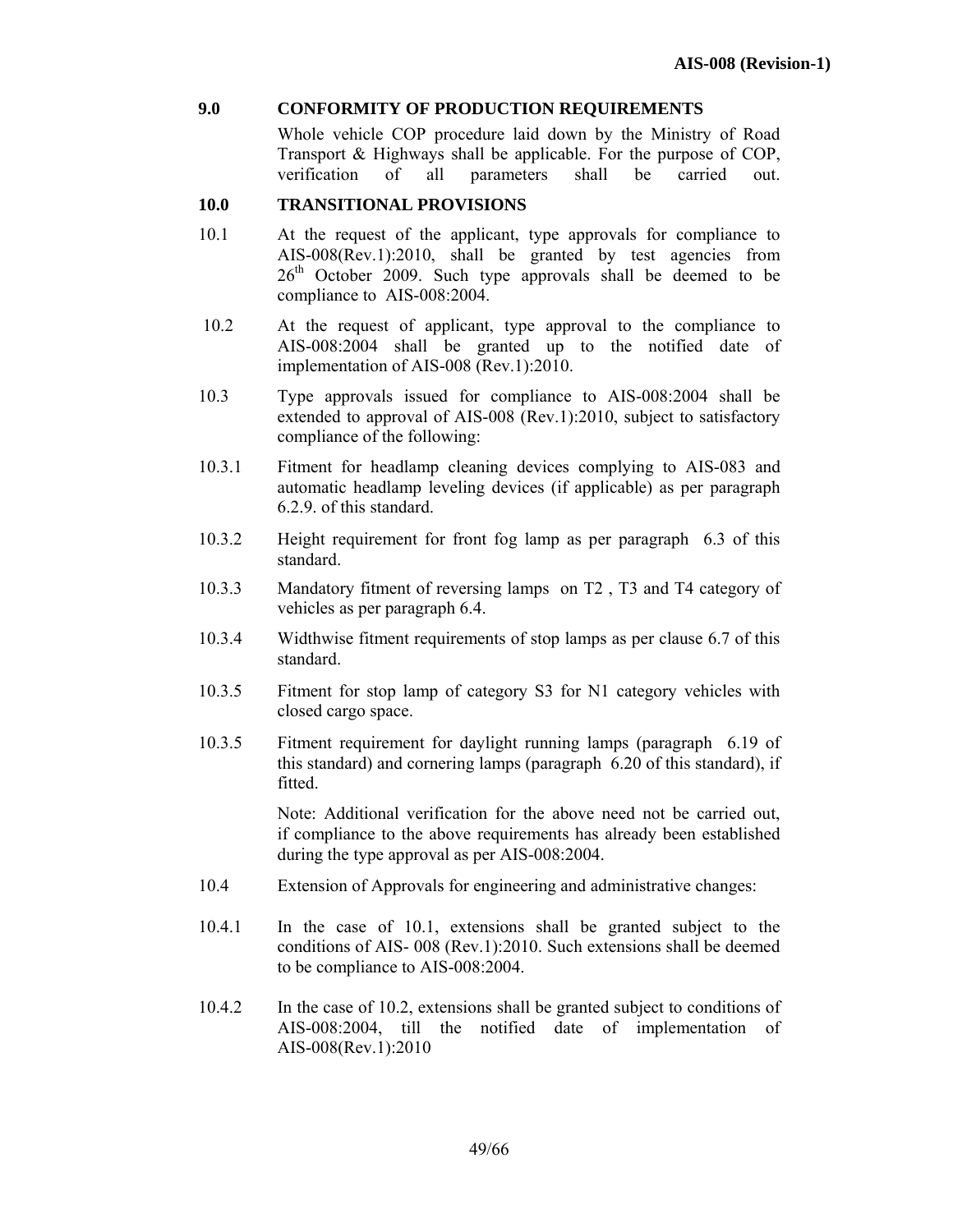

## **Figure 1**

**Lamp Surfaces, Axis and Center of Reference and Angles of Geometric Visibility (Ref. paragraphs 2.8, 2.9 and 2.10)** 

Key

- 1. Illuminating surface
- 2. Axis of reference
- 3. Centre of reference
- 4. Angle of geometric visibility
- 5. Light emitting surface
- 6. Apparent surface based on illuminating surface
- 7. Apparent surface based light-emitting surface
- 8. Direction of visibility

Note: Notwithstanding the drawing the apparent surface is to be considered as tangent to the light–emitting surface.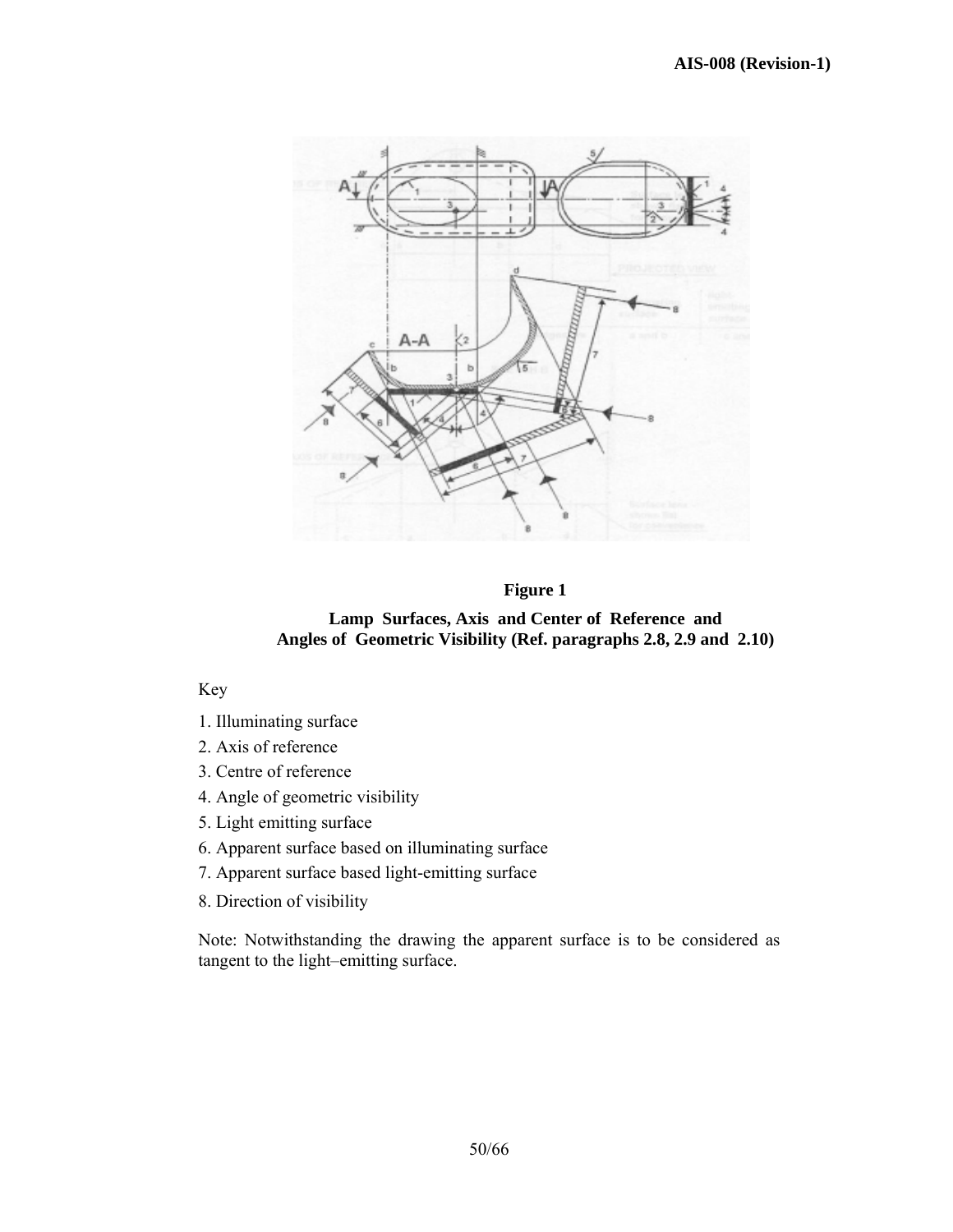

**Figure 2** 

**Illuminating Surface in Comparison with – Light – Emitting Surface (Ref. paragraphs 2.8, 2.9 and 2.10 of this standard)**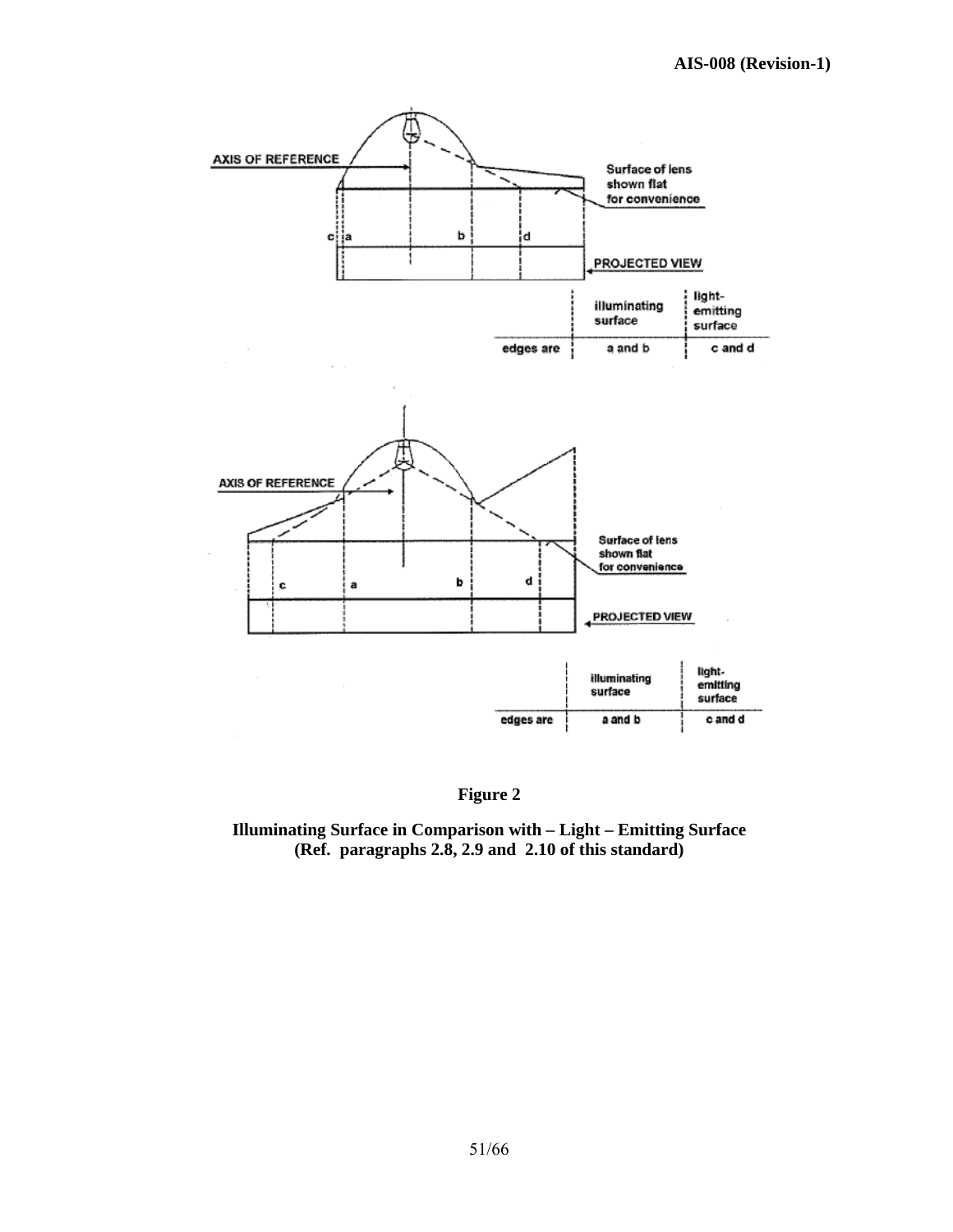

**Visibility of a Red Lamp to the Front and Visibility of a White Lamp to the Rear (Ref. paragraphs. 5.10.1 and 5.10.2 of this standard)** 

**Figure 3 Visibility of a Red Lamp to the Front** 



**Figure 4 Visibility of a White Lamp to the Rear**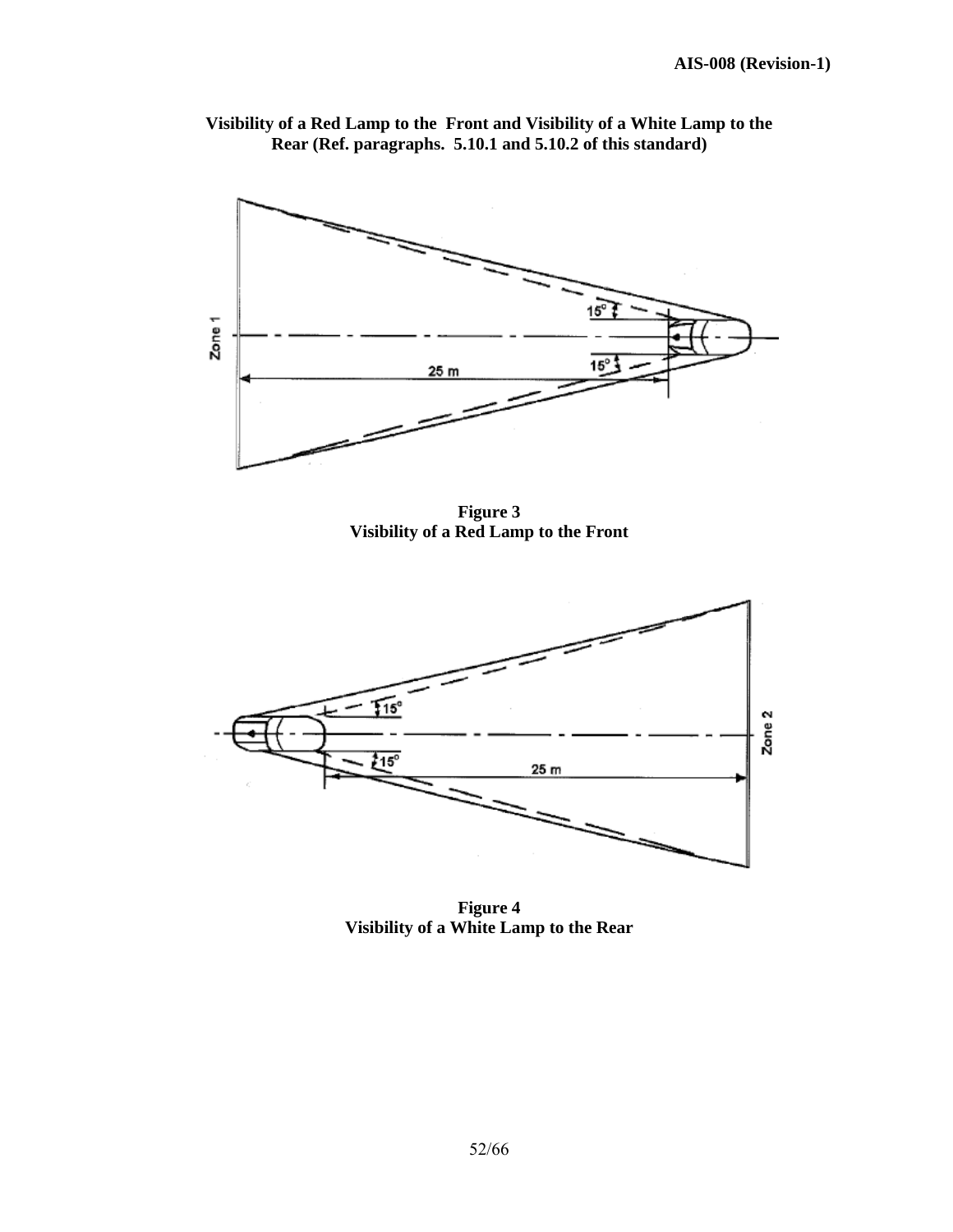## **ANNEX : A**

# (See 6.2.6.1.1)

# **INDICATION OF THE STATED INITIAL ADJUSTMENT REFERRED TO IN PARAGRAPH 6.2.6.1.1 OF THIS STANDARD**



The size of the symbol and characters is left to the discretion of the manufacturer.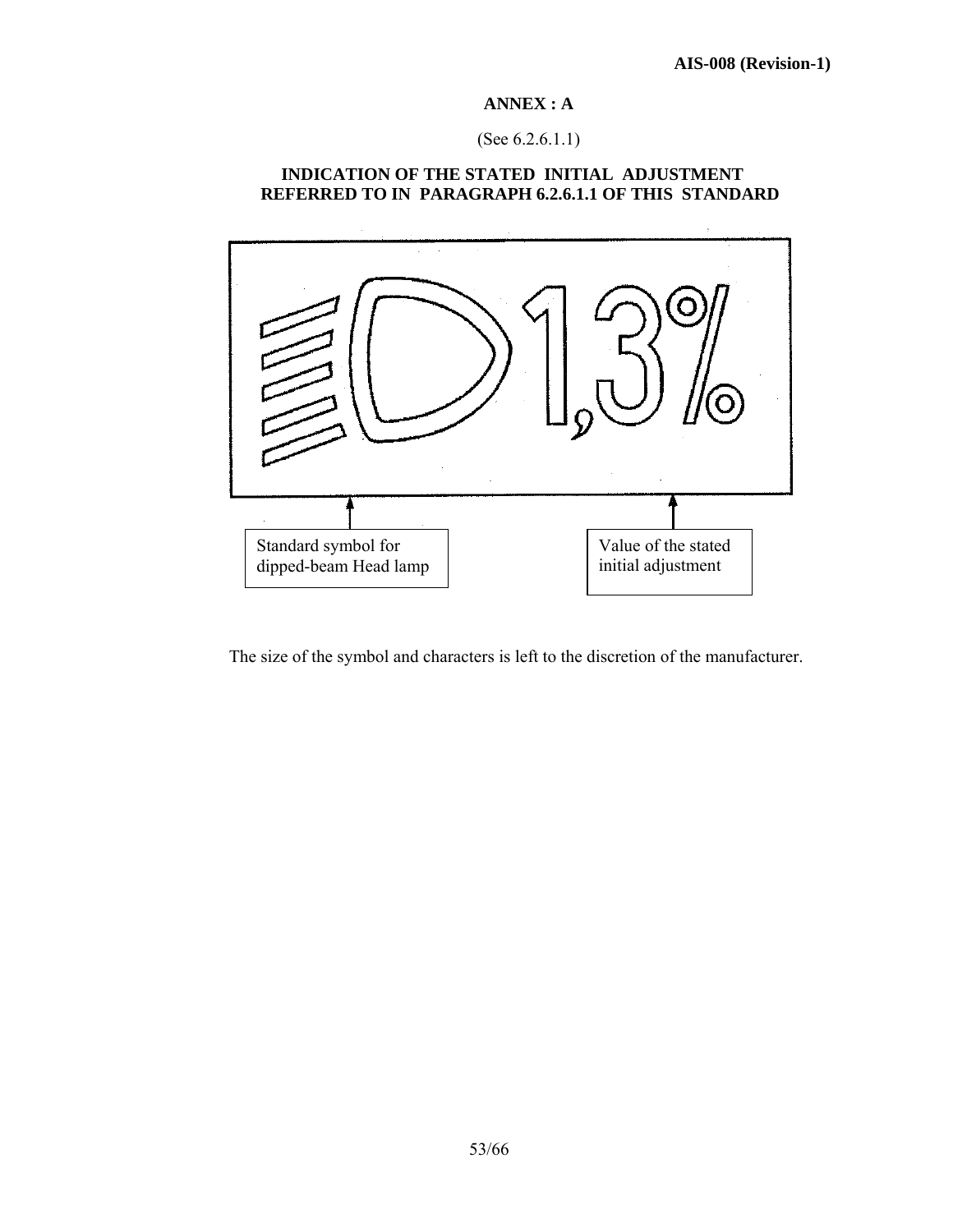#### **ANNEX: B**

#### (See 6.2.6.1.2)

#### **STATES OF LOADING TO BE TAKEN INTO CONSIDERATION IN DETERMINING VARIATIONS IN THE VERTICAL ORIENTATION OF THE DIPPED-BEAM HEADLAMPS**

 Loading conditions on axles referred to in paragraphs 6.2.6.1 and 6.2.6.3.1 of this standard.

- 1 For the following tests, the weight of the passengers shall be calculated on the basis of 75 kg per person.
- 2 Loading conditions for different types of vehicles:
- 2.1 Vehicles in Category  $M_1$ :
- 2.1.1 The angle of the light beam of the dipped-beam headlamps shall be determined under the following load conditions:
- 2.1.1.1 one person in the driver's seat;
- 2.1.1.2 the driver, plus one passenger in the front seat farthest from the driver;
- 2.1.1.3 the driver, one passenger in the front seat farthest from the driver, all the seats farthest to the rear occupied;
- 2.1.1.4 all the seats occupied;
- 2.1.1.5 all the seats occupied, plus an evenly distributed load in the luggage boot, in order to obtain the permissible load the rear axle or the front axle if the boot is at the front. If the vehicle has a front and a rear boot, the additional load shall be appropriately distributed in order to obtain the permissible axle loads. However, if the maximum permissible laden weight is obtained before the permissible load on one of the axles, the loading of the boot(s) shall be limited to the figure which enables that weight to be reached;
- 2.1.1.6 driver, plus an evenly distributed load in the boot, in order to obtain the permissible load on the corresponding axle. However. if the maximum permissible laden weight is obtained before the permissible load on the axle, the loading of the boot(s) shall be limited to the figure which enables that mass to be reached.
- 2.1.2 In determining the above loading conditions, account shall be taken of any loading restrictions laid down by the manufacturer.
- 2.2 Vehicles in Categories  $M_2$  and  $M_3$ ; The angle of the light beam from the dipped-beam headlamps shall be determined under the following loading conditions:
- 2.2.1 vehicle unladen and one person in the driver's seat;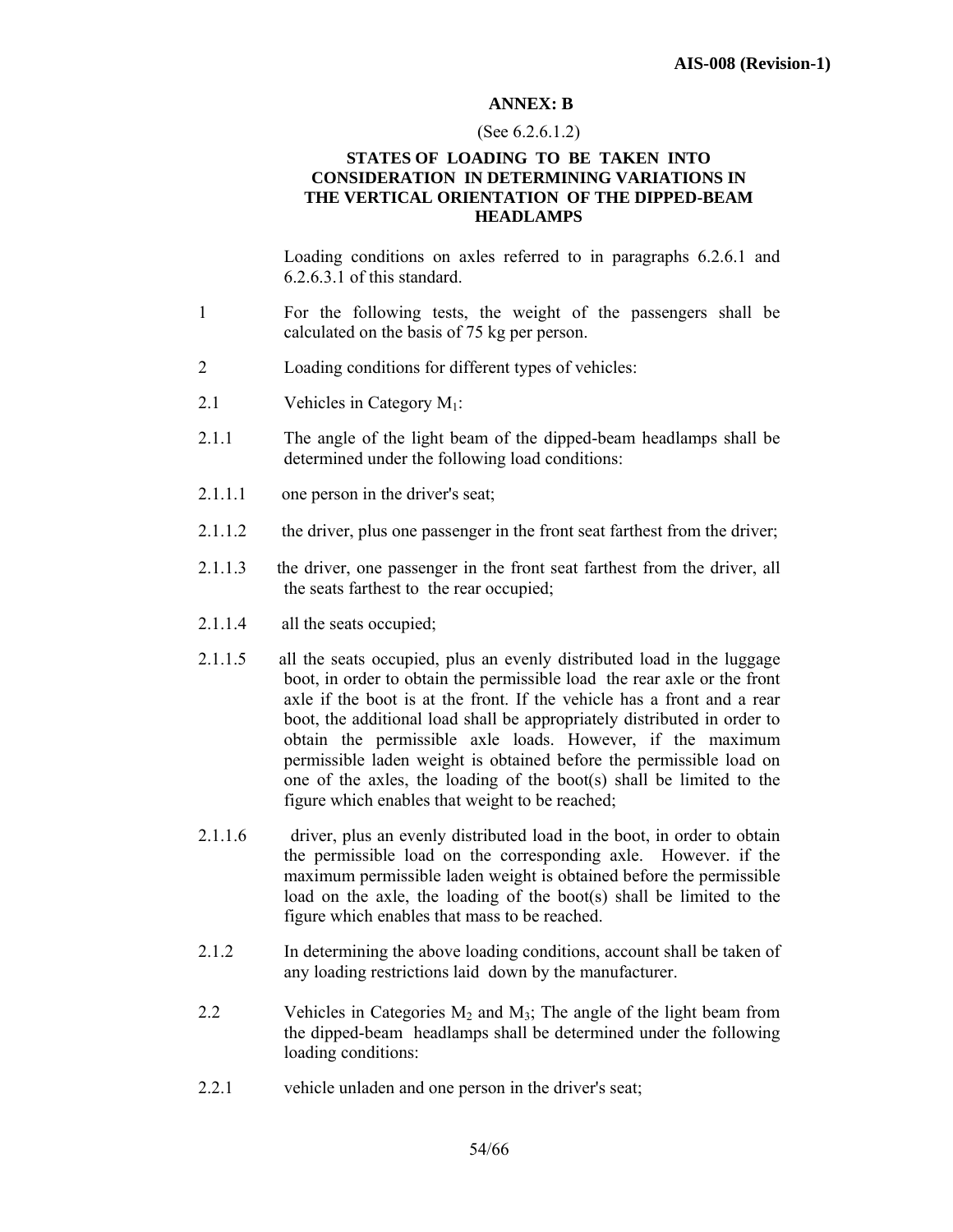- 2.2.2 vehicle is laden such that each axle carries its maximum technically permissible load or until the maximum permissible weight of the vehicle is attained by loading the front and rear axles proportionally to their maximum technically permissible load whichever occurs first.
- 2.3 Vehicles in Category N with load surfaces:
- 2.3 1 The angle of the light beam from the dipped-beam headlamps shall be determined under the following loading conditions;
- 2.3.1.1 The vehicle unladen and one person in the driver's seat;
- 2.3.1.2 Driver, plus a load so distributed as to give the maximum technically permissible load on the rear axle or axles, or the maximum permissible weight of the vehicle, whichever occurs first, without exceeding a front axle load calculated as the sum of the front axle load of the unladen vehicle plus 25% of the maximum permissible pay load on the front axle. Conversely, the front axle is so considered when the load platform is at the front.
- 2.4 Vehicles in Category N without a load surface:
- 2.4.1 Drawing vehicles for semi-trailers:
- 2.4.1.1 unladen vehicle without a load on the coupling attachment and one person in the driver's seat;
- 2.4.1.2 one person in the driver's seat: technically permissible load on the coupling attachment in the position of the attachment corresponding to the highest load on the rear axle.
- 2.4.2 Drawing vehicles for trailers:
- 2.4.2.1 vehicle unladen and one person in the driver's seat;
- 2.4.2.2 one person in the driver's seat, all the other places in the driving cabin being occupied.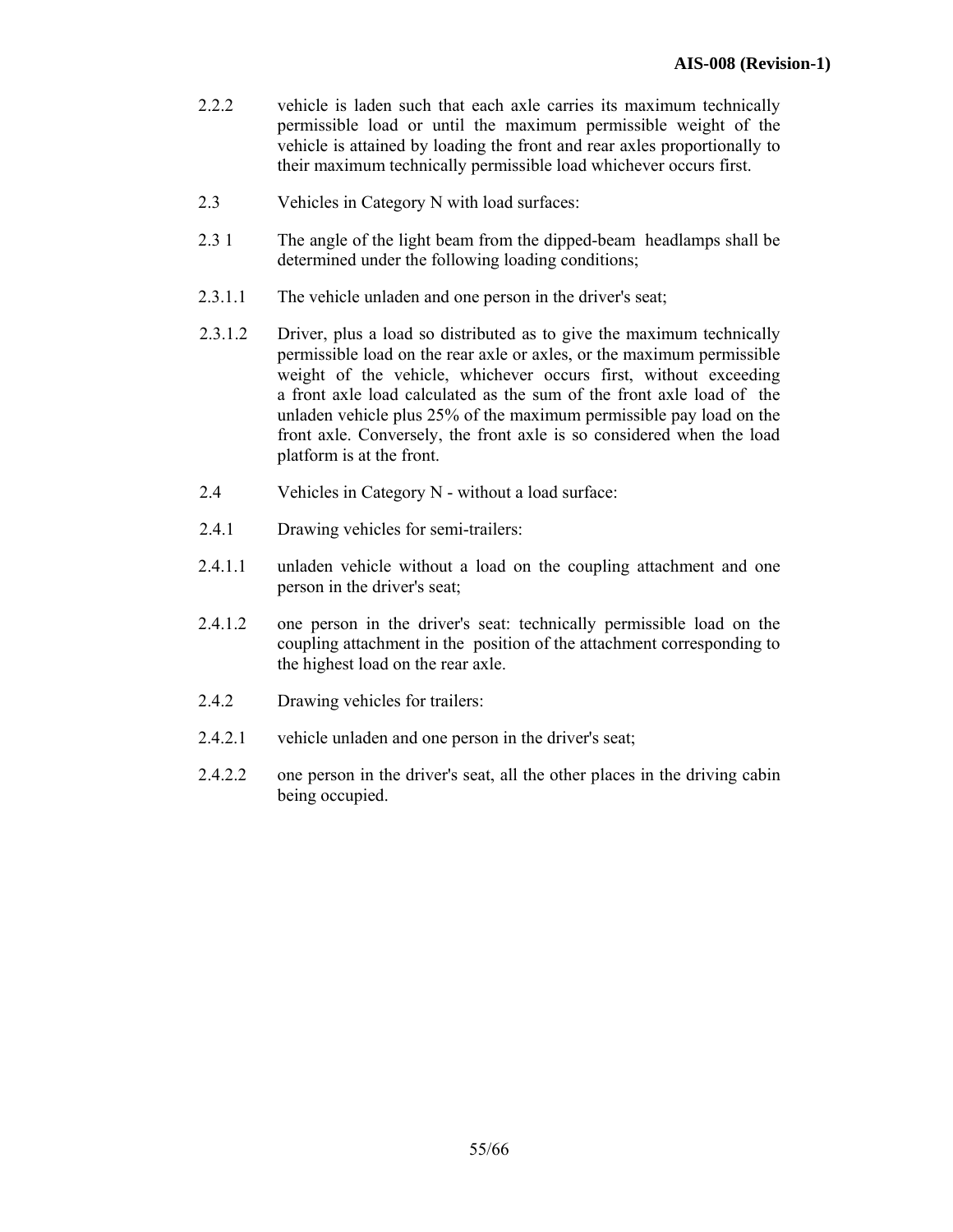## **ANNEX: C**

#### (See 6.2.6.3.2)

## **MEASUREMENT OF THE VARIATION OF DIPPED – BEAM INCLINATION AS A FUNCTION OF LOAD**

#### **1. SCOPE**

This annex specifies a method for measuring variations in motor vehicle dipped-beam inclination, in relation to its initial inclination, caused by changes in vehicle attitude due to loading.

#### **2. DEFINITIONS**

- 2.1 Initial Inclination
- 2.1.1 Stated initial inclination

The value of the dipped-beam initial inclination specified by the motor vehicle manufacturer serving as a reference value for the calculation of permissible variations.

2.1.2 Measured initial inclination

The mean value of dipped-beam inclination or vehicle inclination measured with the vehicle in condition No.1, as defined in Annex-B, for the category of vehicle under test. It serves as a reference value for the assessment of variations in beam inclination as the load varies.

#### 2.2 **Dipped-Beam Inclination**

It may be defined as follows :

 Either as the angle expressed in milli-radians between the direction of the beam towards a characteristic point on the horizontal part of the cut-off in the luminous distribution of the headlamp and the horizontal plane, or by the tangent of that angle, expressed in percentage inclination, since the angles are small (for these small angles, 1% is equal to 10 mrad). If the inclination is expressed in percentage inclination, it may be calculated by means of the following formula:

$$
\frac{(h_1 - h_2)}{L} \quad x \; 100
$$

Where:

h<sub>1:</sub> is the height above the ground, in mm, of the above mentioned characteristic point, measured on a vertical screen perpendicular to the vehicle longitudinal median plane. placed at a horizontal distance L.

h2: is the height above the ground, in mm, of the centre of reference (which is taken to be the nominal origin of the characteristic point chosen in h<sub>1</sub>).

L is the distance in mm from the screen to the centre of reference Negative values denotes downward inclination (see Figure 1). Positive values denote upward inclination.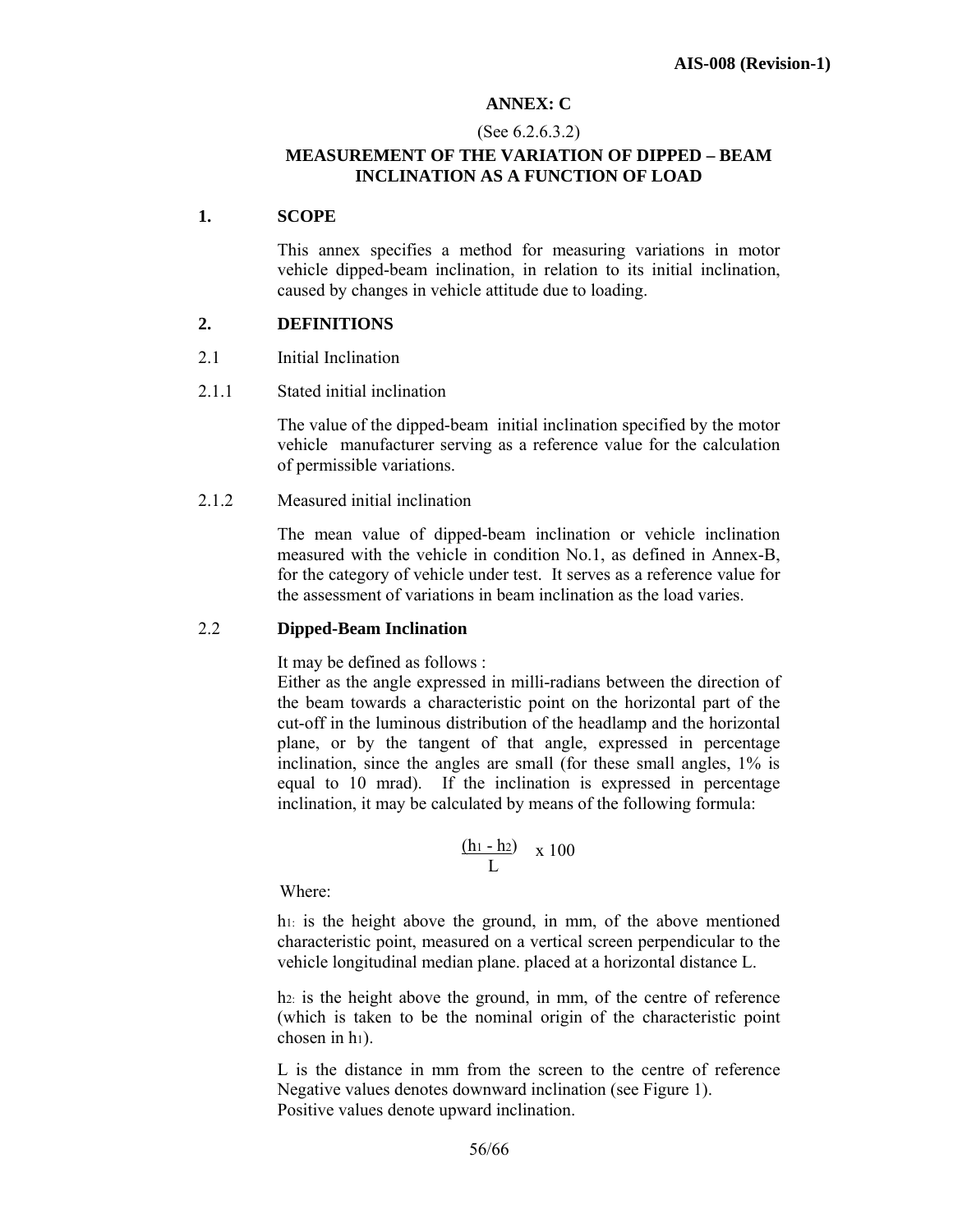

**Figure 1 Dipped-beam downward inclination of a category M1 vehicle**

Notes:

- 1. This drawing represents a Category  $M_1$  vehicle, but the principle shown applies to vehicles of other categories.
- 2. Where the vehicle does not incorporate a headlamp leveling system, the variation in dipped-beam inclination is identical with the variation in the inclination of the vehicle itself.

# **3. MEASUREMENT CONDITIONS**

- 3.1 If a visual inspection of the dipped-beam pattern on the screen or a photometric method is used, measurement shall be carried out in a dark environment (for example, a dark room) of sufficient area to allow the vehicle and the screen to be placed as shown in Figure 1. Headlamp centres of reference shall be at a distance from the screen of at least 10 m.
- 3.2 The ground on which measurements are made shall be as flat and horizontal as possible, so that the reproducibility of measurements of dipped-beam inclination may be assured with an accuracy of  $\pm$  0.5 mrad  $(\pm 0.05\%$  inclination).
- 3.3 If a screen is used, its marking, position and orientation in relation to the median longitudinal plane of the vehicle shall be such that the reproduce ability of the measurement of the dipped-beam inclination may be assured with an accuracy of  $\pm$  0.5 mrad ( $\pm$  0.05% inclination).
- 3.4 During the measurements the ambient temperature shall be between 10 and  $40 °C$ .

## **4. VEHICLE PREPARATION**

- 4.1 Measurements shall be carried out on a vehicles which has travelled a distance specified by the manufacturer.
- 4.2 Tyres shall be inflated to the full-load pressure specified by the vehicle manufacturer. The vehicle shall be fully replenished (fuel, water, oil) and equipped with all the accessories and, tools specified by the manufacturer.

 Full fuel replenishment means that the fuel tank shall be filled to not less than 90% of its capacity.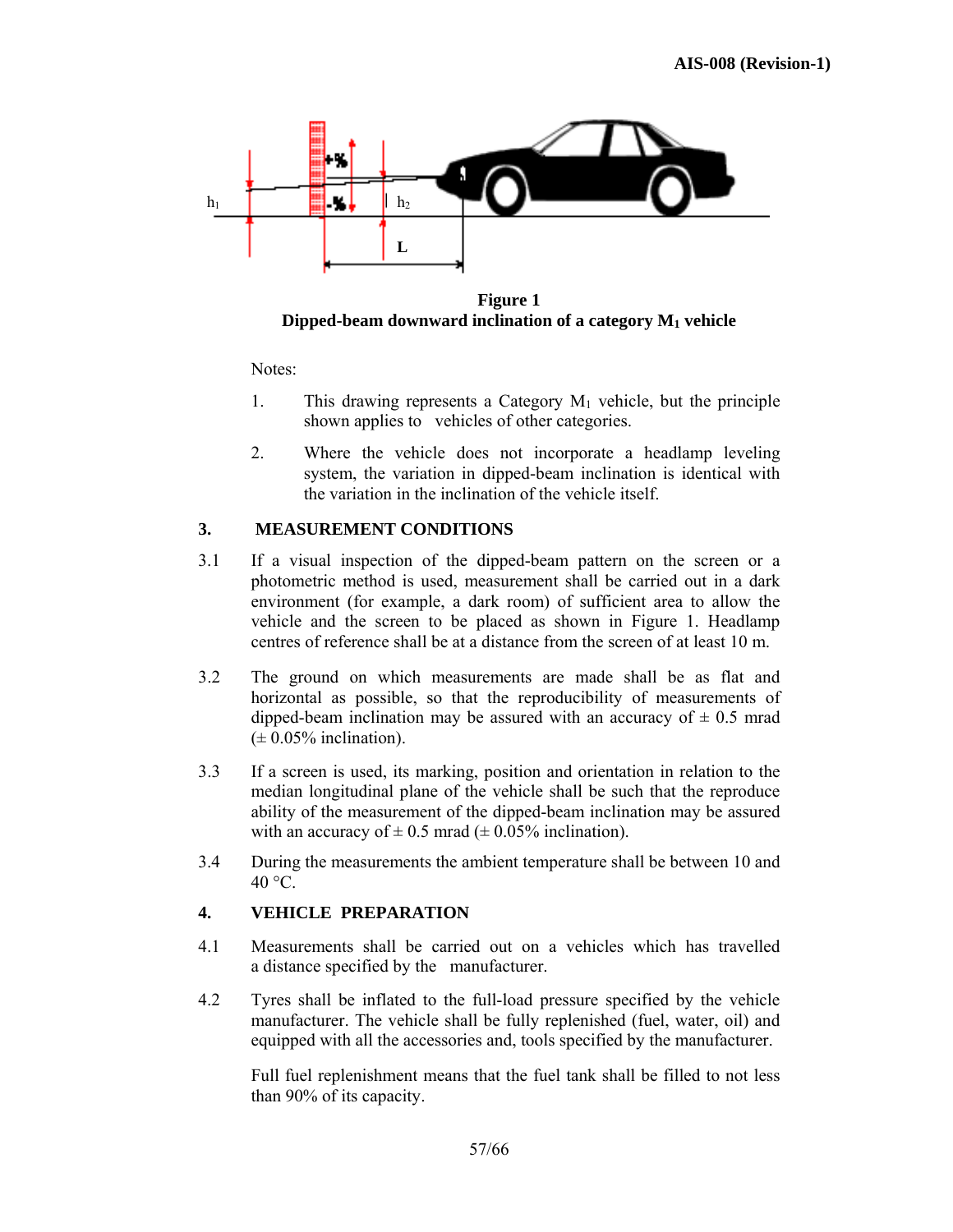- 4.3 The vehicle shall have the parking brake released and the gear box in neutral.
- 4.4 The vehicle shall be conditioned for at least 8 hrs. at a temperature specified in paragraph 3.4 above in this annex.
- 4.5 If a photometric or visual method is used, headlamps with well defined dipped-beam cut-off should preferably be installed on the vehicle under test in order to facilitate the measurements. Other means are allowed to obtain a more precise reading (for example, removal of the headlamp lens).

# **5. TEST PROCEDURE**

## 5.1 **General**

The variations in either dipped-beam or vehicle inclination, depending on the method chosen, shall be measured separately for each side of the vehicle. The results obtained from both left and right headlamps under all the load conditions specified in Annex.B shall be within the limits set out in paragraph 5.5 below. The load shall be applied gradually without subjecting the vehicle to excessive shocks.

5.2 Determination of the Measured Initial Inclination

The vehicle shall be prepared as specified in paragraph 4 above in this annex and laden as specified in Annex B (first loading condition of the respective vehicle category).

Before each measurement, the vehicle shall be rocked as specified in paragraph 5.4 below.

Measurements shall be made three times.

- 5.2.1 If none of the three measured results differ by more than 2 mrad (0.2% inclination) from the arithmetic mean of the results, that mean shall constitute the final result.
- 5.2.2 If any measurement differs from the arithmetic mean of the results by more than 2 mrad (0.2% inclination), a further series of 10 measurements shall be made, the arithmetic mean of which shall constitute the final result.

## 5.3 **Measurement Methods**

Any method may be used to measure variations of inclination provided that the readings are accurate to be within  $\pm$  0.2 mrad ( $\pm$  0.02%) inclination).

## 5.4 **Treatment of Vehicle in each Loading Condition**

The vehicle suspension and any other part likely to affect dipped-beam inclination shall be activated according to the methods described below. However, the test agencies and manufacturers may jointly propose other methods (either experimental or based upon calculations), especially when the test poses particular problems, provided such calculations are clearly valid.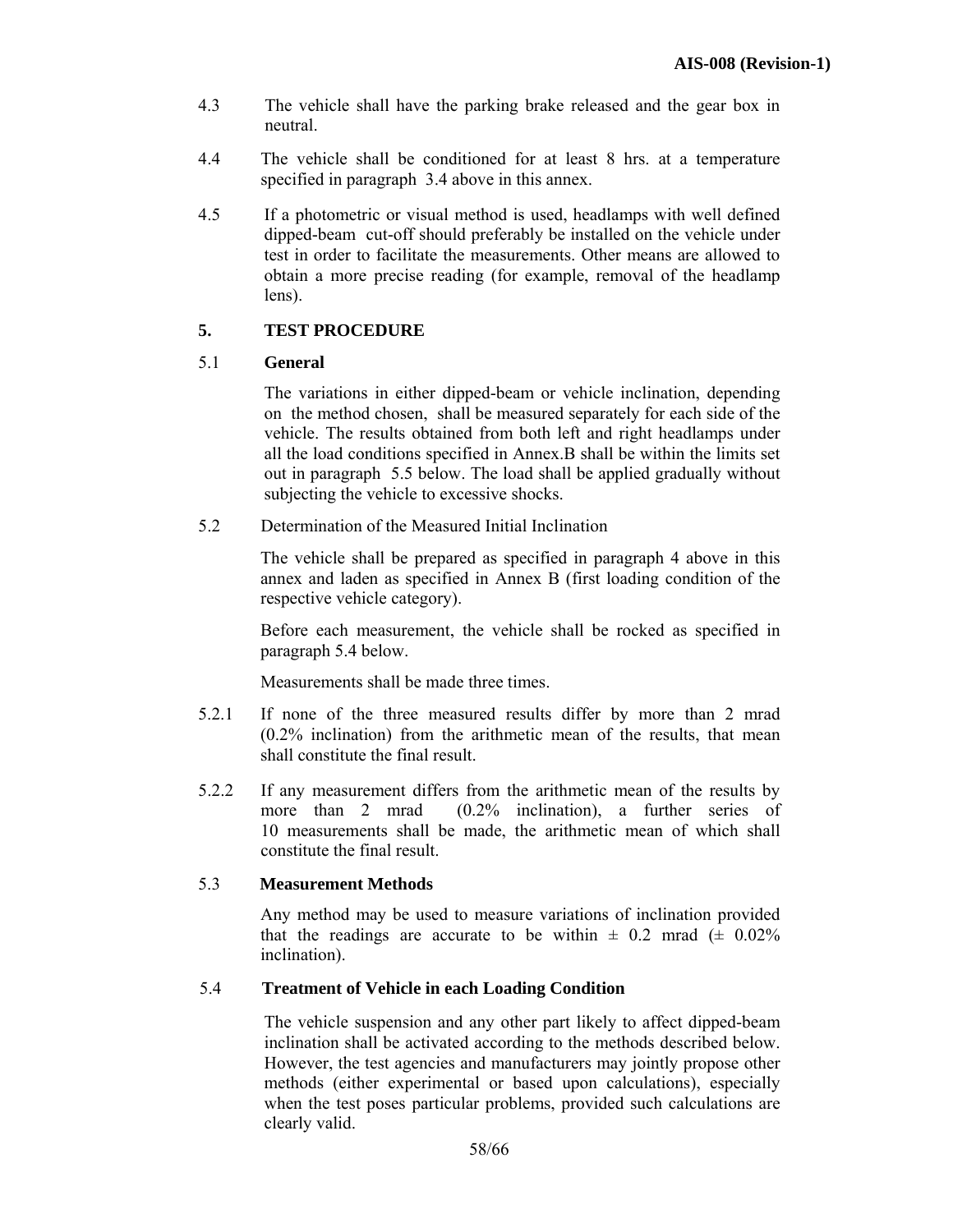5.4.1  $M_1$  category vehicles with conventional suspension

With the vehicle standing on the measuring site and, if necessary with the wheels resting on floating platforms (which shall be used if their absence would lead to restriction of the suspension movement likely to affect the results of measurements), rock the vehicle continuously for at least three complete cycles, for each cycle, first the rear and then the front end of the vehicle is pushed down. Rocking sequence shall end with the completion of a cycle. Before making the measurements, the vehicle shall be allowed to come to rest spontaneously instead of using floating platforms, the same effect can be achieved by moving the vehicle backwards and forwards for at least a complete wheel revolution.

- 5.4.2  $M_2$ ,  $M_3$  and N category vehicles with conventional suspension
- 5.4.2.1 If the treatment method for Category  $M_1$  vehicles described in paragraph 5.4.1 is not possible, the method described in paragraph 5.4.2.2 or 5.4.2.3 may be used.
- 5.4.2.2 With the vehicle standing on the measuring site and the wheels on the ground, rock the vehicle by temporarily varying the load.
- 5.4.2.3 With the vehicle standing on the measuring site and the wheels on the ground, activate the vehicle suspension and all other parts which may affect the dipped-beam inclination by using a vibration rig. This can be a vibrating platform on which the wheels rest.
- 5.4.3 Vehicles with non-conventional suspension, where the engine has to be running: Before making any measurements wait until the vehicle has assumed its final attitude with the engine running.

#### 5.5 **Measurements**

 The variation of the inclination of the dipped-beam shall be assessed for each of the different loading conditions in relation to the measured initial inclination determined in accordance with paragraph 5.2 above.

If the vehicle is fitted with a manual headlamp-leveling system, the latter shall be adjusted to the positions specified by the manufacturer for given loading conditions (according to Annex).

- 5.5.1 To begin with, a single measurement shall be made in each loading condition. Requirements have been met if, for all the loading condition, the variation in inclination is within the calculated limits (for example, within the difference between the stated initial inclination and the lower and upper limits specified for approval) with a safety margin of 4 mrad (0.4% inclination).
- 5.5.2 If the result(s) of any measurement(s) does (do) not lie within the safety margin indicated in paragraph 5.5.1 or exceed(s) the limit values, a further three measurements shall be made in the loading conditions corresponding to this (these) result(s) as specified in paragraph 5.5.3.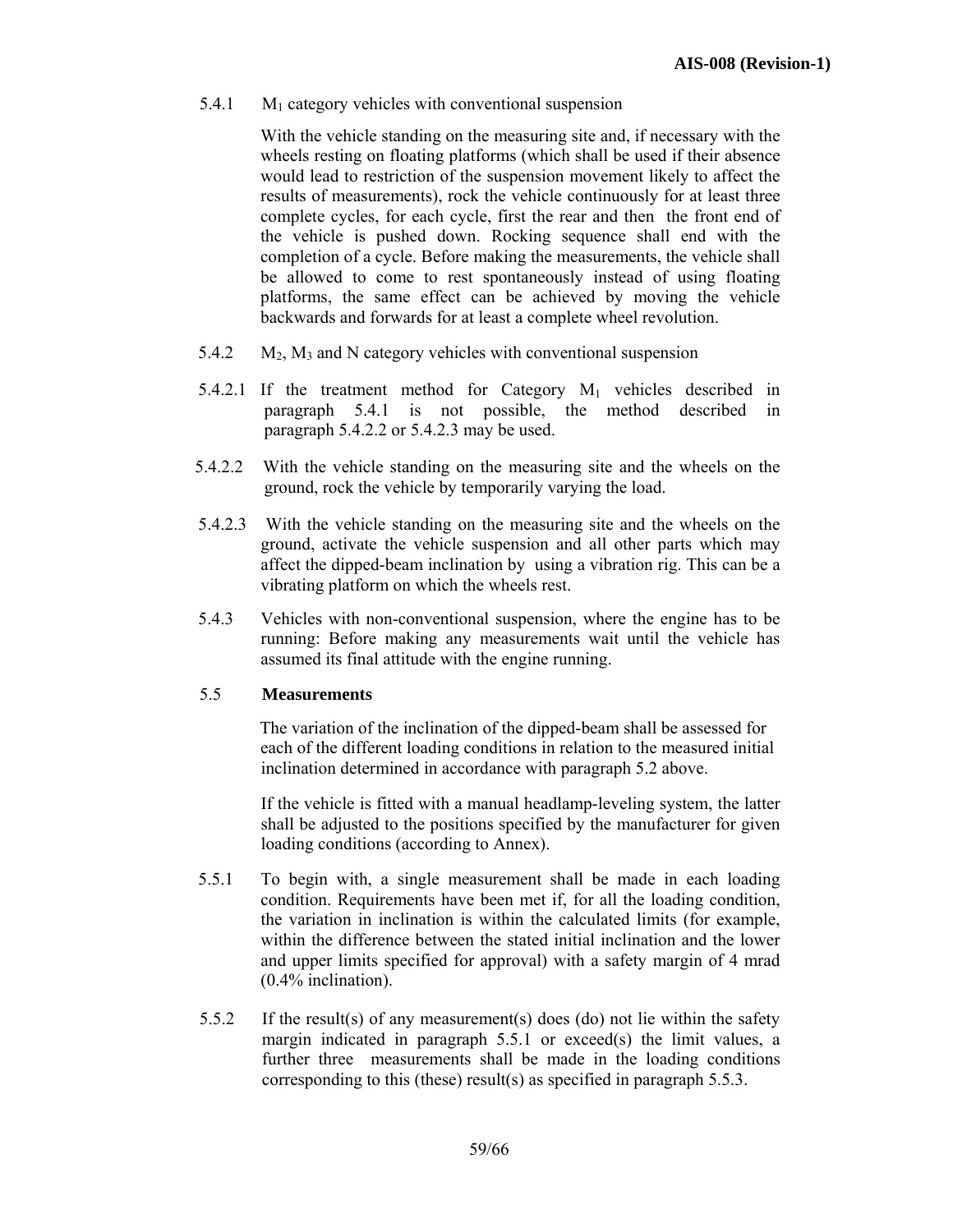- 5.5.3 For each of the above loading conditions:
- 5.5.3.1 If none of the three measured results differs by more than 2 mrad (0.2% inclination) from the arithmetic mean of the results, that mean shall constitute the final result.
- 5.5.3.2 If any measurement differs from the arithmetic mean of the results by more than 2 mrad (0.2% inclination), a further series of 10 measurements shall be made, the arithmetic mean of which shall constitute the final result
- 5.5.3.3 If a vehicle is fitted with an automatic headlamp leveling system which has an inherent hysteresis loop, average results at the top and bottom of the hysteresis loop shall be taken as significant values.

All these measurements shall be made in accordance paragraph 5.5.3.1 and paragraph 5.5.3.2.

- 5.5.4 Requirements have been met, if, under all loading conditions, the variation between the measured initial inclinations determined in accordance with paragraph 5.2. and the inclination measured under each loading condition is less than the values calculated in paragraph 5.5.1 of this annex. (without safety margin).
- 5.5.5 If only one of the calculated upper or lower limits of variation is exceeded, the manufacturer shall be permitted to choose a different value for the stated initial inclination, within the limits specified for approval.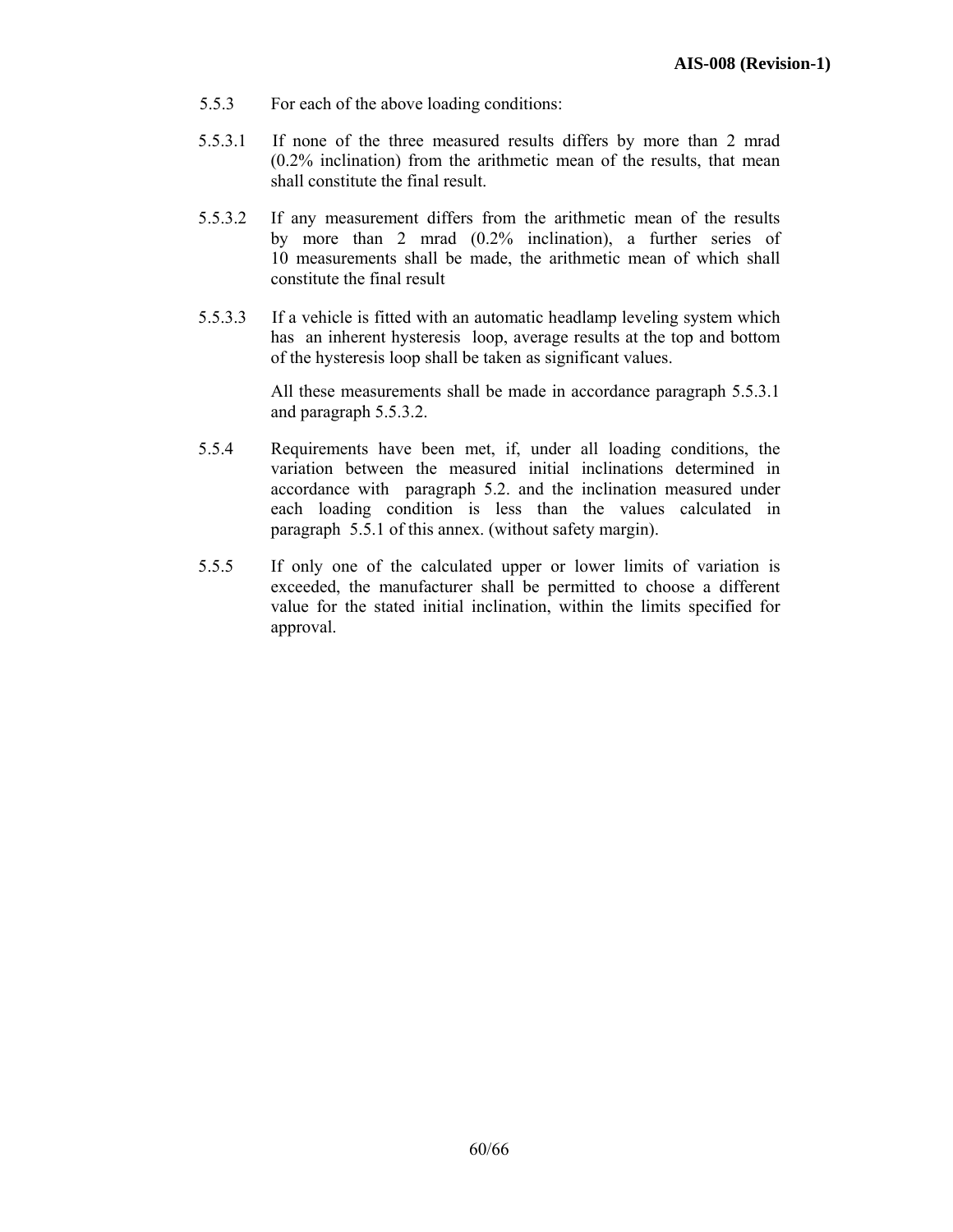## **ANNEX: D**

### (See 6.2.6.2.2)

### **THE CONTROLS FOR THE HEAD LAMP - LEVELING DEVICES**

#### 1. 0 **Specifications**

 Downward inclination of the dipped-beam shall in all cases be produced in one of the following ways:

- 1.1 by moving a control downwards or to the left,
- 1.2 by rotating a control in a counter clockwise direction,
- 1.3 by depressing a button (push pull control).
- 1.4 If several buttons are used to adjust the beam, the button which gives the greatest downward to the left or below the buttons of other dipped-beam positions.
- 1.5 A rotary control which is installed edge on, or with the edge visible, shall follow the operating principles of controls of types 1.1 or 1.3.
- 2.0 This control shall carry symbols indicating clearly the movements corresponding to the downward and upward inclination of dipped-beam.
- 3.0 The "O" position corresponds to initial inclination according to paragraph 6.2.6.1.1 of the standard.
- 4.0 The "O" position which, according to paragraph 6.2.6.2.2. of this standard has to be a " stop position ", need not necessarily be at the end of the scale.
- 5.0 The marks used on the controls shall be explained in the owners handbook.
- 6.0 Only the following symbols may be used to identify the controls.

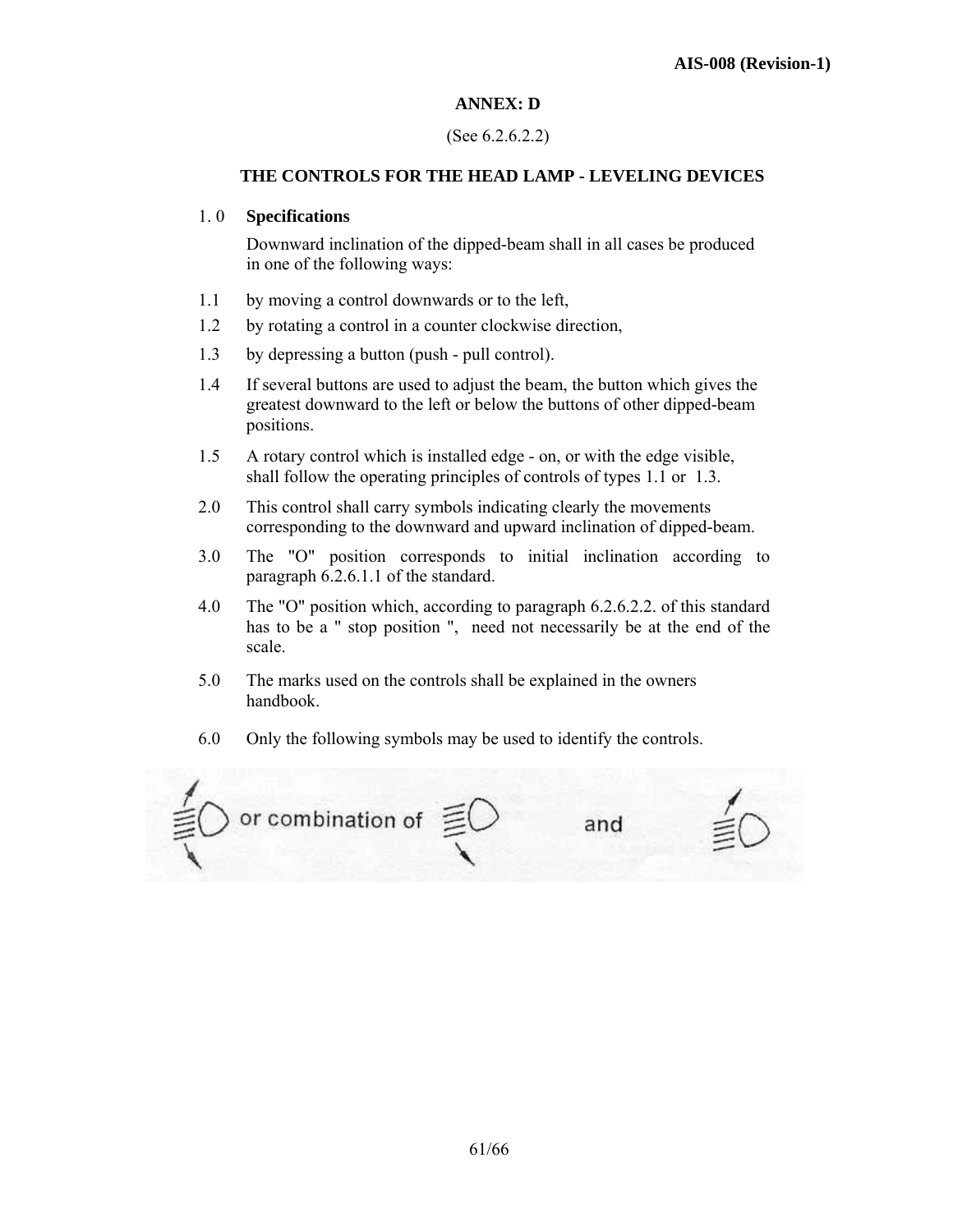Symbols employing four lines instead of five may also be used

Example 1:



Example 2:



Example 3:

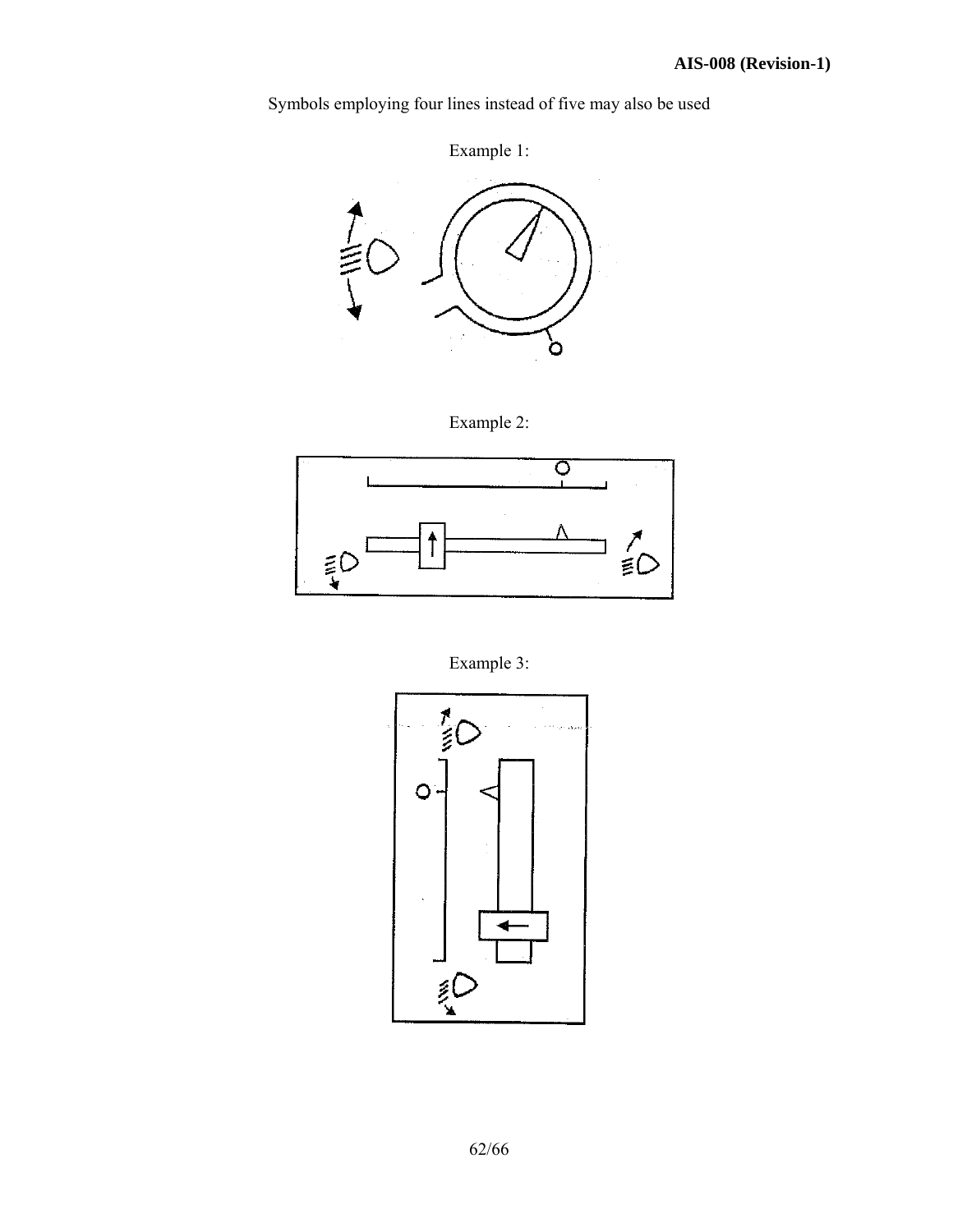## **ANNEX: E**

(See 2.7.1)

# **EXAMPLES OF LIGHT SOURCE OPTIONS**

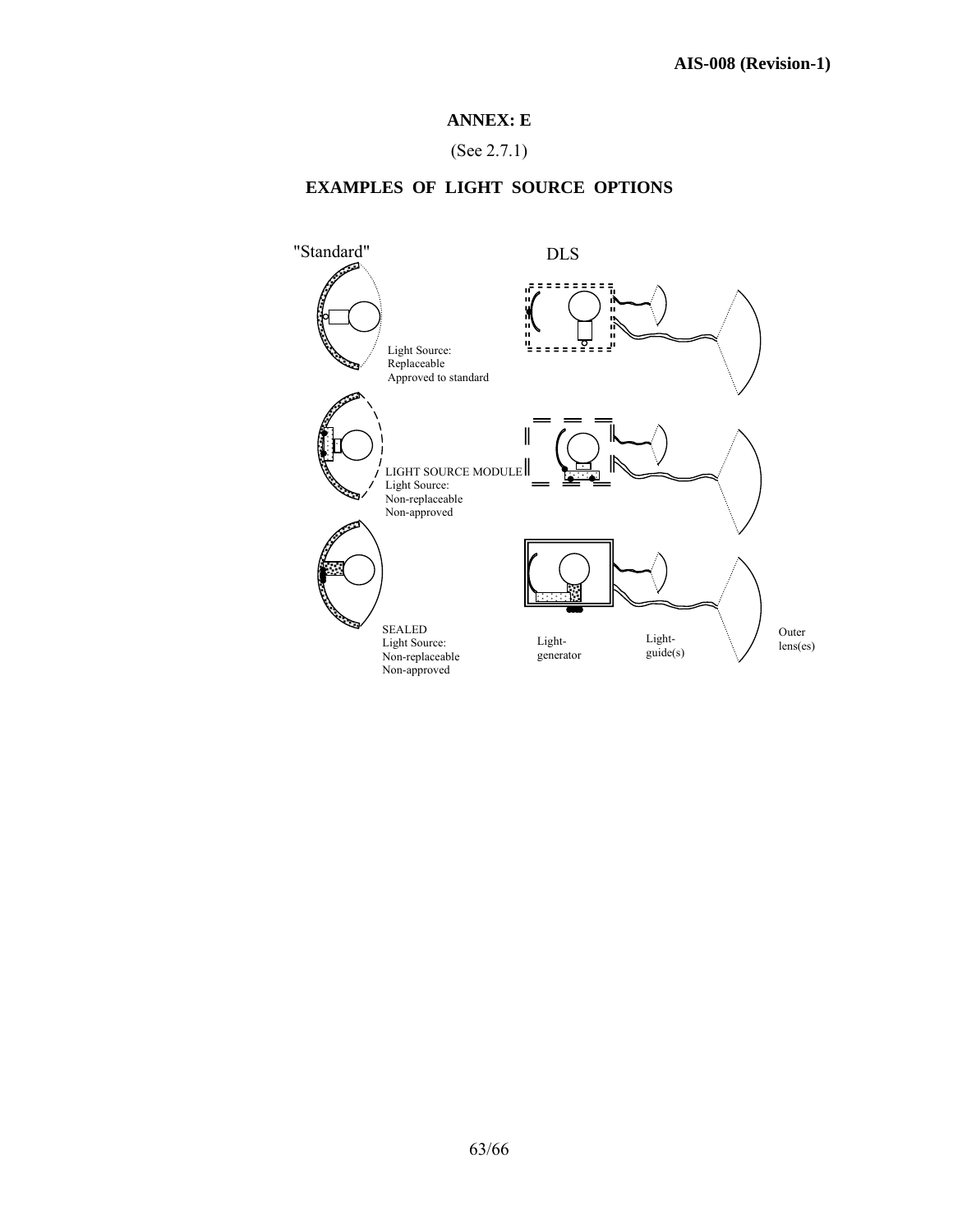## **ANNEX F**

(See Introduction)

# **COMPOSITION OF AISC PANEL\***

| Convener                                        |                                                                                           |
|-------------------------------------------------|-------------------------------------------------------------------------------------------|
| Mr. R. M. Kanitkar                              | Society of Indian Automobile Manufacturers (SIAM)<br>(Force Motors Ltd.)                  |
| <b>Members</b>                                  | <b>Representing</b>                                                                       |
| Mr. A. S. Bhale $\ell$<br>Mr. B. V. Shamsundara | The Automotive Research Association of India (ARAI)                                       |
| Mr. D. P. Saste /<br>Mr. V. D. Chavan           | Central Institute of Road Transport (CIRT)                                                |
| Dr. Madhusudan Joshi                            | International Centre for Automotive Technology (ICAT)                                     |
| Mr. G.R.M. Rao                                  | Vehicles Research & Development Establishment (VRDE)                                      |
| Mr. T. V. Singh                                 | Bureau of Indian Standards (BIS), New Delhi                                               |
| Dr. N. Karuppaiah                               | National Automotive Testing and R&D Infrastructure Project<br>(NATRIP)                    |
| Mr. K. K. Gandhi                                | Society of Indian Automobile Manufacturers (SIAM)                                         |
| Mr. T. M. Balaraman                             | Society of Indian Automobile Manufacturers (SIAM)<br>(Bajaj Auto Ltd.)                    |
| Mr. Z. A. Mujawar                               | Society of Indian Automobile Manufacturers (SIAM)<br>(Mahindra and Mahindra Ltd.)         |
| Mr. S. Sakthivelan                              | Society of Indian Automobile Manufacturers (SIAM)<br>(Toyota Kirloskar Motor Pvt. Ltd.)   |
| Mr. Prakash Vemali                              | Society of Indian Automobile Manufacturers (SIAM)<br>(Mercedes Benz India Ltd.)           |
| Mr. Jitendra Malhotra                           | Society of Indian Automobile Manufacturers (SIAM)<br>(Maruti Suzuki India Ltd.)           |
| Mr. Harjeet Singh/<br>Mr. Harsh Agrawal         | Society of Indian Automobile Manufacturers (SIAM)<br>(Hero Honda Motors Ltd.)             |
| Mr. S Ramiah                                    | Society of Indian Automobile Manufacturers (SIAM)<br>(TVS Motor Company Limited)          |
| Mr. Sumit Sharma                                | Society of Indian Automobile Manufacturers (SIAM)<br>Volkswagen India Private Ltd.        |
| Mr. T.C. Gopalan                                | Tractor Manufacturers Association (TMA)                                                   |
| Mr. K. N. D. Nambudiripad                       | Automotive Components Manufacturers Association of<br>India (ACMA)                        |
| Mr. G. V. George                                | Automotive Components Manufacturers Association of<br>India (ACMA) (FIEM Industries Ltd.) |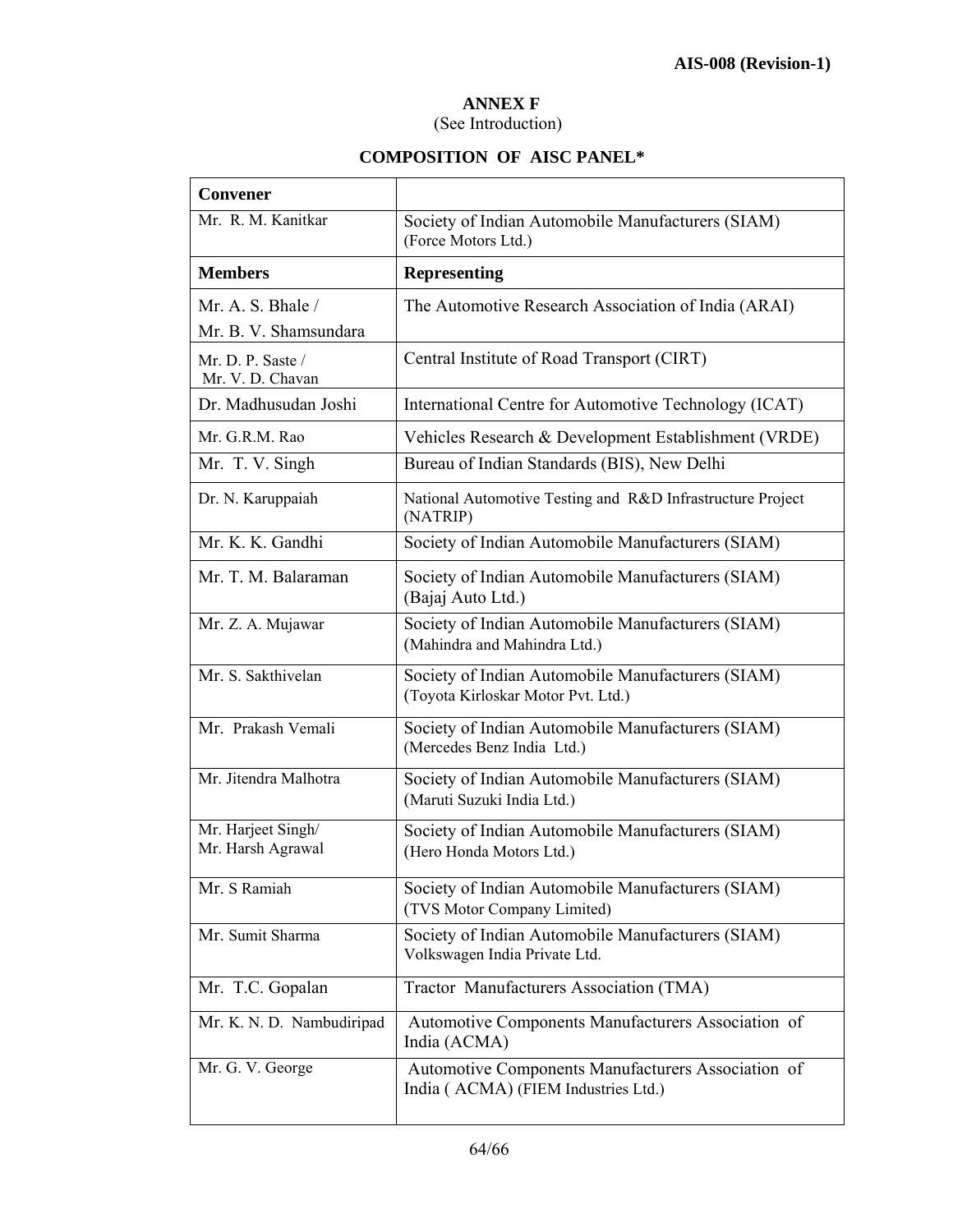# **AIS-008 (Revision-1)**

| Mr. Virendra K. Sachdev/<br>Mr. Rajesh Bhatt | Automotive Components Manufacturers Association of<br>India (ACMA) (Lumax Industries Ltd.). |
|----------------------------------------------|---------------------------------------------------------------------------------------------|
| Mr. Sagar Kulkarni                           | Automotive Components Manufacturers Association of<br>India (ACMA) (Rinder India Pvt. Ltd)  |
| Mr. Rajiv Agarwal /<br>Mr. C. K. Choudhari,  | India Auto & Miniature Bulb and Component Mfr.<br>All<br>Association                        |

\* At the time of approval of this Automotive Industry Standard (AIS)